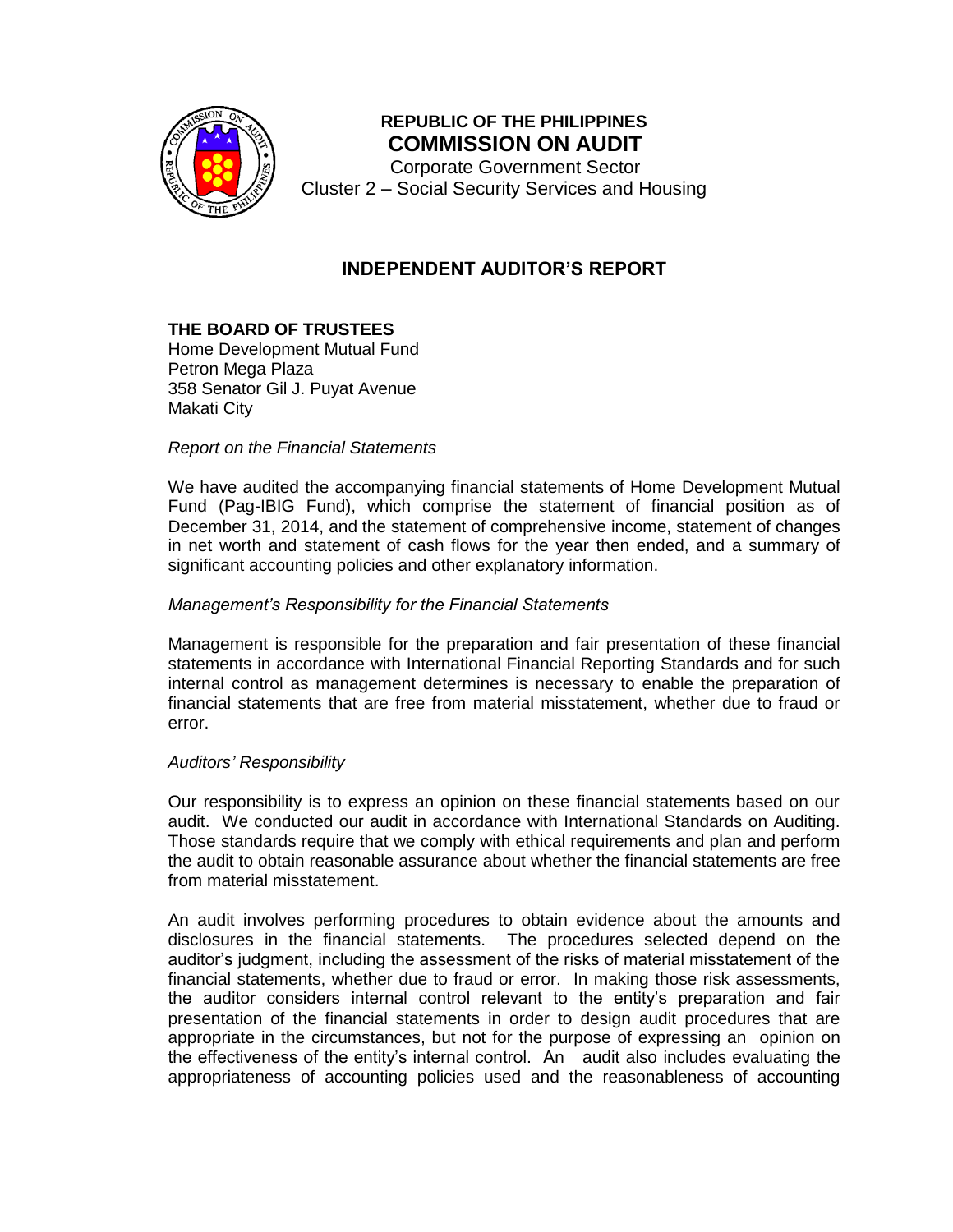estimates made by management, as well as evaluating the overall presentation of the financial statements.

We believe that the audit evidence we have obtained is sufficient and appropriate to provide a basis for our audit opinion.

#### *Opinion*

In our opinion, the financial statements presented fairly, in all material respects, the financial position of the Home Development Mutual Fund (Pag-IBIG Fund) as of December 31, 2014, and of its financial performance and its cash flows for the year then ended in accordance with International Financial Reporting Standards.

*Report on the Supplementary Information Required Under Revenue Regulations 19-2011 and 15-2010* 

Our audit was conducted for the purpose of forming an opinion on the basic financial statements taken as a whole. The supplementary information required under Revenue Regulations 15-2010 and 19-2011 in Note 37 to financial statements is presented for purposes of filing with the Bureau of Internal Revenue and is not a required part of the basic financial statements. Such supplementary information is the responsibility of the management of HDMF. The information has been subjected to the auditing procedures applied in our audit of the basic financial statements. In our opinion, the supplementary information is fairly presented in all material respects, in relation to the basic financial statements taken as a whole.

**COMMISSION ON AUDIT**

**Atty. RESURRECION C. QUIETA** Supervising Auditor

20 May 2015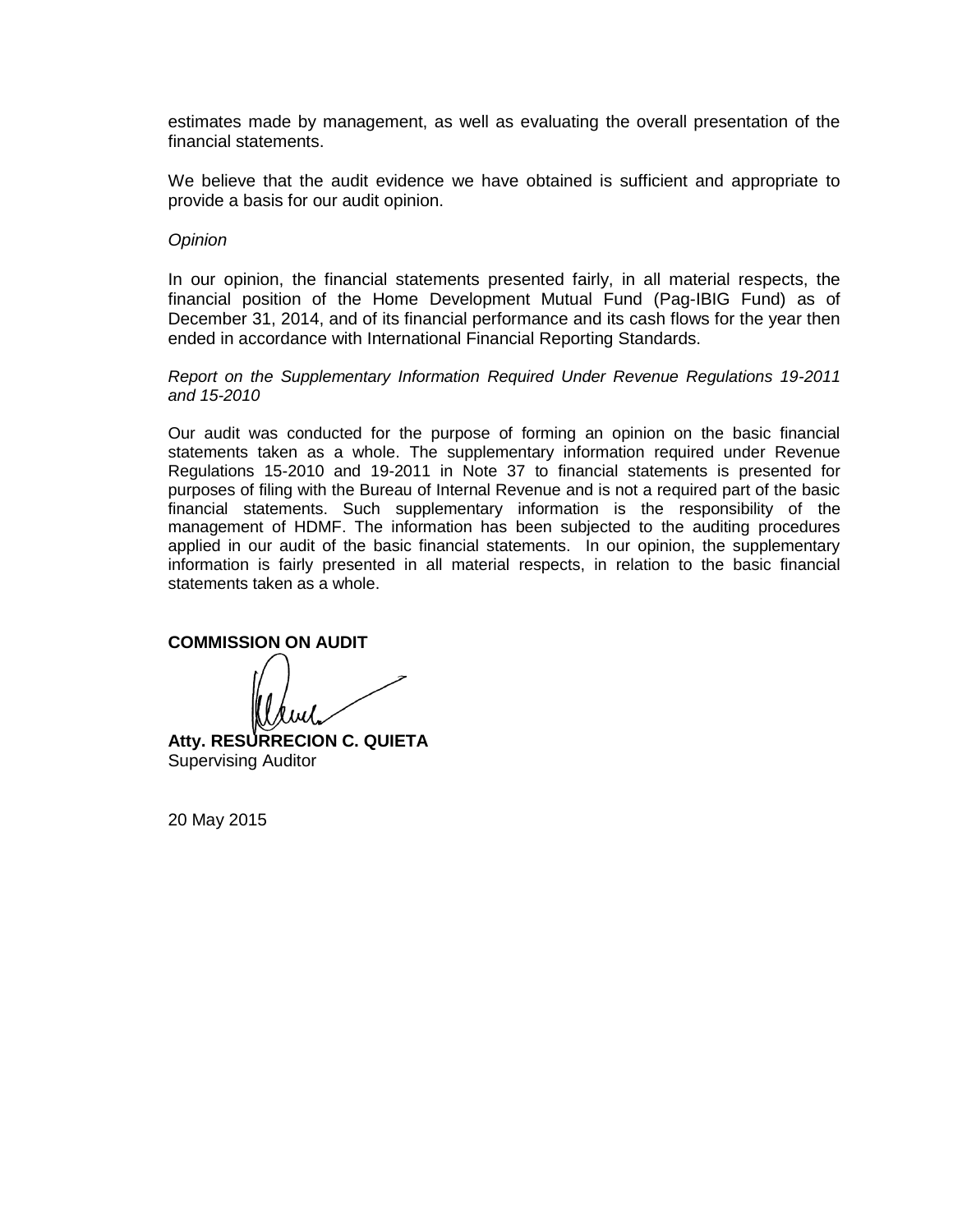

**Pag-IBIG FUND** (Home Development Mutual Fund)

### STATEMENT OF MANAGEMENT'S RESPONSIBILITY FOR FINANCIAL STATEMENTS

The Management of Pag-IBIG Fund (Home Development Mutual Fund) is responsible for the preparation and fair presentation of the financial statements for the year ended December 31, 2014 in conformity with generally accepted accounting principles in the Philippines and reflect amounts that are based on the best estimates and informed judgment of management with an appropriate consideration to materiality.

In this regard, Management maintains a systems of accounting and reporting which provides for the necessary internal controls to ensure that transactions are properly authorized and recorded, assets are safeguarded against unauthorized use or disposition and liabilities are recognized.

The Board of Trustees reviews and approves the financial statements.

The Commission on Audit, through its authorized representative, has examined the financial statements of the Fund pursuant to Section 2, Article IX-D of the Philippine Constitution and Section 28 of the Presidential Decree No. 1445. otherwise known as the Government Auditing Code of the Philippines. The audit was conducted in accordance with International Standards on Auditing and the auditor has expressed its opinion on the fairness of presentation upon completion of such examination in its report to the members of the board.

**L. ESPINAS** Vize President **Finance Group** 

EMITA LINDA B. FARIA Deputy Chief Executive Officer Support Services Cluster

Dareno Friendr

ATTY, DARLENE MARIE B. BERBERABE **Chief Executive Officer**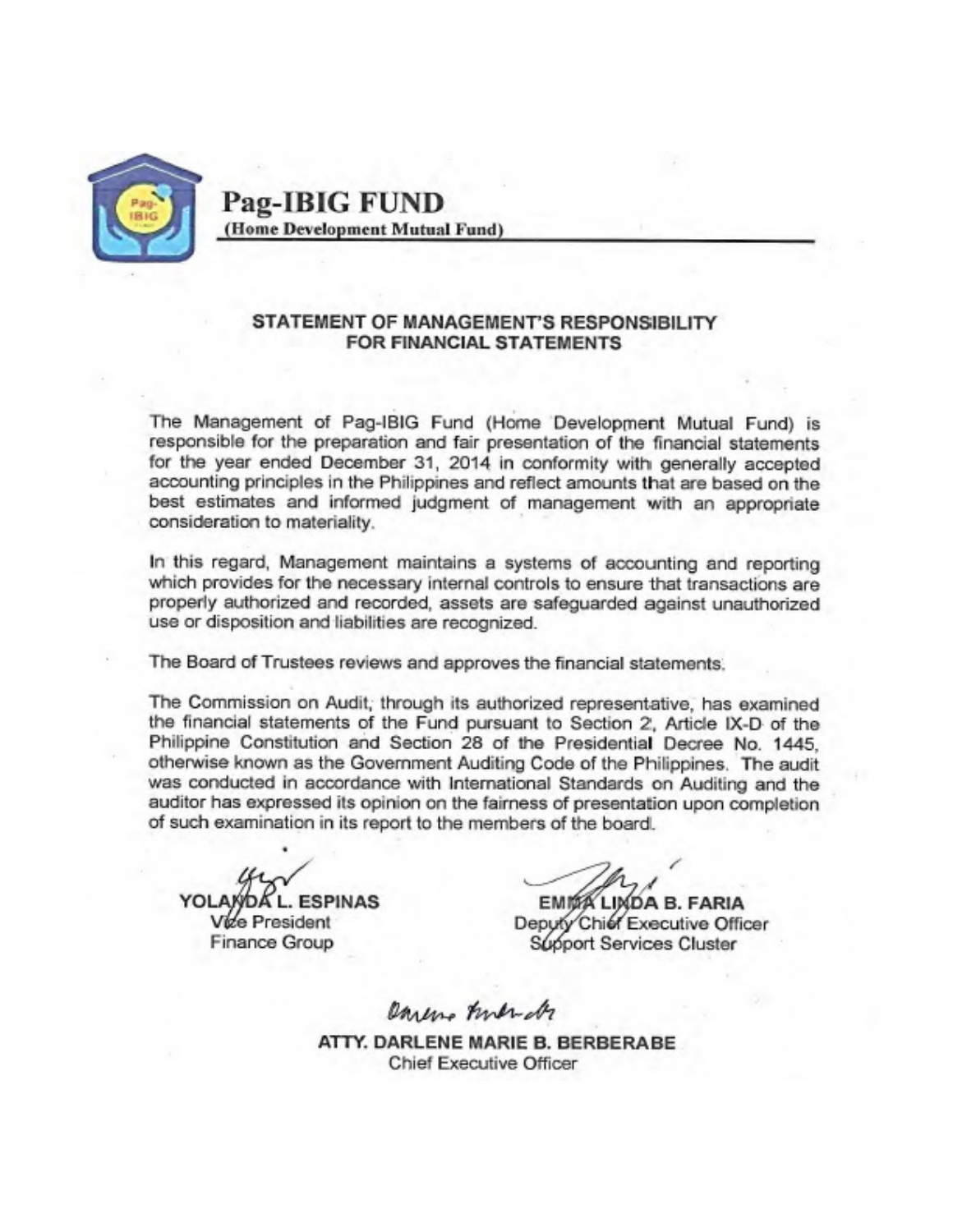#### **HOME DEVELOPMENT MUTUAL FUND (Pag-IBIG Fund) STATEMENT OF FINANCIAL POSITION**

(In Philippine Peso) December 31, 2014 With Comparative Figures for 2013

|                                                 | <b>Note</b> | 2014               | 2013<br>(As Restated) |
|-------------------------------------------------|-------------|--------------------|-----------------------|
| <b>ASSETS</b>                                   |             |                    |                       |
| <b>Current Assets</b>                           |             |                    |                       |
| Cash and cash equivalents                       | 4           | 9,657,251,996      | 5,136,077,576         |
| Held for trading                                | 5           |                    | 10,439,248,148        |
| Loans and receivables, current portion - net    | 6           | 107,264,587,331    | 102,488,292,970       |
| Non - current assets held for sale              | 7           | 1,303,566,084      |                       |
| Other current assets                            | 8           | 244,609,317        | 154,806,406           |
|                                                 |             | 118,470,014,728    | 118,218,425,100       |
| <b>Non-current Assets</b>                       |             |                    |                       |
| Available-for-sale                              | 9           | 49,841,759,354     | 31,105,230,156        |
| Loans and receivables, non-current portion -net | 10          | 194, 159, 172, 354 | 181,638,283,835       |
| Investment properties                           | 11          | 13,671,132,704     | 11,707,132,539        |
| Property and equipment - net                    | 12          | 1,187,255,921      | 1,195,169,794         |
| Intangible assets - net                         | 13          | 271,005,886        | 131,472,514           |
| Other assets                                    | 14          | 1,648,086,489      | 678,355,927           |
|                                                 |             | 260,778,412,708    | 226,455,644,765       |
| <b>TOTAL ASSETS</b>                             |             | 379,248,427,436    | 344,674,069,865       |
| <b>LIABILITIES AND NET WORTH</b>                |             |                    |                       |
| <b>Current Liabilities</b>                      |             |                    |                       |
| Current portion of members' equity              | 15          | 12,146,925,264     | 13,361,575,440        |
| Accounts payable and accrued expenses           | 16          | 13,465,549,559     | 10,542,791,228        |
| Bonds payable                                   | 17          | 11,981,200,124     |                       |
| Other current liabilities                       | 18          | 5,729,402,716      | 3,601,410,414         |
|                                                 |             | 43,323,077,663     | 27,505,777,082        |
| <b>Non-current Liabilities</b>                  |             |                    |                       |
| Loans payable                                   |             |                    | 5,000,000,000         |
| Bonds payable                                   |             |                    | 11,871,108,771        |
| Other non-current liabilities                   | 19          | 18,129,808,078     | 18,217,896,100        |
|                                                 |             | 18,129,808,078     | 35,089,004,871        |
| <b>TOTAL LIABILITIES</b>                        |             | 61,452,885,741     | 62,594,781,953        |
| <b>NET WORTH</b>                                |             | 317,795,541,695    | 282,079,287,912       |
| <b>TOTAL LIABILITIES AND NET WORTH</b>          |             | 379,248,427,436    | 344,674,069,865       |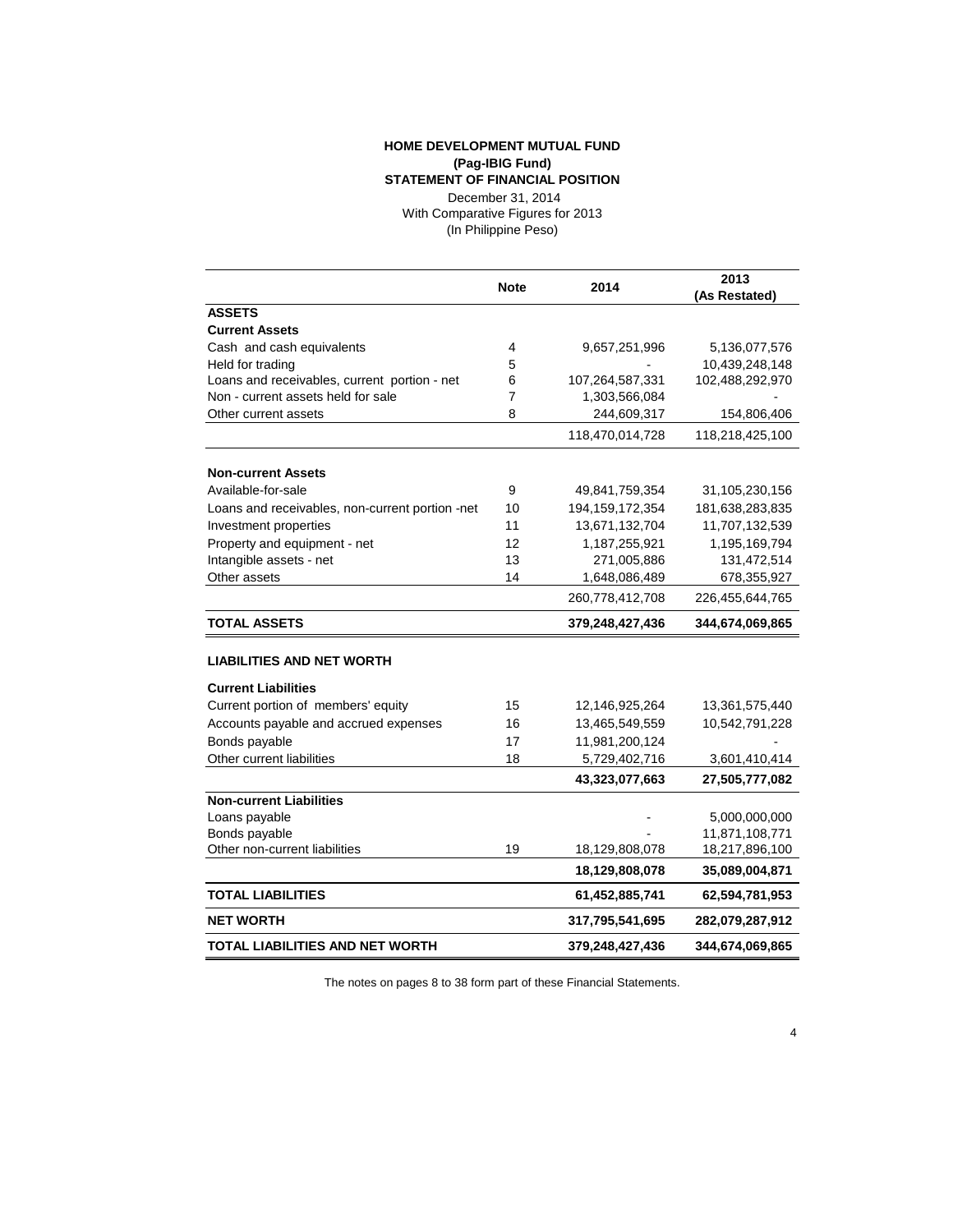#### **HOME DEVELOPMENT MUTUAL FUND** (In Philippine Peso) **(Pag-IBIG Fund) STATEMENT OF COMPREHENSIVE INCOME** For the Year Ended December 31, 2014 With Comparative Figures for 2013

|                                                                     | <b>Note</b> | 2014           | 2013<br>(As Restated) |
|---------------------------------------------------------------------|-------------|----------------|-----------------------|
| <b>INTEREST INCOME</b>                                              |             |                |                       |
| Loans and receivables                                               | 20          | 23,426,604,593 | 23,264,725,760        |
| Trading and investment securities                                   | 21          | 2,184,309,673  | 2,166,628,872         |
| Deposits with banks and others                                      | 22          | 59,908,337     | 34,836,231            |
|                                                                     |             | 25,670,822,603 | 25,466,190,863        |
| <b>INTEREST EXPENSE</b>                                             |             |                |                       |
| Bonds payable                                                       | 23          | 710,091,354    | 698,089,854           |
| Loans payable                                                       | 23          | 34,889,403     | 237,500,000           |
|                                                                     |             | 744,980,757    | 935,589,854           |
| <b>NET INTEREST INCOME</b>                                          |             | 24,925,841,846 | 24,530,601,009        |
| <b>OTHER INCOME</b>                                                 |             |                |                       |
| Service fees                                                        | 24          | 1,917,618,614  | 2,582,424,190         |
| Trading and investment securities gains - net                       | 25          | 1,090,763,670  | 293,564,110           |
| Foreign exchange gains - net                                        | 26          | 21,182,085     | 243,882,855           |
| Miscellaneous                                                       | 27          | 1,997,235,697  | 857,664,047           |
|                                                                     |             | 5,026,800,066  | 3,977,535,202         |
| <b>TOTAL OPERATING INCOME</b>                                       |             | 29,952,641,912 | 28,508,136,211        |
| <b>OTHER EXPENSES</b>                                               |             |                |                       |
| Provision for impairment and other losses                           | 29          | 5,626,106,791  | 6,249,289,331         |
| Compensation and fringe benefits                                    | 28          | 3,782,311,786  | 3,522,198,564         |
| Occupancy and equipment-related costs                               | 31          | 639,997,485    | 600,221,336           |
| Foreclosure and acquired asset management costs                     | 30          | 430,439,598    | 382,558,670           |
| Depreciation and amortization                                       | 29          | 227,849,635    | 230,342,620           |
| Miscellaneous                                                       | 32          | 3,018,641,852  | 3,077,928,080         |
| <b>TOTAL OPERATING EXPENSES</b>                                     |             | 13,725,347,147 | 14,062,538,601        |
| <b>NET INCOME FOR THE YEAR</b>                                      |             | 16,227,294,765 | 14,445,597,610        |
| <b>OTHER COMPREHENSIVE INCOME GAIN/(LOSS)</b>                       |             |                |                       |
| Net unrealized gains (losses) on Available- for-sale<br>investments |             | 4,153,846,570  |                       |
| <b>TOTAL COMPREHENSIVE INCOME FOR THE YEAR</b>                      |             | 20,381,141,335 | 14,445,597,610        |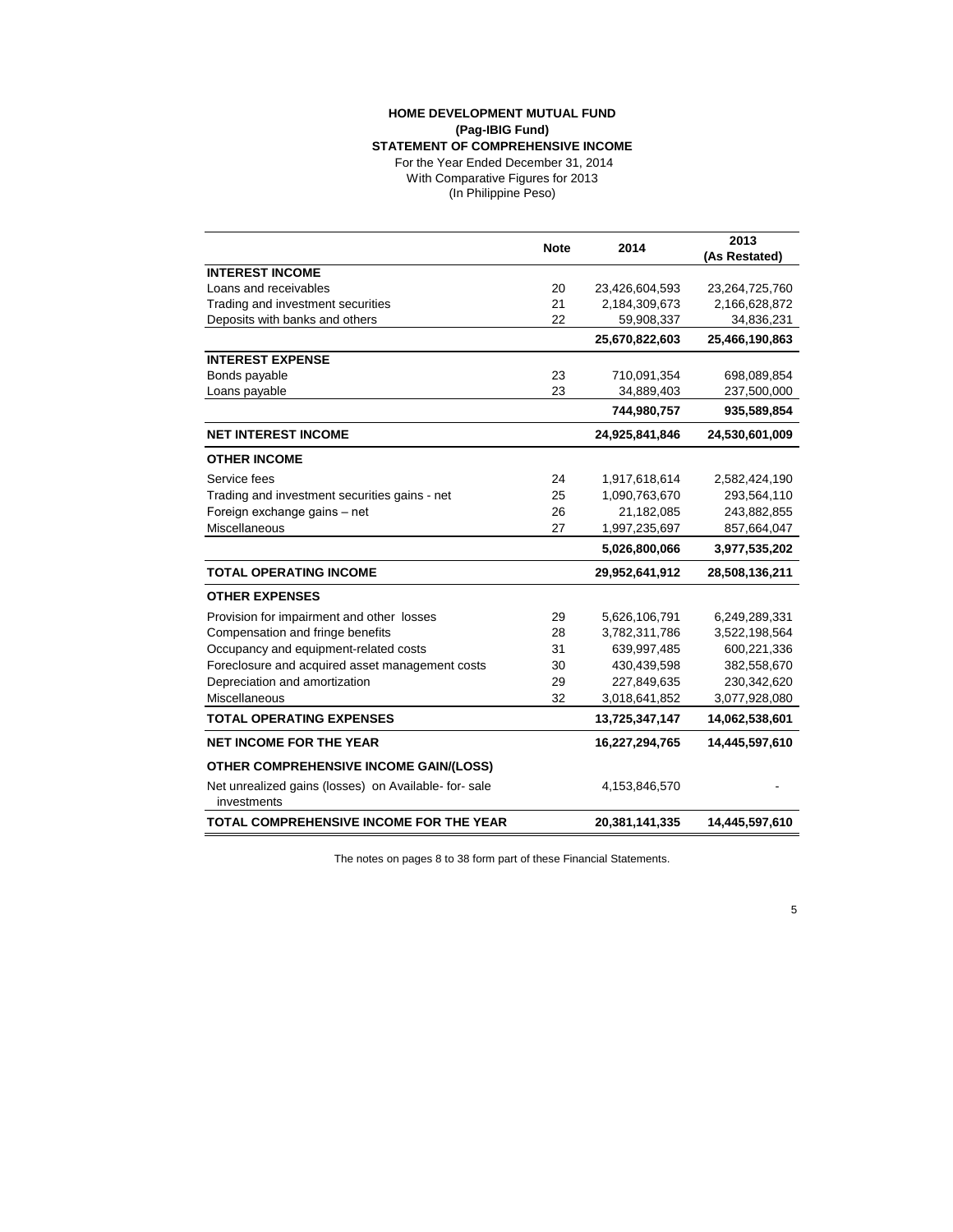#### **HOME DEVELOPMENT MUTUAL FUND (Pag-IBIG Fund) STATEMENT OF CHANGES IN NET WORTH** For the Year Ended December 31, 2014 With Comparative Figures for 2013 (In Philippine Peso)

|                                                     | <b>Members' Equity</b> | <b>Reserve for</b><br><b>Losses</b> | <b>Donated</b><br><b>Surplus</b> | <b>Retained Earnings</b> | <b>Total Net Worth</b> |
|-----------------------------------------------------|------------------------|-------------------------------------|----------------------------------|--------------------------|------------------------|
| <b>Note</b>                                         | (33)                   | (34)                                | (35)                             | (36)                     |                        |
|                                                     |                        |                                     |                                  |                          |                        |
| January 1, 2013                                     | 219,798,281,640        | 163,411,503                         | 250,890                          | 35,905,294,252           | 255,867,238,285        |
| Collections                                         | 26,289,915,473         |                                     |                                  |                          | 26,289,915,473         |
| <b>Dividends</b>                                    | 9,276,956,830          |                                     |                                  | (9,276,956,830)          |                        |
| Comprehensive income                                |                        |                                     |                                  | 14,445,597,610           | 14,445,597,610         |
| Net movement of HFC/Unclaimed savings/correction of |                        |                                     |                                  |                          |                        |
| prior years' errors                                 |                        | 430,096                             |                                  | 375,868,841              | 376,298,937            |
| Reserve for future claims                           |                        |                                     |                                  | 52,477,736               | 52,477,736             |
| Provident claims/TAV offsetting                     | (12, 195, 637, 713)    |                                     |                                  |                          | (12, 195, 637, 713)    |
| Projected 20-year maturing TAVs reclassified to     |                        |                                     |                                  |                          |                        |
| accounts payable-members                            | (2,756,602,416)        |                                     |                                  |                          | (2,756,602,416)        |
| December 31, 2013 (As Restated)                     | 240,412,913,814        | 163,841,599                         | 250,890                          | 41,502,281,609           | 282,079,287,912        |
|                                                     |                        |                                     |                                  |                          |                        |
| January 1, 2014                                     | 240,412,913,814        | 163,841,599                         | 250,890                          | 41,502,281,609           | 282,079,287,912        |
| Collections                                         | 28,022,285,272         |                                     |                                  |                          | 28,022,285,272         |
| <b>Dividends</b>                                    | 10,105,833,048         |                                     |                                  | (10, 105, 833, 048)      |                        |
| Comprehensive income                                |                        |                                     |                                  | 20,381,141,335           | 20,381,141,335         |
| Net movement of HFC/Unclaimed savings/correction of |                        |                                     |                                  |                          |                        |
| prior years' errors                                 |                        | (163, 841, 599)                     |                                  | (81, 408, 804)           | (245, 250, 403)        |
| Reserve for future claims                           |                        |                                     |                                  | 62,034,895               | 62,034,895             |
| Provident claims/TAV offsetting                     | (13,718,607,492)       |                                     |                                  |                          | (13,718,607,492)       |
| Projected 20-year maturing TAVs reverted to         |                        |                                     |                                  |                          |                        |
| Members' Equity                                     | 1,214,650,176          |                                     |                                  |                          | 1,214,650,176          |
| December 31, 2014                                   | 266,037,074,818        |                                     | 250,890                          | 51,758,215,987           | 317,795,541,695        |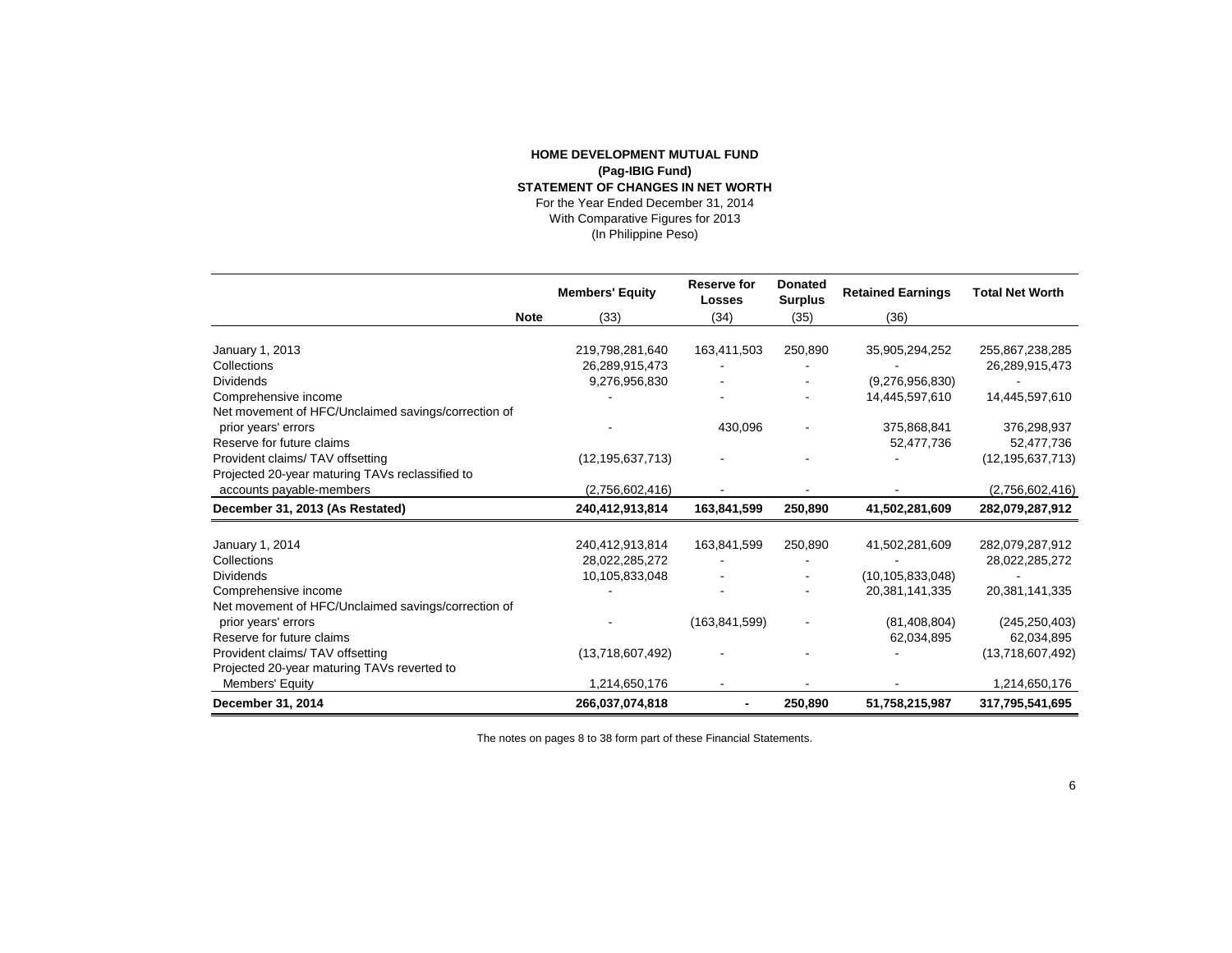#### **(Pag-IBIG Fund) STATEMENT OF CASH FLOWS** For the Year Ended December 31, 2014 **HOME DEVELOPMENT MUTUAL FUND** With Comparative Figures for 2013

(In Philippine Peso)

|                                                           | <b>Note</b>    | 2014                 | 2013                |
|-----------------------------------------------------------|----------------|----------------------|---------------------|
| <b>CASH FLOWS FROM OPERATING ACTIVITIES</b>               |                |                      |                     |
| Proceeds from matured time deposits                       |                | 106,569,511,523      | 86, 197, 481, 808   |
| Loan repayment - short-term loans                         |                | 44,178,619,163       | 45,218,629,186      |
| Loan repayment - end user loans                           |                | 31,511,748,178       | 28,525,701,345      |
| Proceeds from matured unquoted debt securities classified |                |                      |                     |
| as loans                                                  |                | 1,110,524,519        | 172,097,939         |
| Cash receipts from customers and employees                |                | 780,918,788          | 1,373,255,945       |
| Loan repayment - institutional loans                      |                | 692,247,848          | 1,313,634,551       |
| Placement of time deposit                                 |                | (106, 582, 132, 629) | (85,910,818,102)    |
| Loan releases - short-term loans                          |                | (39,348,227,028)     | (42, 754, 234, 097) |
| Loan releases - end user loans                            |                | (38, 219, 406, 084)  | (32,511,279,393)    |
| Cash paid to suppliers and employees                      |                | (8,662,059,746)      | (9,322,006,240)     |
| Interest paid                                             |                | (674, 923, 332)      | (837, 518, 460)     |
| Loan releases - institutional loans                       |                | (590, 560, 654)      | (724, 463, 977)     |
| Net cash used in operating activities                     |                | (9,233,739,454)      | (9,259,519,495)     |
|                                                           |                |                      |                     |
| <b>CASH FLOWS FROM INVESTING ACTIVITIES</b>               |                |                      |                     |
| Proceeds from sale of available-for-sale investments      |                | 1,796,621,592        | 3,921,224,557       |
| Proceeds from sale of held for trading investments        |                | 491,035,112          | 2,095,194,040       |
| Proceeds from disposal of investment property             |                | 219,731,022          | 160,788,431         |
| Proceeds from redemptions                                 |                | 54,227,996           | 54,847,613          |
| Dividends received                                        |                | 377,827              | 1,314,121           |
| Proceeds from disposal of property and equipment          |                | 208,584              | 15,000              |
| Acquisition/rollover of available-for-sale investments    |                | (3,896,501,699)      | (8, 294, 674, 906)  |
| Acquisition of intangible assets                          |                | (195, 893, 737)      | (27, 331, 733)      |
| Acquisition of property and equipment                     |                | (149, 551, 777)      | (116, 191, 890)     |
| Acquisition of held for trading investments               |                |                      | (7,407,419,809)     |
| Net cash used in investing activities                     |                | (1,679,745,080)      | (9,612,234,576)     |
|                                                           |                |                      |                     |
| <b>CASH FLOWS FROM FINANCING ACTIVITIES</b>               |                |                      |                     |
| Proceeds from members' contributions                      |                | 28,340,504,725       | 26,705,029,370      |
| Provident benefit claims                                  |                | (7,901,199,323)      | (6,815,374,537)     |
| Repayment of long - term borrowings                       |                | (5,000,000,000)      |                     |
| Net cash generated by financing activities                |                | 15,439,305,402       | 19,889,654,833      |
| NET INCREASE (DECREASE) IN CASH AND CASH                  |                |                      |                     |
| <b>EQUIVALENTS</b>                                        |                | 4,525,820,868        | 1,017,900,762       |
| Effects of exchange rate changes on the balance of        |                |                      |                     |
| cash held in foreign currencies                           |                | (4,646,448)          | 3,634,683           |
| <b>CASH AND CASH EQUIVALENTS AT BEGINNING OF</b>          |                |                      |                     |
| <b>YEAR</b>                                               |                | 5,136,077,576        | 4,114,542,131       |
| <b>CASH AND CASH EQUIVALENTS AT END OF YEAR</b>           | $\overline{4}$ | 9,657,251,996        | 5,136,077,576       |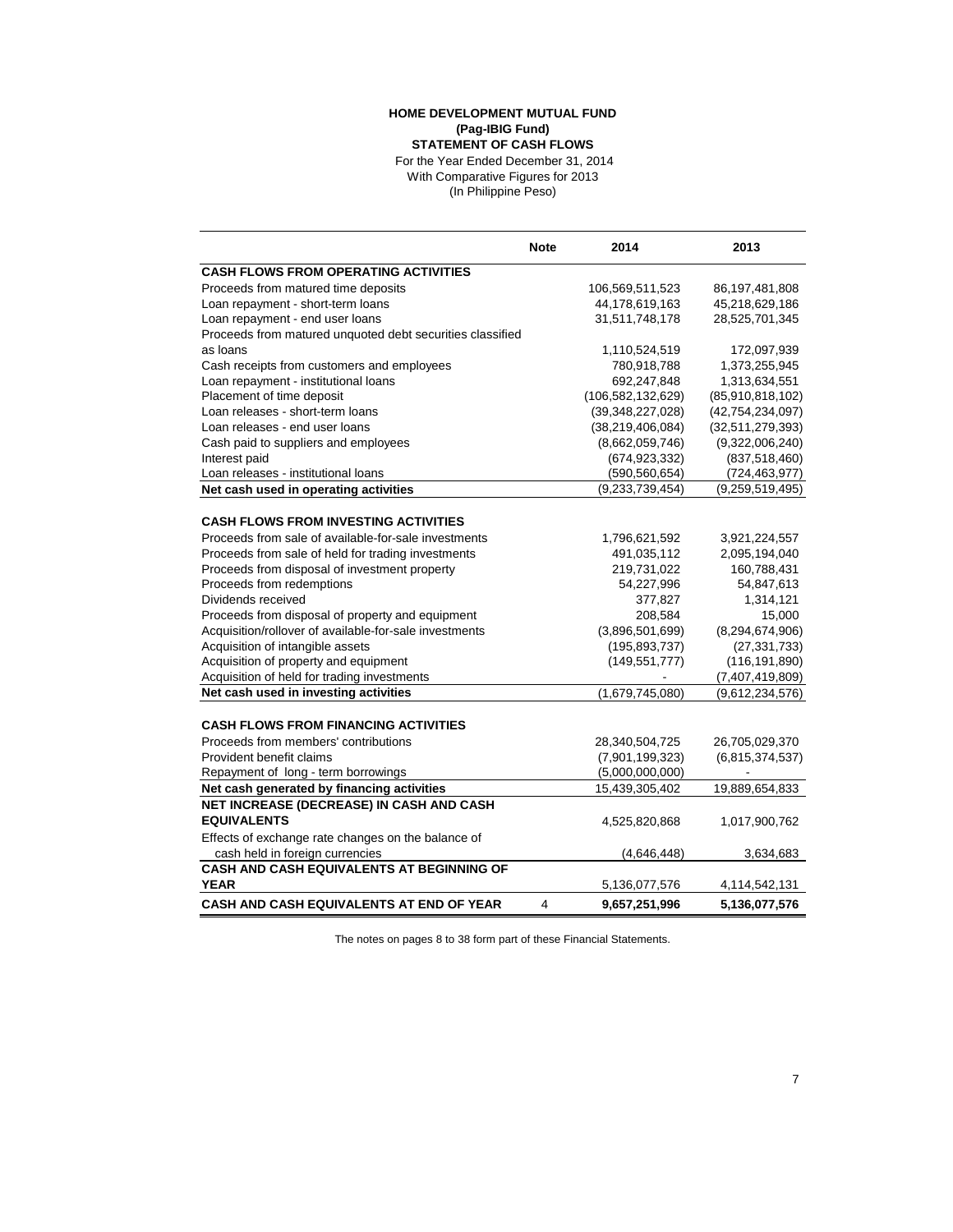# **HOME DEVELOPMENT MUTUAL FUND (Pag-IBIG Fund) NOTES TO FINANCIAL STATEMENTS**

(All amounts in Philippine Peso)

### **1. CORPORATE INFORMATION**

The Home Development Mutual Fund (HDMF), also known as the Pag-IBIG Fund, or the Fund, was created on June 11, 1978 by virtue of Presidential Decree (PD) No. 1530 to address two of the country's basic needs: generation of savings and provision of shelter for the Filipino workers.

Under this decree, two agencies administered Pag-IBIG Fund namely: (a) Social Security System (SSS) for the funds from private employees and (b) Government Service Insurance System (GSIS) for the funds from government workers. To meet the urgent need to consolidate all long-term, low-interest housing funds under the administration of a single agency to support the National Shelter Program of the then Ministry of Human Settlements, Executive Order (EO) No. 527 was issued on March 1, 1979, transferring the administration of Pag-IBIG Fund to National Home Mortgage Finance Corporation (NHMFC). As such, NHMFC took care of the administration, custody, disposal and utilization of the funds, including the authority to promulgate implementing rules and regulations pertaining to the aforesaid functions. On June 4, 1979, EO No. 538 was issued merging the two funds into what is now known as Pag-IBIG Fund, which stands for Pagtutulungan sa Kinabukasan: Ikaw, Bangko, Industriya at Gobyerno. It remained under the administration of the NHMFC until PD No. 1530 was amended by PD No. 1752 on December 14, 1980, making it an independent corporation with its own Board of Trustees.

Shortly after the administration of President Corazon C. Aquino, Pag-IBIG contributions were suspended from May to July 1986. However, on August 1, 1986, former President Aquino issued EO No. 35 directing the resumption of mandatory Pag-IBIG membership under more liberal terms. The contribution rate was reduced from three per cent to one per cent of fund salary for employees earning over P1,500. Employer share was cut from three per cent to a fixed rate of two per cent while the maximum fund salary was raised from P3,000 to P5,000.

January 1, 1987 marked the return of Pag-IBIG membership to a voluntary program under EO No. 90. The next eight years witnessed the growth of Pag-IBIG Fund as a voluntary fund. On June 17, 1994, then President Fidel V. Ramos signed Republic Act (RA) No. 7742, which reverted Pag-IBIG membership to mandatory effective January 1, 1995.

On July 21, 2009, then President Gloria Macapagal-Arroyo signed into law RA No. 9679, otherwise known as the "Home Development Mutual Fund Law of 2009". The new law and its Implementing Rules and Regulations (IRR) took effect on August 27, 2009 and November 3, 2009, respectively. It repealed PD Nos. 1530 and 1752 as well as EO Nos. 35 and 90. Its landmark provisions are those expanding the mandatory coverage of the Pag-IBIG Fund to include all employees compulsorily covered by SSS and GSIS, as well as Filipinos employed by foreign-based employer; exempting Pag-IBIG Fund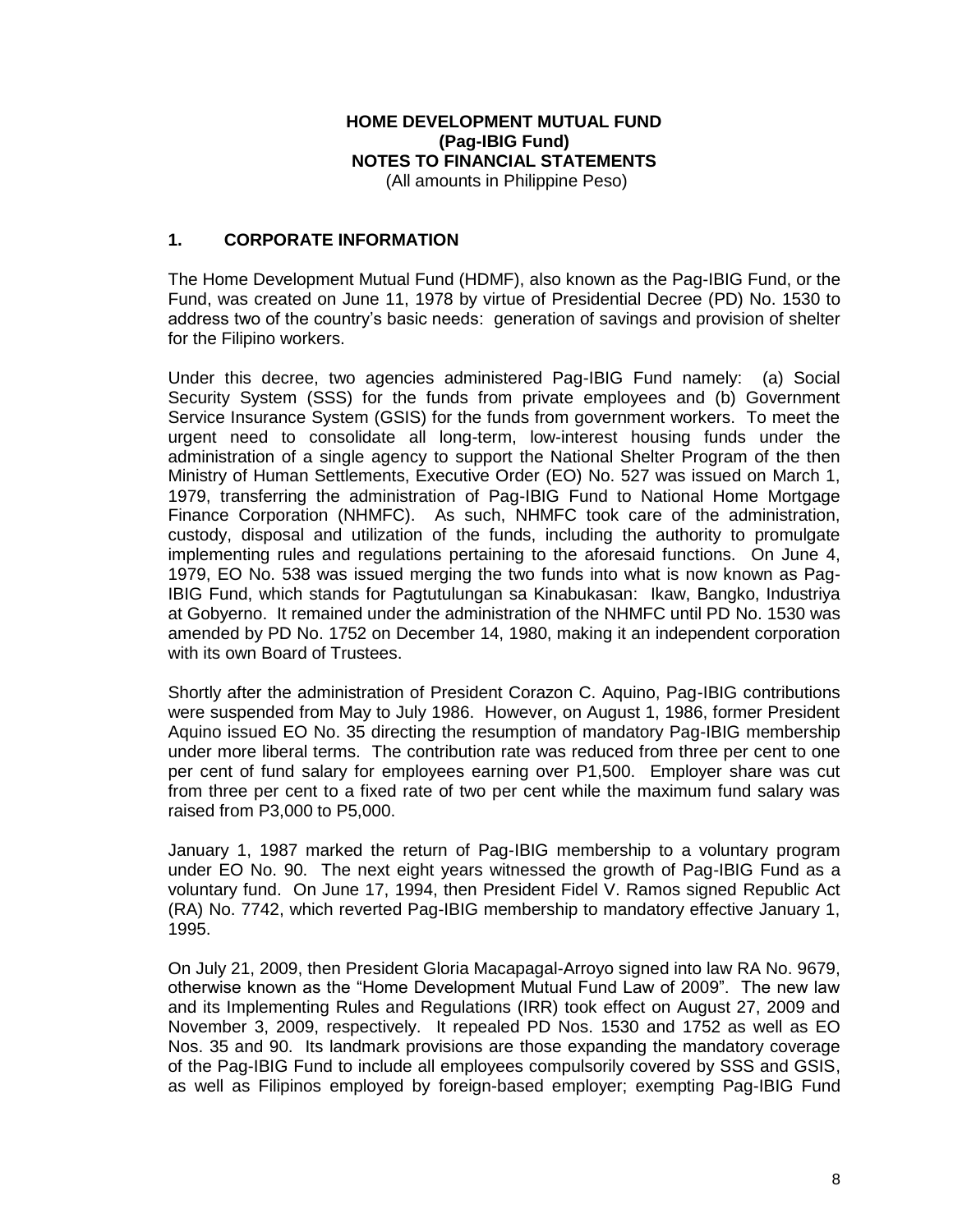employees from the coverage of the Salary Standardization Law; and restoring tax exemption privileges.

Through the years, Pag-IBIG Fund has become the prime government financial institution tasked to continually perform two of the nation's basic concerns: generation of savings and provision of access to home financing to the workers. As such, it mobilizes an efficient, dynamic, regular and integrated nationwide savings system and at the same time enables low and middle-income families to realize their dream of having decent shelter.

At present, the Fund's Corporate Headquarters (CHQ) is located at the Petron Mega Plaza Building, 358 Senator Gil J. Puyat Avenue, Makati City.

During the 306<sup>th</sup> Board Meeting last February 23, 2015, the combined financial statements were presented and noted by the HDMF Board of Trustees. The body also authorized the issuance of the Fund's financial statements during said meeting

### **2. SUMMARY OF SIGNIFICANT ACCOUNTING POLICIES, VALUATION AND ESTIMATES**

#### 2.1 Basis of financial statements preparation

The accompanying financial statements have been prepared based on historical cost except for financial assets and financial liabilities expressed at fair value through profit or loss (FVPL).

#### Statement of compliance

The financial statements have been prepared in accordance with International Financial Reporting Standards (IFRS), where applicable.

#### a. Basis of consolidation

The Fund has no consolidated financial statements because it has no controlled subsidiaries and entities. Moreover, the Fund has no debt or equity securities traded in organized financial market and the Fund is not in the process of filing its financial statements with Securities and Exchange Commission or other regulatory organization for the purpose of issuing any class of instruments in an organized financial market. Its equity consists of members' contributions, the member being the owners of Pag-IBIG Fund, employers' counterpart for employed members and the accumulated dividends.

The financial statements presented include the combined financial statements and transactions of the Corporate Headquarters and its 40 branches in Luzon, Visayas, Mindanao and the National Capital Region.

The financial statements are prepared applying consistent accounting policies for like transactions and other events in similar circumstances. All inter-branch transactions and balances have been eliminated in the consolidation.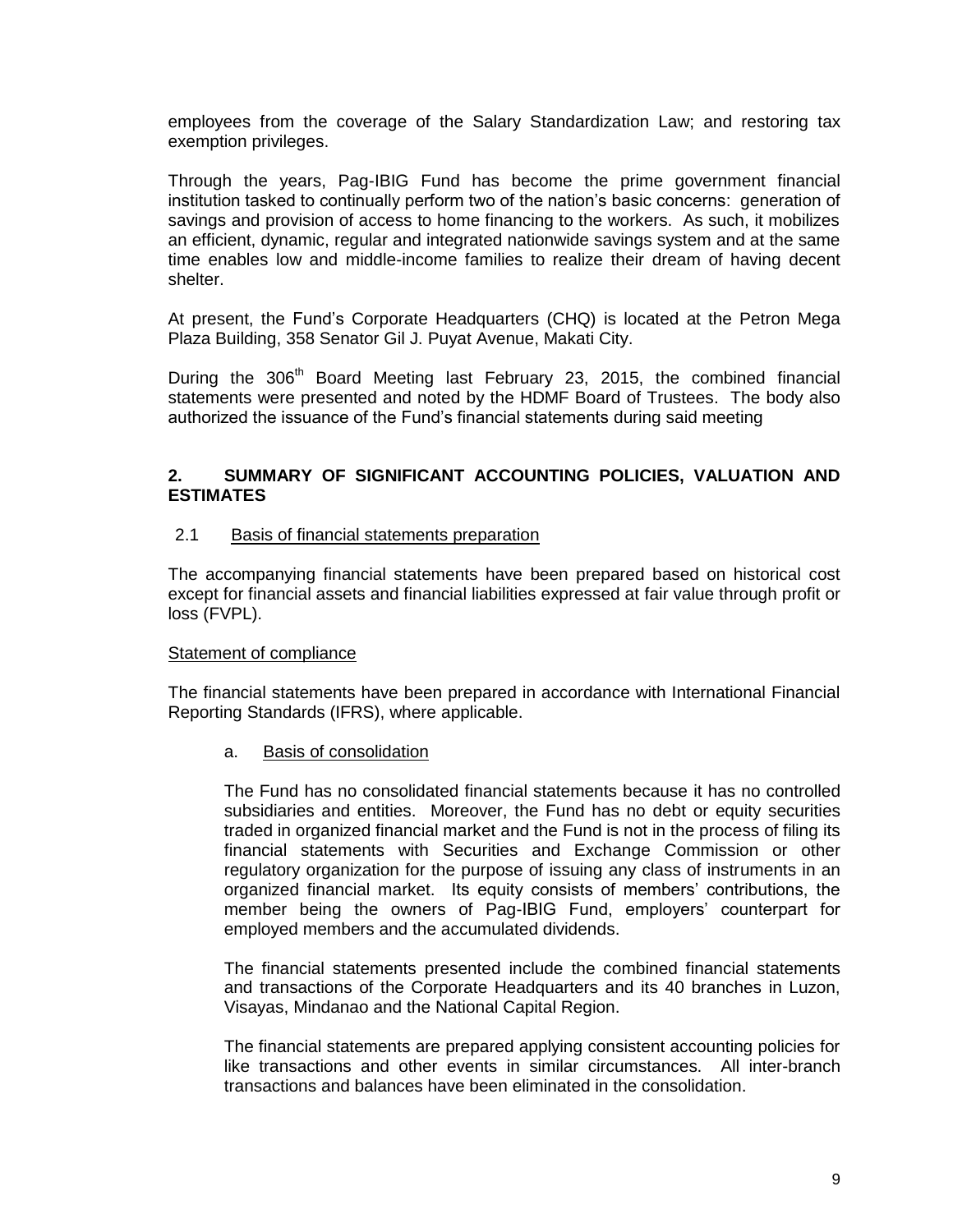### b. Functional and Presentation Currency

The combined financial statements are presented in Philippine peso, and all values are rounded to the nearest peso except when otherwise indicated.

### 2.2 Adoption of new and amended IFRS

### a. Effective in 2014 that are Relevant to the Fund

- IAS 1 (Amendment) Presentation of Financial Statements - Presentation of Items of Other Comprehensive
	- IAS 19 (Amendment) Employee Benefits
- IFRS 7 (Amendment) - Financial Instrument: Disclosures – Offsetting Financial Assets and Financial Liabilities
- IFRS 13 Fair Value Measurement
- IAS 32 (Amendment) Financial Instruments: Presentation -Offsetting Financial Assets and Financial Liabilities
- IAS 36 (Amendment) Recoverable Amount Disclosures for Non-Financial Assets

### b. Effective in 2014 that are not Relevant to the Fund

- IAS 27 Separate Financial Statements
	- IAS 28 Investment in Associate and Joint Venture
	- IFRS 10 Consolidated Financial Statements
- IFRS 11 Joint Arrangements
	- IFRS 12 Disclosure of Interests in Other Entities
- IAS 39 (Amendment) Novation of Derivatives and Continuation of Hedge accounting
	- IFRS 14 Regulatory Deferral Accounts

### c. Effective Subsequent to 2014 but not Adopted Early

- IFRS 15 Revenue from Contracts with Customers
	- IFRS 9 Financial Instruments

#### 2.3 Accounting judgments and estimates

In the process of applying the Fund's accounting policies, Management exercised judgment and estimates in determining the amounts recognized in the financial statements, with the most significant as follows:

#### a. Impairment losses on loans and receivables

The Fund reviews its loans and receivables semi-annually to assess whether an impairment loss should be recognized in the statement of comprehensive income. In particular, judgment is required in the estimation of the amount and timing of future cash flows when determining the impairment loss. In estimating these cash flows, the Fund makes judgments about the receivables' payment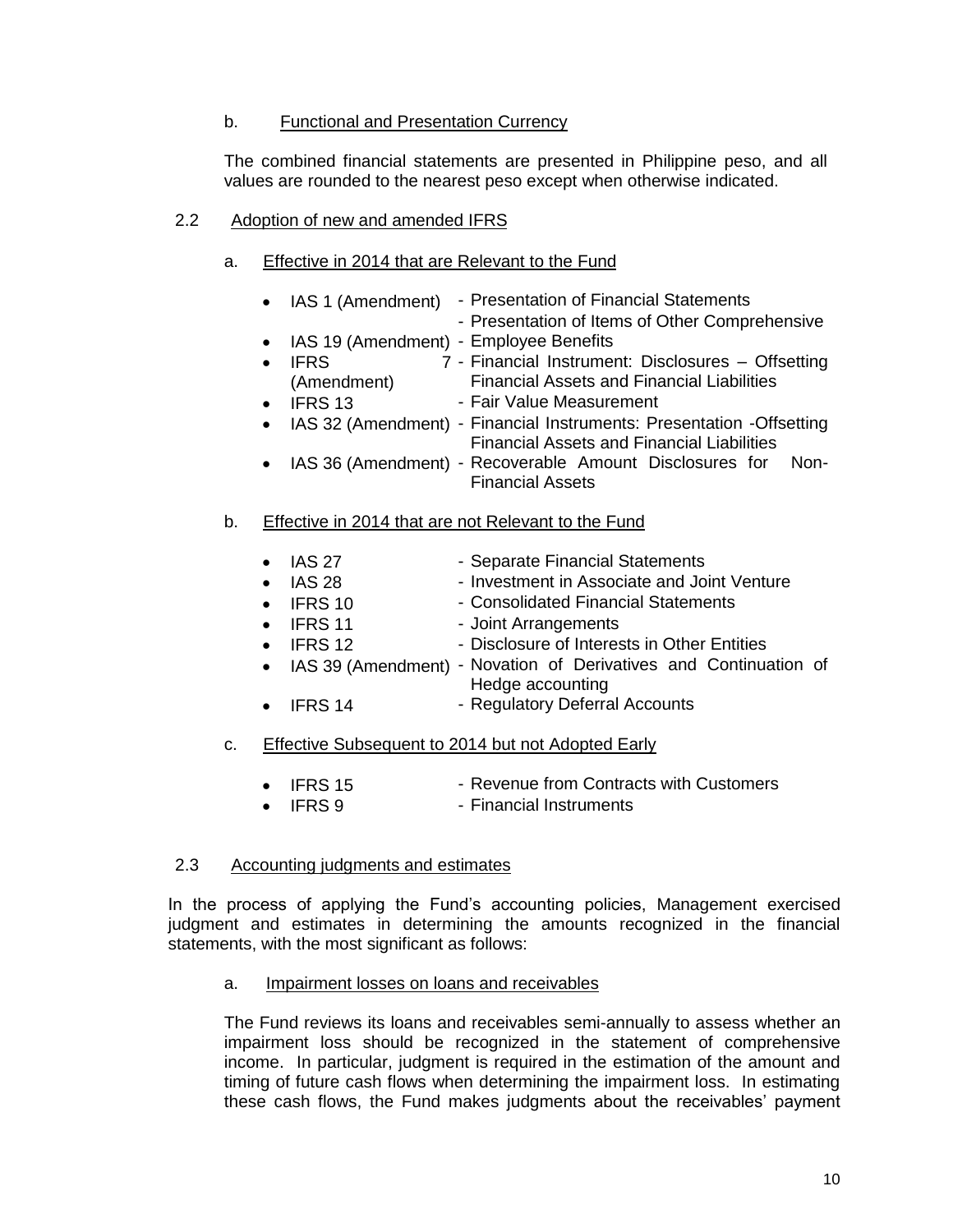status. Loans and Receivables are assessed collectively to determine whether provision should be made due to incurred loss events for which there is objective evidence but with effects that are not yet evident.

Unquoted Debt Securities Classified as Loans (UDSCL) are assessed individually to determine any objective evidence that an impairment loss has been incurred. The amount of loss is measured as the difference between the asset's carrying amount and the present value of the estimated future cash flows (excluding future credit losses that have not been incurred). The present value of the estimated future cash flows is discounted at the financial asset's original effective interest rate.

### b. Impairment of available-for-sale (AFS) investments

Equity investments classified as AFS would include a significant or prolonged decline in the fair value of the investments below its cost. Where there is evidence of impairment, the cumulative loss - measured as the difference between the acquisition cost and the current fair value, less any impairment loss on that financial asset previously recognized in the statement of comprehensive income - is removed from equity and recognized in the statement of comprehensive income. Impairment losses on equity investments are not reversed through the statement of comprehensive income.

### c. IAS 39: Financial Instruments: Recognition and Measurement

Investment accounts are classified in accordance with IFRS categorization, i.e. (a) Held for Trading (HFT) (b) Available for Sale (AFS), and (c) Loans and Receivables (L&R).

Adjustments pertaining to their valuation factored by the shift in amortization of premiums/discounts from straight line to effective interest rate, however, have not been effected except for mark to market valuation and impairment of debt and equity securities.

Loans and receivables are non-derivative financial assets with fixed or determinable payments that are not quoted in an active market. They arise when the Fund provides money, goods or services directly to a debtor with no intention of trading the receivable. Interest earned on such loans and receivables is reported as interest income.

Where the transaction price in a non-active market is different from the fair value from other observable current market transactions in the same instrument or based on a valuation technique whose variables include only data from observable market, the Fund considered its interest rates as the market rates for housing loans as they are mandated by the government. Hence, the difference between the transaction price and fair value ("Day 1" difference) is not recognized in the Statement of Comprehensive Income.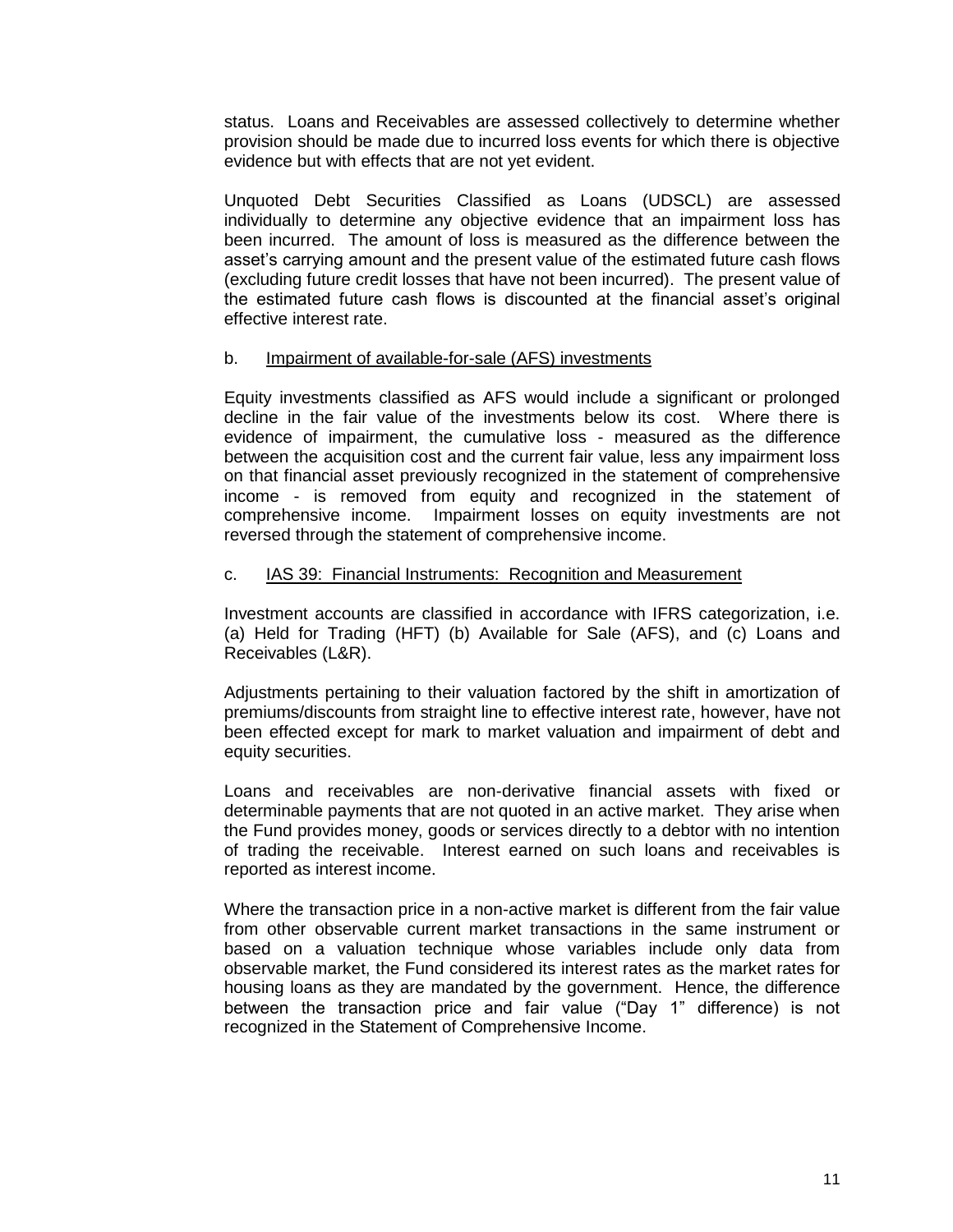## **3. SIGNIFICANT ACCOUNTING POLICIES**

### 3.1 Cash and Cash Equivalents

Cash includes cash on hand and in banks, both foreign and local. Cash equivalents also include highly liquid investments acquired three months or less before maturity and subject to insignificant risk of change in value resulting from change in interest rates.

### 3.2 Receivables

Receivables are carried at book value minus provision for impairment, if any. They are classified into current and non-current.

Current portion refers to the aggregate principal amortizations due for the entire year succeeding the reporting year, zero to three months in arrears.

### 3.3 Available-for-sale (AFS)

Due to limited trading platform for transactions across tax categories from 2010 up to present, the Fund reclassified Investment in Bonds – Held for Trading to Investment in Bonds – Available for Sale on December 29, 2014. Paragraph 50B and C of IAS 39 states that a financial asset may be reclassified out of the fair value through profit or loss category only in rare circumstances. As such, any gain or loss already recognized in profit or loss shall not be reversed. The fair value of the financial asset on the date of reclassification becomes its new cost or amortized cost, as applicable.

AFS are those not classified as Held to Maturity (HTM), HFT or L&R. They include equities, quoted and unquoted, and bonds and other debt instruments, which are not intended for trading in the short-term period of not more than 90 days but may be sold in response to liquidity requirements or changes in market conditions. Included under this category are Treasury Notes/Bonds and Philippine Dollar Denominated Bonds (ROPs) issued by the Bureau of the Treasury and Republic of the Philippines, Government Banks and Philippine Corporations.

Investment in Bonds and Other Debt Instruments are carried at current market value. Cost of Bonds and Other Debt Instruments sold are accounted for using specific identification method.

Investment in stocks includes shares of stocks of companies listed in the Philippine Stock Exchange (PSE), which are carried at current market value. The market value of the stocks are computed every end of the month. If the market value is more or less than the cost, the difference is treated as unrealized gains/losses on mark-to-market and is presented as equity portion of the Statement of Financial Position and addition/reduction on the Statement of Comprehensive Income.

Cost of stocks sold is computed using the weighted average cost method.

### 3.4 Inventories

Inventories are carried at cost and accounted for using the First-in-First-out (FIFO) method. Tangible assets with serviceable life of more than one year but small enough to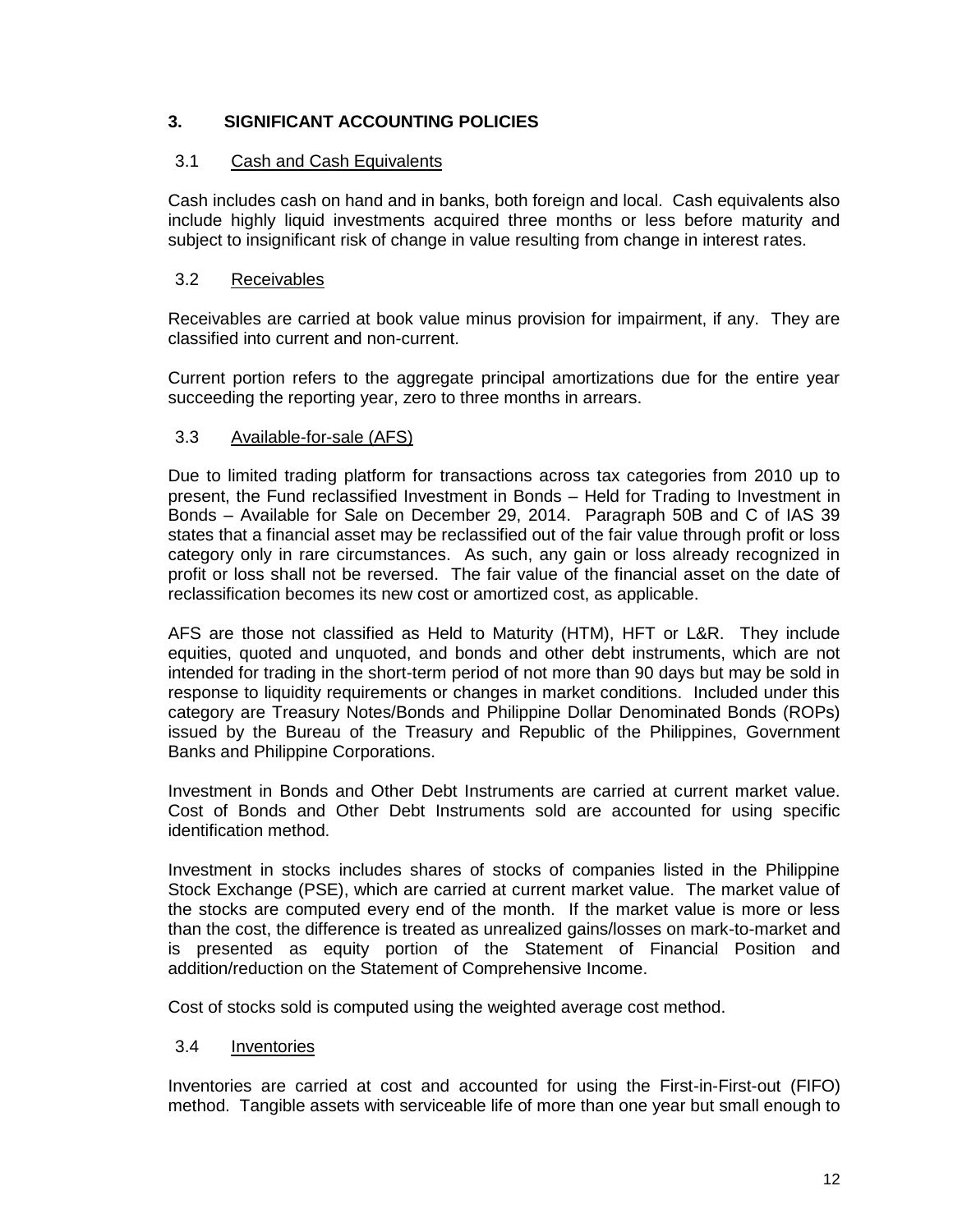be considered as Property and Equipment (PE), and items eventually treated as expense upon issuance are also included in this account.

### 3.5 Property and Equipment (PE)

In compliance with the provisions of Commission on Audit (COA) Circular Nos. 2003- 007, 2004-003 and 2005-002 dated December 11, 2003, October 4, 2004 and April 14, 2005, respectively, Accounting Memorandum Order No. 2006-012 and 2008-03 were issued pertaining to the accounting of PE as follows:

PE is carried at cost less accumulated depreciation and amortization. Land is carried at cost.

The initial cost of the asset includes its purchase price and any incidental costs necessary in bringing the asset to working condition and location for its intended use.

Property under fabrication is stated at cost, which covers cost of construction and other direct costs, lodged to the Unused Materials Charged to Capital Outlay account. It is subsequently booked as PE upon completion of construction. The asset is not depreciated until such time it is completed and substantially available for its intended use.

Major repairs and improvements, renewals, and betterment, which extend the useful life of the PE, are recognized in the carrying amount of the property and depreciated accordingly. All other costs of repairs and maintenance are charged to operations as incurred.

Depreciation and amortization are calculated on straight-line basis over the estimated and/or remaining useful life of the asset. Residual value of PE is set at ten per cent of the acquisition cost.

When an item of PE is sold or retired, its cost and accumulated depreciation and amortization are dropped from the books and any gain or loss resulting from the disposal is reported in the Statement of Comprehensive Income.

### 3.6 IAS 38: Intangibles

Information Technology Software costs are capitalized on the basis of the cost incurred to acquire and bring to use the specific software. These costs, net of residual value, are amortized on a straight-line basis. Maintenance costs associated with maintaining the computer software program is recognized as expense when incurred. The estimated useful life of intangible asset is 5 years.

### 3.7 IAS 40: Investment Property

Real and Other Properties Acquired, consisting of collaterals of cancelled Contract to Sell (CTS) and foreclosed properties with registered Certificate of Sale, though still under the redemption period, as well as those with titles already consolidated in favor of the Fund, are classified as Investment Properties and presented net of Allowance for Impairment Losses. Such allowance pertains to the difference between their carrying value and the amount recoverable from their disposal.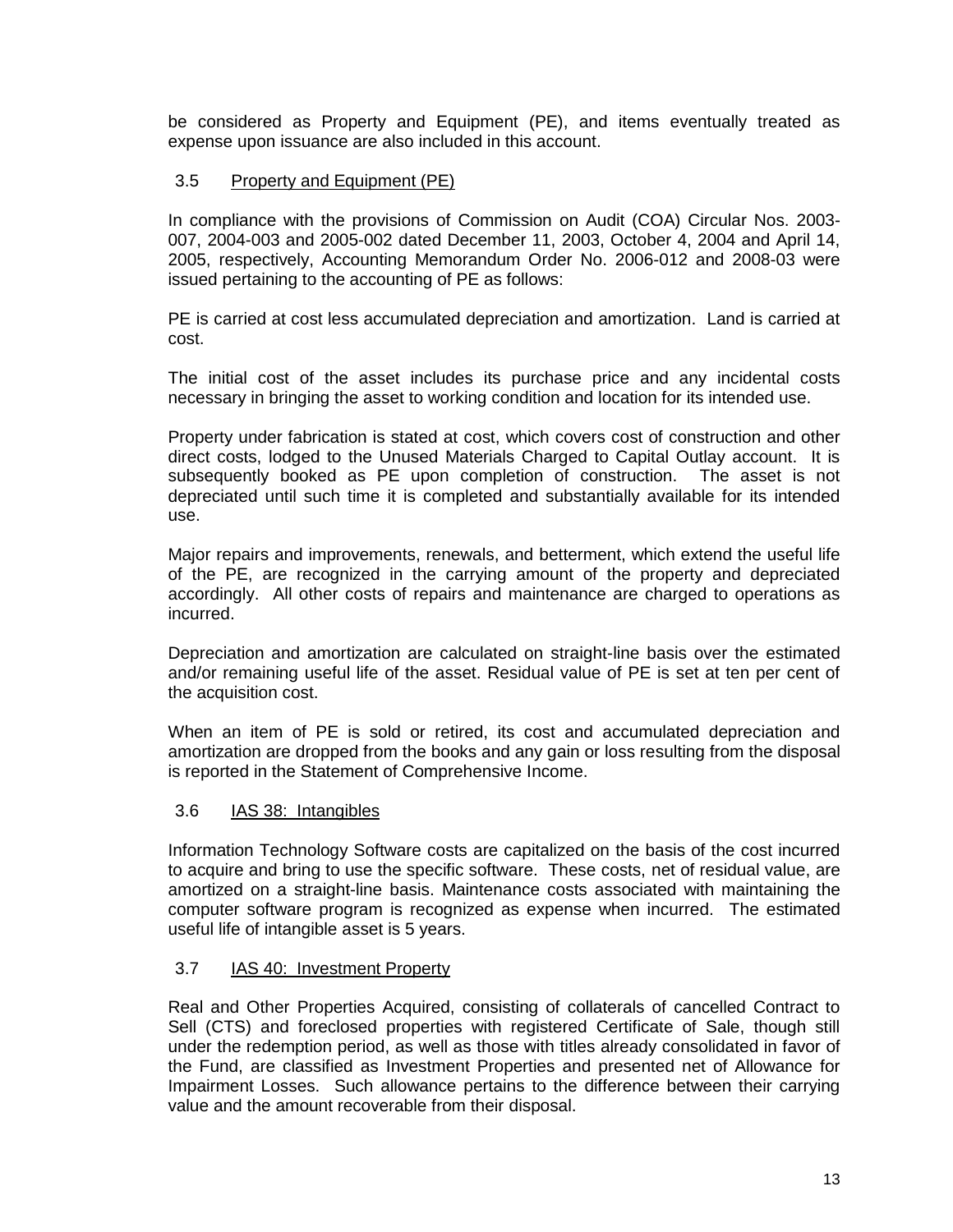Land equity taken up as Investment Property is recognized at cost with the appraised amount stated in Note 42.1.

### 3.8 IFRS 5: Non-current Assets Held for Sale (NCAHS)

Investment Property-Real and Other Properties Acquired (IP-ROPA) is reclassified to Non-current Assets Held for Sale upon payment of reservation fee by the buyer. NCAHS is presented at the lower between carrying amount and fair value less cost to sell, the difference of which is recognized as impairment loss or gain on recovery from impairment loss for the period.

### 3.9 Interest income recognition

Interest income on housing loans is recognized on accrual basis at month end. Interest on Calamity Loans under HDMF Circular No. 322 and Multi- Purpose Loans under HDMF Circular No. 323 are computed on a daily basis but recorded at month end. Recording of accrual stops once an account is over 90 days past due. Interest on existing Multi-Purpose Loans covered by HDMF Circular 56-H is capitalized and recognized as income upon monthly amortization.

#### 3.10 Foreign currency transactions

Foreign currency transactions are recorded based on the exchange rate on the date of transaction. Exchange rate difference arising from the settlement of monetary items or from reporting of foreign currency monetary items at rates other than the rate applied in recording the transaction or the rate adopted in previous financial statements are reported in the Statement of Comprehensive Income.

Foreign currency transactions in US Dollar-denominated currency are initially translated into the functional currency using the spot exchange rate between the foreign currency and the functional currency on the date of the transaction.

All foreign currencies other than the US dollar, however, are translated to US dollar currency first, using the exchange rates of the previous day as published by the Bangko Sentral ng Pilipinas (BSP), before translating the same to Philippine peso using the exchange rate published by BSP.

### **4. CASH AND CASH EQUIVALENTS**

This account is composed of the following:

|                             | 2014        | 2013        |
|-----------------------------|-------------|-------------|
| Checks and other cash items | 204,337,662 | 284,472,455 |
| Cash on hand                | 98,973,210  | 88,424,702  |
| Revolving fund              | 630,000     | 1,963,019   |
| Petty cash fund             | 338,000     | 308,500     |
| Collecting officer          | 170,315     | 213,877     |
| Change fund                 | 85,777      | 112,500     |
|                             | 304,534,964 | 375,495,053 |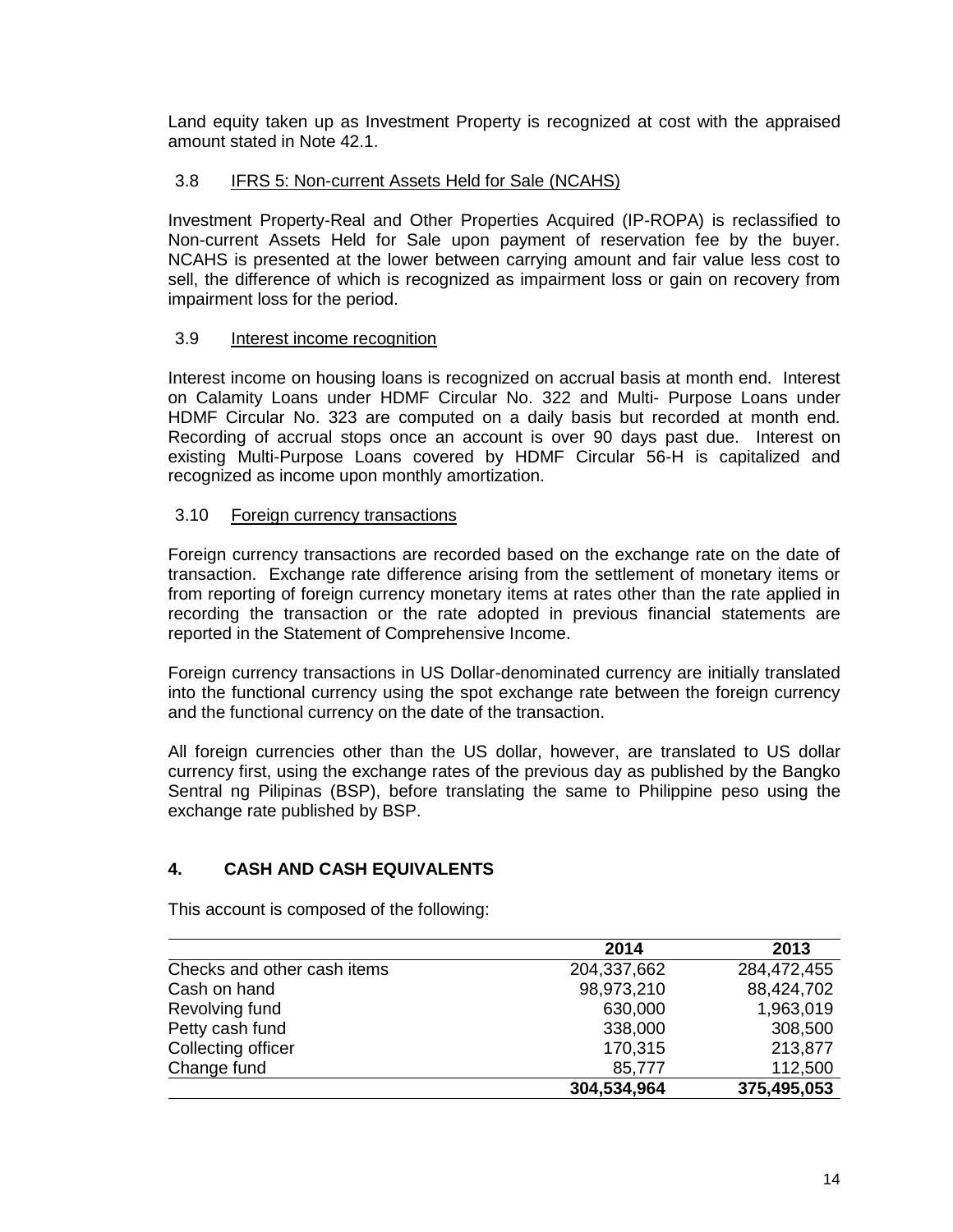|                                  | 2014          | 2013          |
|----------------------------------|---------------|---------------|
| Cash in bank                     | 3,805,655,506 | 2,805,561,580 |
| Time deposits (3 months or less) | 5,547,061,526 | 1,955,020,943 |
|                                  | 9,657,251,996 | 5,136,077,576 |

Bank deposits on foreign currencies at December 31, 2014 were revalued based on the following rates at December 29, 2014: US\$44.720 and CAN\$38.48536.

### **5. HELD FOR TRADING**

|                  | 2014 | 2013           |
|------------------|------|----------------|
| Held for trading | -    | 10,439,248,148 |
|                  | -    | 10,439,248,148 |

The Fund reclassified Investment in Bonds – Held for Trading to Investment in Bonds – Available for Sale on December 29, 2014 due to limited trading platform for transactions across tax categories from 2010 up to present.

# **6. LOANS AND RECEIVABLES, CURRENT PORTION**

|                                              | 2014             | 2013              |
|----------------------------------------------|------------------|-------------------|
| Loans receivables                            |                  |                   |
| Multi-purpose loans                          | 36,377,895,908   | 40,404,871,244    |
| Wholesale loans                              | 1,724,577,569    | 2.146.165.627     |
| Installment receivables                      | 132,371,622      | 35,118,532        |
| Miscellaneous receivables                    | 7,037,690        | 8,444,457         |
|                                              | 38,241,882,789   | 42,594,599,860    |
| Allowance for impairment loss                | (550,302,194)    | (659,037,049)     |
|                                              | 37,691,580,595   | 41,935,562,811    |
| Mortgage contracts receivables               | 62,158,429,268   | 48,034,120,014    |
| Allowance for impairment loss                | (18,113,306,913) | (12,889,332,171)  |
|                                              | 44,045,122,355   | 35, 144, 787, 843 |
| Sales contracts receivables                  | 25,678,980,683   | 21,388,148,337    |
| Allowance for impairment loss                | (6,554,794,285)  | (3,048,411,654)   |
|                                              | 19,124,186,398   | 18,339,736,683    |
| Unquoted debt securities classified as loans | 1,200,023,542    | 2,204,689,746     |
| Accounts receivables                         |                  |                   |
| Accrued interest receivable                  | 2,736,430,614    | 3,223,476,483     |
| <b>Developers</b>                            | 2,239,240,255    | 1,601,803,389     |
| <b>Borrowers</b>                             | 1,084,923,243    | 999,096,800       |
| Others                                       | 363,826,457      | 153, 151, 089     |
| <b>Employers</b>                             | 45,525,791       | 62,964,163        |
| Collecting agents                            | 39,147,741       | 39,853,038        |
| Officers and employees                       | 12,414,901       | 13,537,426        |
| Advances to officers and employees           | 261,920          | 900,457           |
|                                              | 6.521.770.922    | 6,094,782,845     |
| Allowance for impairment loss                | (1,318,096,481)  | (1,231,266,958)   |
|                                              | 5,203,674,441    | 4,863,515,887     |
|                                              | 107,264,587,331  | 102,488,292,970   |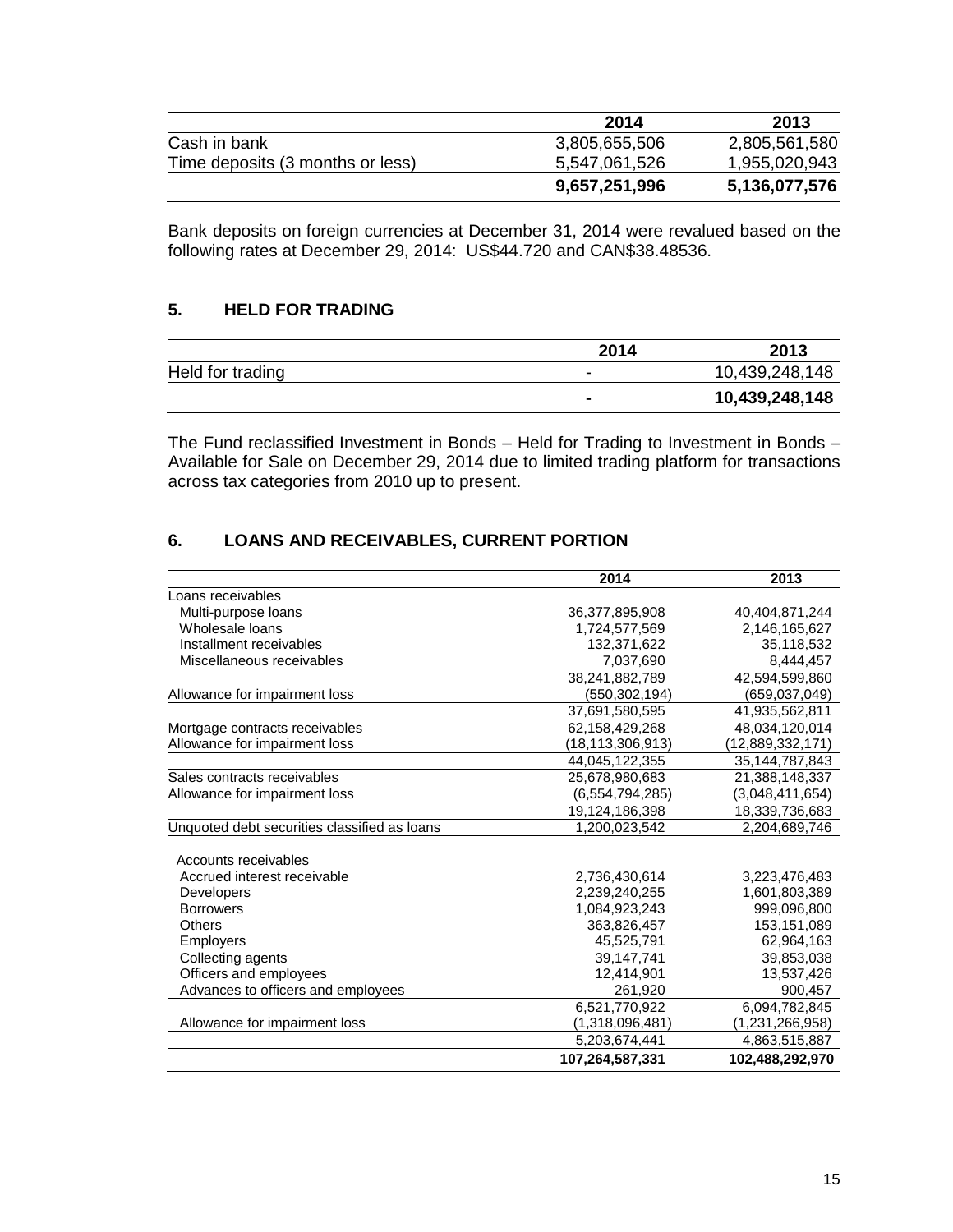The current Loans Receivable of P37,691,580,595 and P41,935,562,811 for CYs 2014 and 2013 respectively, include past due accounts, zero to three months in arrears, of P9,247,095,193 and P10,268,511,018, respectively, which are immediately due and demandable.

Mortgage contracts receivables (MCRs) represent loans to Pag-IBIG members that are backed-up by Real Estate Mortgages (REMs) under the various home lending programs of the Fund. The current MCRs of P44,045,122,355 and P35,144,787,843 for CYs 2014 and 2013 respectively, include past due accounts, zero to three months in arrears of P31,156,177,086 and P12,672,949,417, respectively, which are immediately due and demandable.

Sales contracts receivables (SCRs) represent loans to Pag-IBIG members that are secured by Contract-to-Sell (CTS). The current SCRs of P19,124,186,398 and P18,339,736,683 for CYs 2014 and 2013 respectively, include past due accounts, zero to three months in arrears of P12,143,245,230 and P3,624,044,553 respectively, which are immediately due and demandable.

Accrued interest receivables are interest income earned from investments and loans but not yet collected.

Accounts receivables - Developers are receivables from developers representing collection of loan amortizations due for remittance to Pag-IBIG Fund, which are within the float period of one week as embodied in the collection servicing agreement. They likewise include the buyback value of past due SCRs and SCRs covered by CTS which the developer failed to convert to REMs, as well as deficiencies on conversion fees withheld from takeout proceeds.

#### 6.1 Interest on multi-purpose loans/calamity loans

| <b>Operative Dates</b>                                                                  | <b>HDMF</b><br>Circular No. | <b>Description</b>                                                                                                           | <b>Interest</b><br>Rate |
|-----------------------------------------------------------------------------------------|-----------------------------|------------------------------------------------------------------------------------------------------------------------------|-------------------------|
| April 28, 2005                                                                          | 56-H                        | Revised Guidelines on the Pag-IBIG Multi-<br>Purpose Loan (MPL) Program                                                      | 10.75%                  |
| December 5, 2012                                                                        | 322                         | Amended Guidelines Implementing the Pag-<br><b>IBIG Calamity Loan Program</b>                                                | 5.95%                   |
| Upon availability of the<br><b>Short Term Loans</b><br>program for Management<br>System | 323                         | Revised Guidelines on the Pag-IBIG MPL<br>Program                                                                            | 10.50%                  |
| Upon availability of the<br>Short Term Loan<br>program for Non-IISP<br>branches         | 56-l                        | Implementing Guidelines of the Pag-IBIG<br>MPL Program for Non Integrated Information<br>Systems Project (Non-IISP) Branches | 10.50%                  |
| October 29, 2013                                                                        | 332                         | Guidelines Implementing the Pag-IBIG Health<br>and Education Loan Programs (Pag-IBIG<br>HELPS)                               | 8.00%                   |

The policies adopted in setting interest rates on multi-purpose loan are set out below: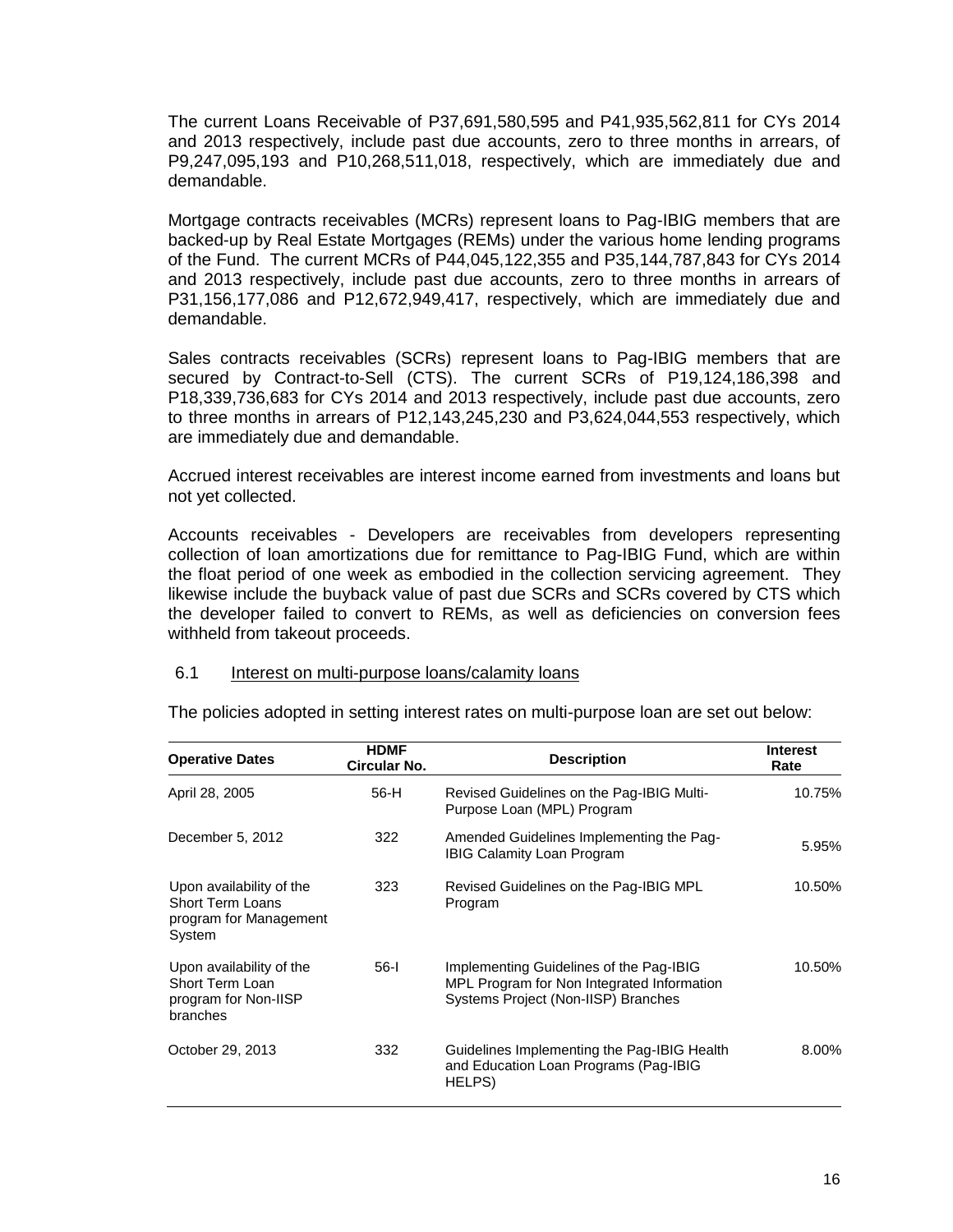### 6.2 Interest on wholesale loan

The prevailing interest rate, in force by virtue of Circular No. 330, "Adoption of full riskbased pricing framework for all Pag-IBIG Fund Wholesale Loan (WL) Programs" effective September 1, 2013 are as follows:

| <b>Product</b>         | Rate   |
|------------------------|--------|
| 1 --- Year Term, Fixed | 6.125% |
| 2 --- Year Term, Fixed | 6.750% |
| 3 --- Year Term, Fixed | 7.875% |

For WL outstanding prior to September 1, 2013 prevailing interest rates are as follows:

| <b>Product</b>         | Rate   |
|------------------------|--------|
| 1 --- Year Term, Fixed | 6.985% |
| 2 --- Year Term, Fixed | 7.625% |
| 3 --- Year Term, Fixed | 8.375% |

Effective January 7, 2014, an interest rate of three percent (3%) was imposed to loans granted to qualified developers under Circular No. 333, "Guidelines on the Pag-IBIG Fund Developmental Loan Program For Socialized Housing Projects for the Victims of Typhoon Yolanda".

### 6.3 Interest on housing loans

Nominal interest rates for the following end-user financing programs are as follows:

| <b>Product</b>     | Rate            |                 |               |
|--------------------|-----------------|-----------------|---------------|
|                    | Jan. 1, 2014 up | Oct. 31 to Dec. | Prior to Oct. |
|                    | to present      | 31, 2013        | 31, 2013      |
| End User Financing |                 |                 |               |
| (Regular)          |                 |                 |               |
| 3-Year Fixing      | 6.985%          | 7.375%          | 7.985%        |
| 5-Year Fixing      | 7.825%          | 8.250%          | 8.985%        |
| 10-Year Fixing     | 8.775%          | 9.000%          | 10.000%       |
| 15-Year Fixing     | 9.385%          | 9.625%          | 10.750%       |
| 20-Year Fixing     | 9.675%          | 10.250%         | 11.125%       |
| 25-Year Fixing     | 10.000%         | 10.875%         | 11.500%       |
| 30-Year Fixing     | 11.375%         | 11.375%         | 12.250%       |
|                    |                 |                 |               |

The policies adopted in setting interest rates on housing loan are as follows:

| <b>Operative Dates</b> | <b>HDMF</b><br><b>Circular</b> | <b>Description</b>                                                   |  |
|------------------------|--------------------------------|----------------------------------------------------------------------|--|
| April 1, 2009          | 247                            | Guidelines on the Pag-IBIG Fund End - User<br>Home Financing Program |  |
| June 1, 2012           | 312                            | Guidelines on the Pag-IBIG Fund Affordable<br><b>Housing Program</b> |  |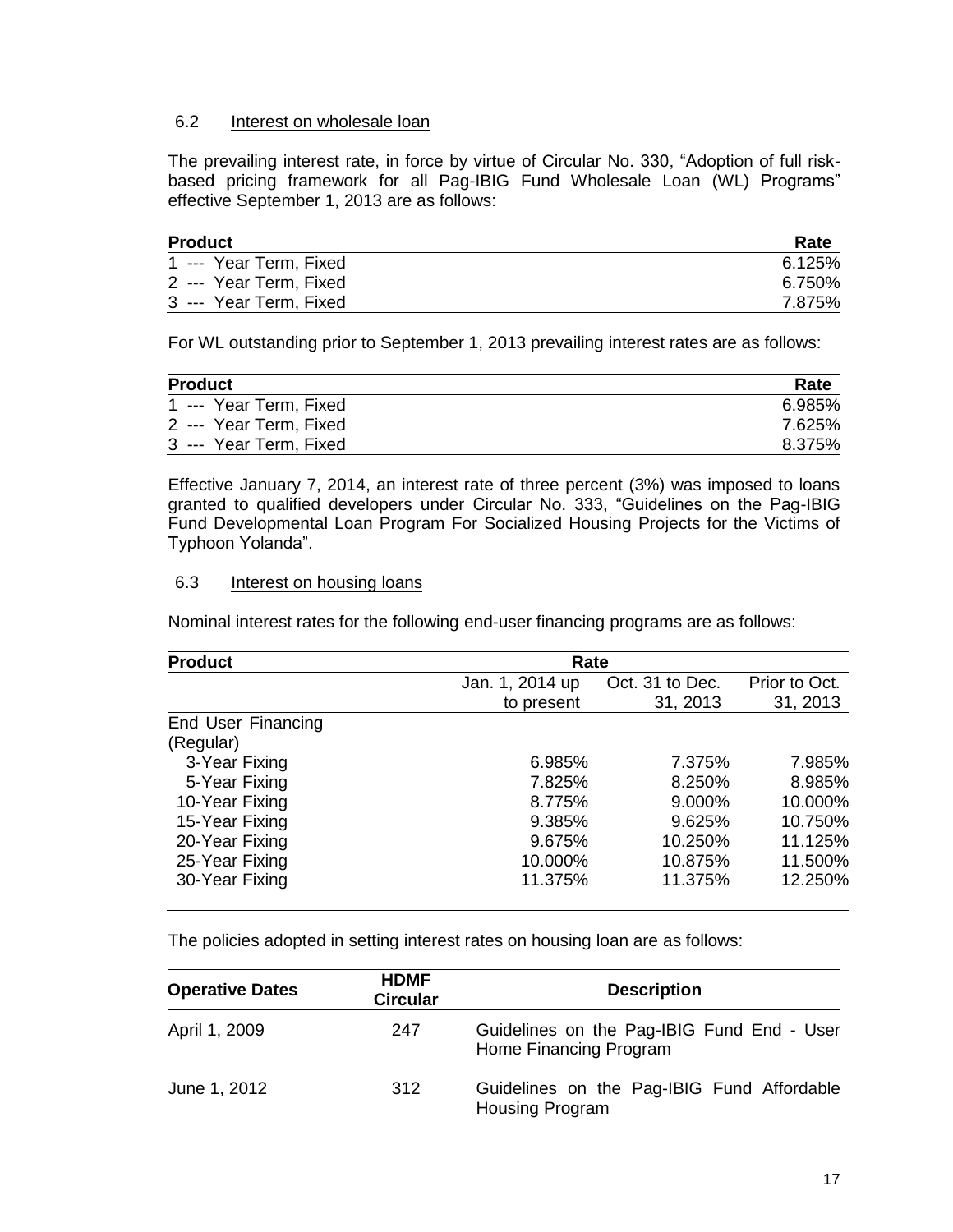| <b>Operative Dates</b> | <b>HDMF</b><br><b>Circular</b> | <b>Description</b>                                                                                               |
|------------------------|--------------------------------|------------------------------------------------------------------------------------------------------------------|
| July 2, 2012           | 310                            | Amended Guidelines on the Pag-IBIG Fund<br>End-User Home Financing Program                                       |
| July 2, 2012           | 317                            | Program on the Conversion to Full Risk-Based<br><b>Pricing Model</b>                                             |
| July 15, 2014          | 343                            | Guidelines Implementing the Pag-IBIG Fund<br>Home Rehabilitation / Reconstruction Loan<br>Program                |
| July 24, 2014          | 344                            | Guidelines Implementing the Pag-IBIG Fund<br>Take-Out Mechanism for Developer-Assisted<br><b>Housing Program</b> |
| November 26, 2014      | 351                            | Amended Guidelines on the Implementation of<br>the Pag-IBIG Non-Performing Asset Resolution<br>Program           |

Pursuant to HDMF Circular No. 310, "Amended Guidelines on the Pag-IBIG Fund End-User Home Financing Program" effective July 2, 2012, interest rates on retail housing loans were based on a pricing framework approved by the Board of Trustees on June 6, 2012. Said interest rates shall be re-priced periodically depending on the re-pricing period chosen by the borrower whether every three (3), five (5), ten (10) or fifteen (15) years. Under HDMF Circular No. 317 "Program on the Conversion to Full Risk-Based Pricing Model," all borrowers with housing loans taken out under Circular No. 247 or earlier circulars as of date of application, with interest rates above the prevailing market rates may avail of interest rate reduction under the Full Risk Based Pricing Program, subject to its terms and conditions.

The implementation of Circular No. 247, or the Guidelines on the Pag-IBIG Fund End-User Home Financing Program was extended until June 30, 2014 for the processing of developer-assisted housing loan applications with loan amount of up to P3,000,000, unless the developer specified that said applications will be processed under Circular No. 310. Hence, all housing loan applications with loan amount of more than P3,000,000 shall be processed under Circular 310.

Under HDMF Circular No. 247, "Pag-IBIG Fund End-User Home Financing Program" interests are charged at the following rates per annum:

| <b>Loan Amount</b>          | <b>Interest Rate</b> |
|-----------------------------|----------------------|
| Up to<br>400,000            | 6%                   |
| Over 400,000 to 750,000     | 7%                   |
| Over 750,000 to 1,000,000   | 8.5%                 |
| Over 1,000,000 to 1,250,000 | 9.5%                 |
| Over 1,250,000 to 2,000,000 | 10.5%                |
| Over 2,000,000 to 3,000,000 | 11.5%                |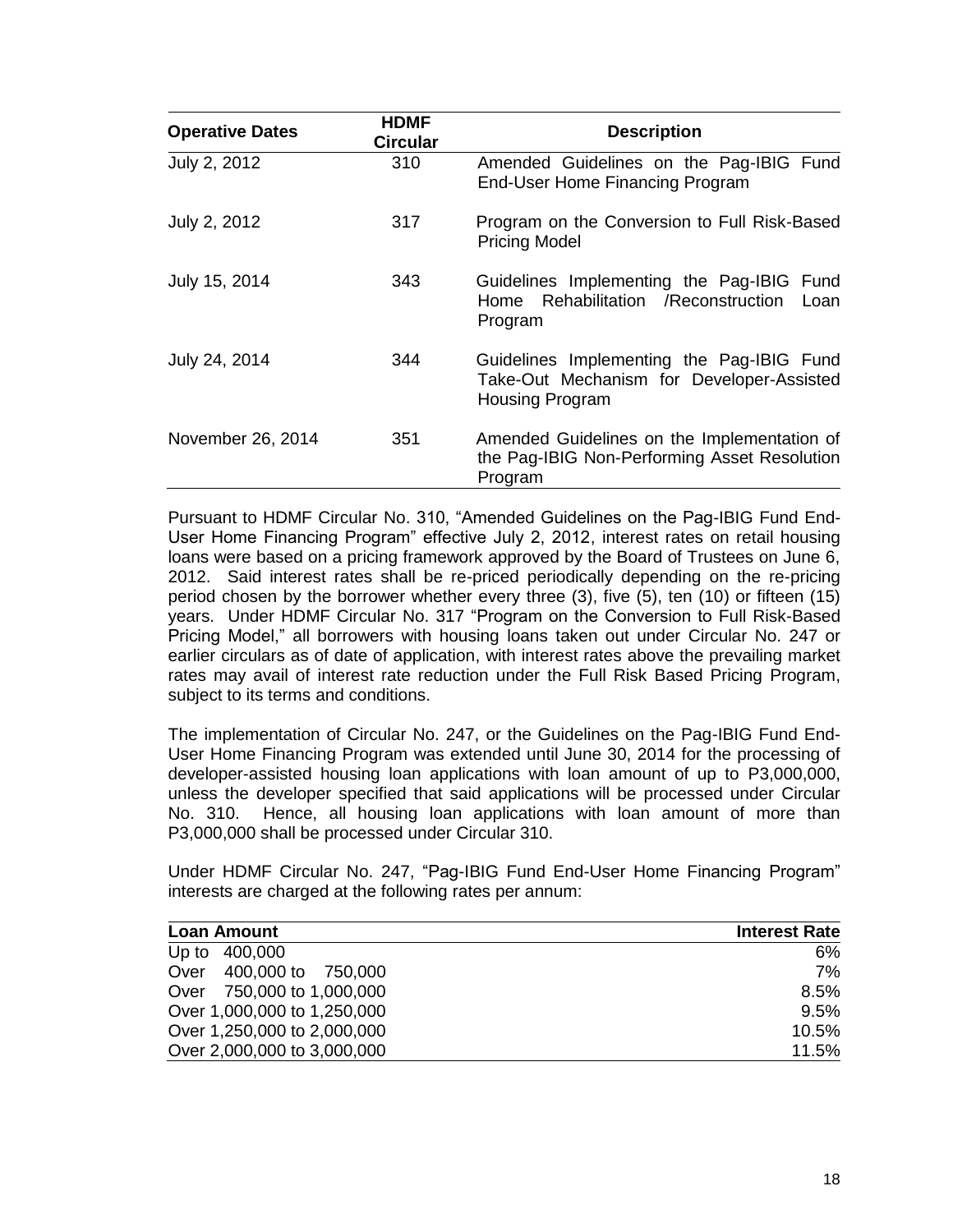The effectivity of HDMF Circular No. 311, "Guidelines Implementing the Pag-IBIG Non-Performing Asset Resolution Program (NPARP)" was extended to January 31, 2014 through Circular No. 327 and further extended to January 31, 2015 through Circular No. 336. On November 26, 2014, Circular No. 351, "Amended Guidelines on the Implementation of the Pag-IBIG Non-Performing Asset Resolution Program (NPARP)" amending Circular No. 311 took effect. The circulars are intended to enable highly delinquent borrowers to maintain their possession or use of the property under modified terms and conditions and to immediately dispose of non-performing assets at the highest value possible through cash, installment sale for a period of 6 months or 12 months, or through housing loan. Nominal interest rate for installment plan is set at 10.250%.

Discounts are provided depending on the chosen mode of settlement as follows:

| <b>Mode of Settlement</b> | <b>Discount</b> |
|---------------------------|-----------------|
| Cash                      | 30%             |
| 6-month Installment       | <b>20%</b>      |
| 12-month Installment      | $10\%$          |
| Housing Loan Revaluation  | 5%              |

To further enhance the benefits of housing loan borrowers, HDMF Circular No. 312, "Guidelines on the Pag-IBIG Fund Affordable Housing Program" was issued covering all accounts of eligible borrowers processed and taken out beginning June 1, 2012. It provides that for the first 10 years of the loan, borrowers under each specific income cluster shall be charged with affordable interest rate as follows:

| <b>Details</b> |                           | <b>Maximum Gross Monthly Income/Cluster Limit</b> |                      |  |
|----------------|---------------------------|---------------------------------------------------|----------------------|--|
| Income         | Cluster 1 (NCR)           | Up to $P$ 15,000                                  | Up to P 17,500       |  |
| Cluster        | Cluster 2 (Other Regions) | Up to $P$ 12,000                                  | Up to $P$ 14,000     |  |
| Loan Amount    |                           | Loans up to P450,000                              | Loans up to P750,000 |  |
| Interest Rate  |                           | 4.5%                                              | 6.5%                 |  |

By virtue of Circular No. 340 "Socialized Housing Price Ceiling Adjustment", socialized housing price ceiling was raised to P450,000.00 from the previous cluster limit of P400,000.00.

At the end of the 10-year period, the interest rates shall be re-priced either based on the prevailing market rates using the Fund's pricing framework or increased by two percent, whichever is lower. The borrower shall also be given the option to choose the succeeding re-pricing period, whether it will be every three (3), five (5), ten (10) or fifteen (15) years.

Under HDMF Circular No. 343, "Guidelines Implementing the Pag-IBIG Fund Home Rehabilitation/Reconstruction Loan Program" issued on July 15, 2014, specifically addressing members in areas affected by Typhoon "Yolanda", no interest shall be charged for the first six (6) months of the loan and 4% for the  $7<sup>th</sup>$  to 24<sup>th</sup> month. After the  $24<sup>th</sup>$  month (2 years), interest rates shall then be based on applicable Housing Loan Guidelines for End-User Financing Program (EUF) or Affordable Housing Program (AHP).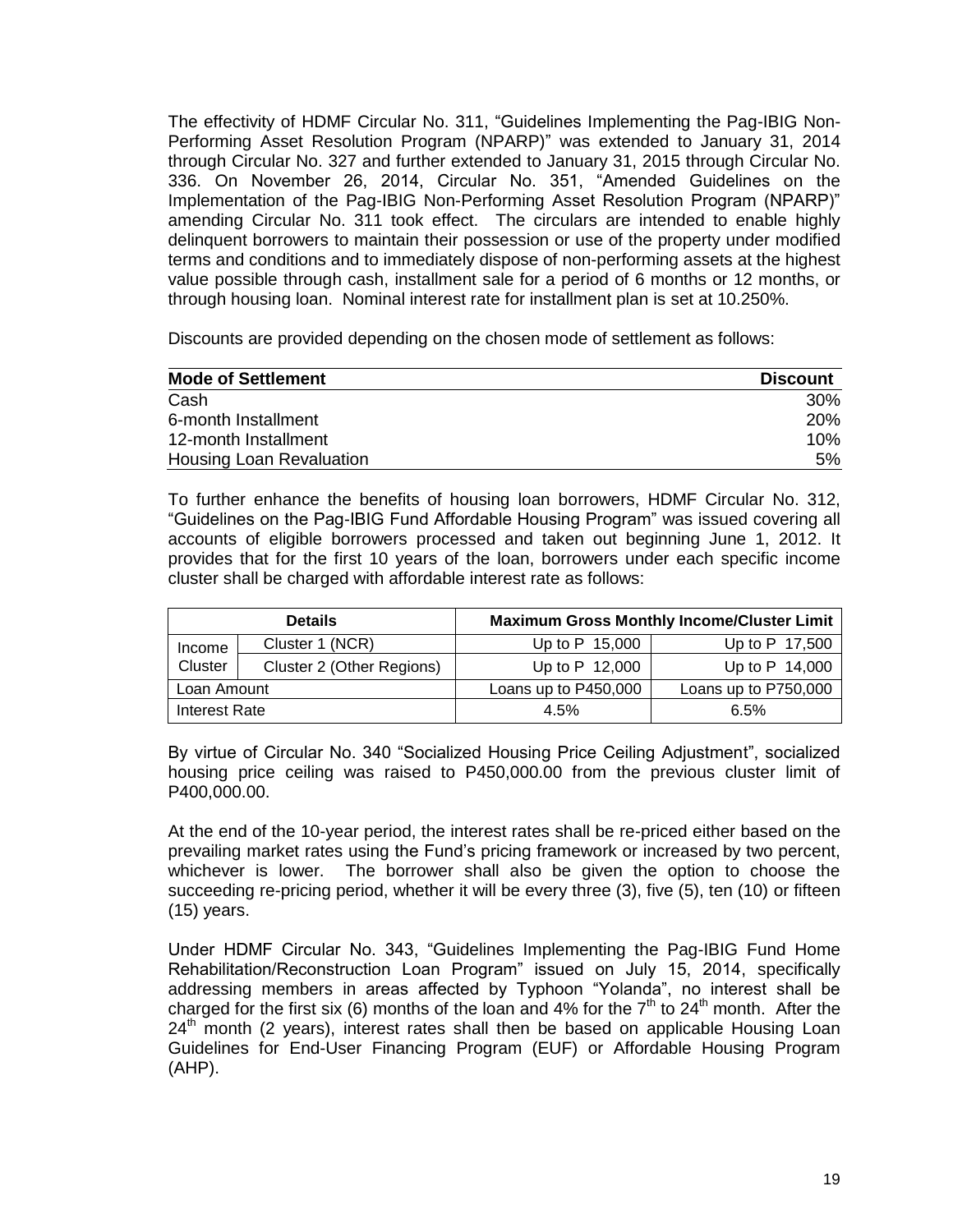Unquoted debt securities classified as loans (UDSCL) consist of the following:

|                     | 2014          | 2013          |
|---------------------|---------------|---------------|
| LBP-Tier 2          | 700,000,000   | 1,700,000,000 |
| DBP-Tier 2          | 500,000,000   | 500,000,000   |
| LBP 10-yr. AR Bonds | 23.542        | 4,689,746     |
|                     | 1,200,023,542 | 2,204,689,746 |

On January 27, 2012, the Fund purchased at par 10-year LBP Unsecured Subordinated Notes, eligible as Tier 2, (LBP Tier 2) with face value of P700,000,000 bearing fixed interest rate of 5.875% for the first five years and step-up interest rate of  $1/8<sup>th</sup>%$  from the sixth year to maturity date. This may be redeemed at the option of the Issuer at par plus accrued and unpaid interest in CY 2017. The Fund designated the LBP Tier 2 as L&R-UDSCL. Interest income recognized on the LBP Tier 2 amounted to P41,125,000 and P40,985,000 for the years ended December 31, 2014 and 2013, respectively.

On March 22, 2012, the Fund purchased at par 10-year DBP Unsecured Subordinated Notes, eligible as Lower Tier 2 Capital, (DBP Tier 2) with face value of P500,000,000 bearing fixed interest rate of 5.750% callable after five years and one day from issue date. The DBP Tier 2 may be redeemed at the option of the Issuer at par plus accrued and unpaid interest in CY 2017. The Fund designated the DBP Tier 2 as L&R-UDSCL. Interest income recognized on the DBP Tier 2 amounted to P28,750,000 and P21,486,111 for the years ended December 31, 2014 and 2013, respectively.

In CY 2003 and 2004, the Fund invested in Agrarian Reform (AR) 10-year bonds issued by the LBP. The Bond was approved by the Republic of the Philippines and the Monetary Board under Republic Act (RA) No. 6657 dated June 10, 1988. By law, the bonds are direct, unconditional and general obligation of the government of the Philippines. The bonds may be used as payment for agricultural land or other real properties purchased from the government, as security for loans applied in government financial institutions and for such other purposes as provided under paragraph (b), No.4, Section 18 of RA No. 6657.

LBP redeems one-tenth (1/10th) of the face value of the AR bonds annually on its anniversary date which commenced one year from the date of issue until the principal sum is fully paid. It bears interest rate based on the average 91-day Treasury Bill rates, net of applicable final tax, payable every six months by the LBP Head Office. The Fund designated the Bonds as L&R-UDSCL.

As at December 31, 2014, the AR bonds' outstanding balance is P23,542.

Interest Income recognized on the AR bonds amounted to P68,779 for CY 2014. Accounts receivables - Others consist of:

|                           | 2014        | 2013        |
|---------------------------|-------------|-------------|
| Accounts receivables      |             |             |
| <b>Others</b>             | 318,267,682 | 99,623,014  |
| Other government agencies | 44,516,230  | 52,435,831  |
| <b>Banks</b>              | 975.374     | 1,008,361   |
| <b>Members</b>            | 67.171      | 83,883      |
|                           | 363,826,457 | 153,151,089 |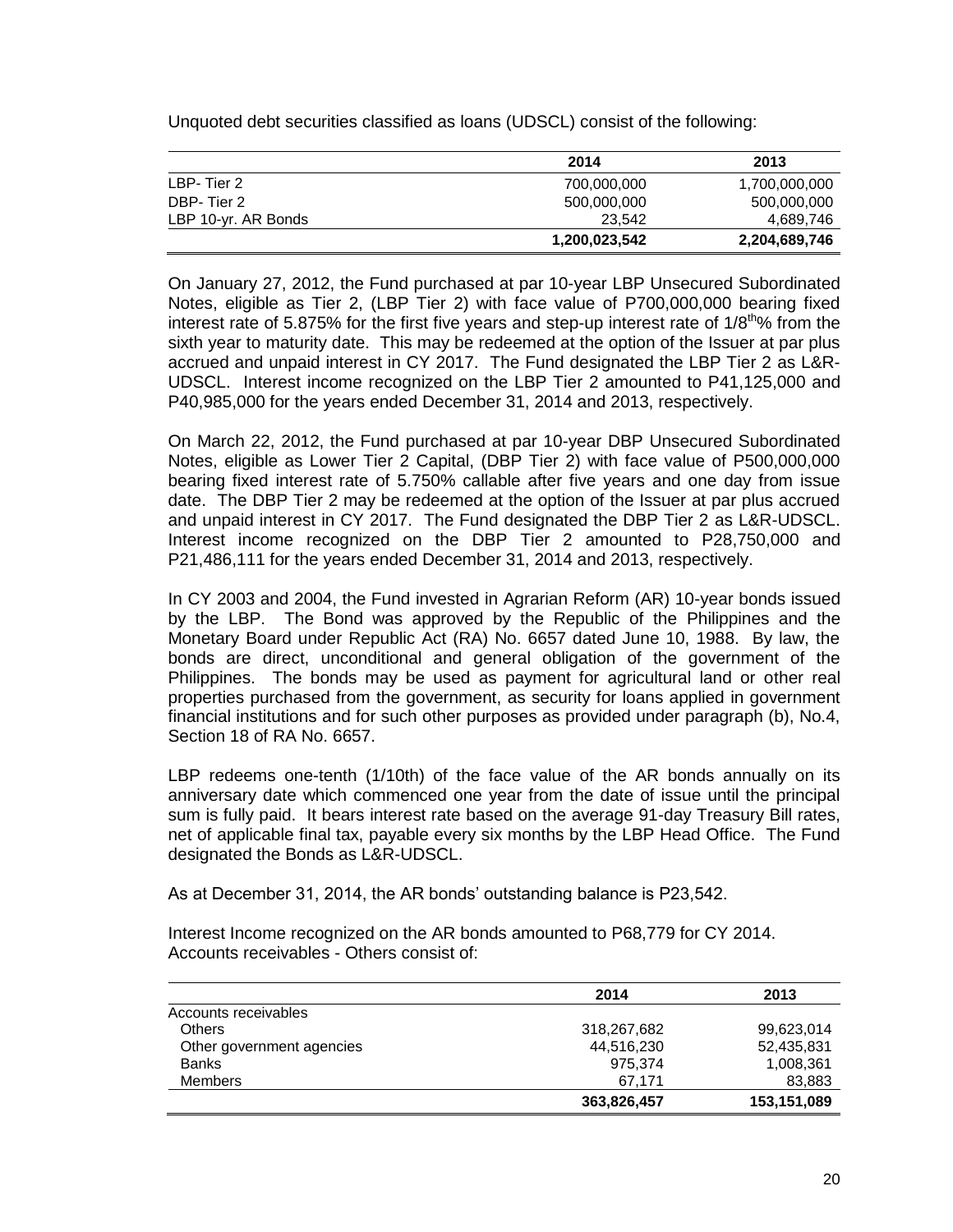Accounts Receivable – Others include collectibles from collecting agents, Employee Provident Plan (EPP), deposit for lease of office space, and collectible from employees for tax adjustment. The account also includes receivable from the Procurement Service resulting from price adjustments for undelivered items purchased.

Accounts receivable - Other Government Agencies (OGA) include Puerto Princesa Pabahay Bonds amounting to P20,000,000 issued by the City of Puerto Princesa, Palawan on December 23, 1997. The proceeds of such were used to finance the housing project of members of the Visayan Association in Palawan (VISAPA). The bond was guaranteed by the Home Guaranty Corporation (HGC) and was fully subscribed by HDMF.

The City of Puerto Princesa paid total interest of P6,260,318 on the bonds from December 23, 1997 to December 23, 1999 on their respective due dates. The City, however, failed to redeem the bonds on its maturity on December 24, 1999.

The City requested that the settlement of the bonds and accrued interests thereon shall be through housing loan takeouts from the VISAPA Pag-IBIG members. Collection through housing loan takeouts of P12,759,087 from June 30, 2003 to March 31, 2010, were applied to the total accrued interest on the bonds from December 24, 1999 to December 31, 2012 amounting to P16,959,858, leaving accrued interest balance of P4,200,770. On December 6, 2012, a settlement proposal was received from the City of Puerto Princesa to which the Fund concurred.

In June 2013, a Memorandum of Agreement (MOA) covering the settlement plan for the principal balance of P20,000,000 and the unpaid accrued interest of P4,200,770 was approved by the Sanguniang Panlungsod and Committee of the Whole of the City of Puerto Princesa. The remaining obligation will not earn interest from January 1, 2013. The initial payment of P5,000,000 was received by HDMF on June 27, 2013 while the balance is payable in 30 equal monthly installments starting January 2014. As at December 31, 2014, the outstanding balance of the receivable was P9,772,162.

## **7. NON-CURRENT ASSETS HELD FOR SALE**

|                                  | 2014          | 2013           |
|----------------------------------|---------------|----------------|
| Non-current assets held for sale | 1,303,566,084 | -              |
|                                  | 1,303,566,084 | $\blacksquare$ |

Investment Property-Real and Other Properties Acquired (IP-ROPA) is reclassified to Non-current Assets Held for Sale upon payment of reservation fee by the buyer. NCAHS is presented at the lower between carrying amount and fair value less cost to sell, the difference of which is recognized as impairment loss or gain on recovery from impairment loss for the period.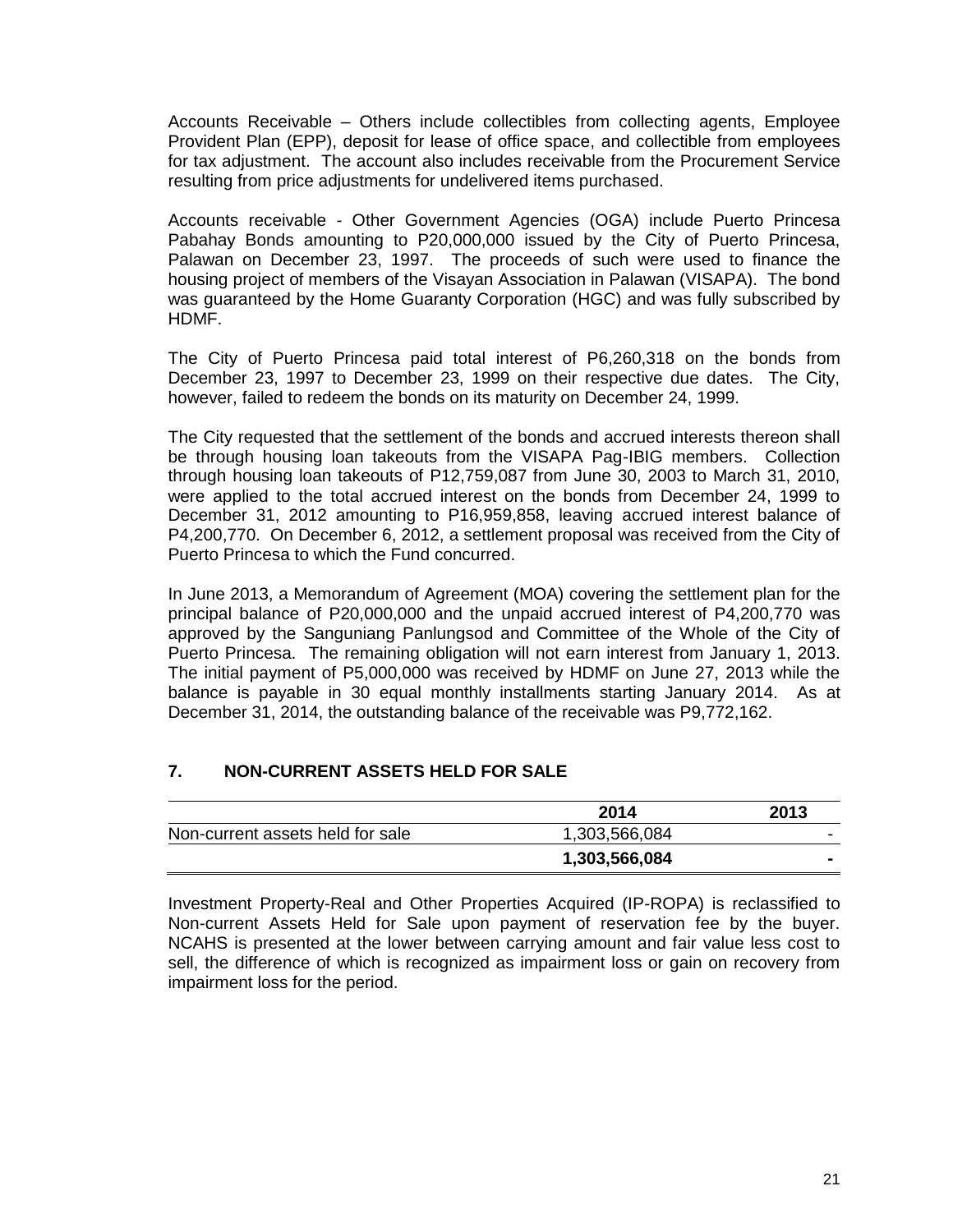### **8. OTHER CURRENT ASSETS**

This account consists of the following:

|                                  | 2014        | 2013        |
|----------------------------------|-------------|-------------|
| Prepaid expenses                 | 129,575,069 | 41,394,692  |
| Inventories                      | 114,132,887 | 112,530,082 |
| Claims from accountable officers | 477,772     | 423,589     |
| Claims from disallowed payments  | 423,589     | 458,043     |
|                                  | 244,609,317 | 154,806,406 |

### **9. AVAILABLE-FOR-SALE INVESTMENTS**

|                                  | 2014           | 2013           |
|----------------------------------|----------------|----------------|
| Bonds and other debt instruments | 49,840,230,646 | 31,103,965,434 |
| Stocks/equity securities         | 1,528,708      | 1,438,867      |
| Allowance for impairment losses  |                | (174, 145)     |
|                                  | 49,841,759,354 | 31,105,230,156 |

Bonds and other debt instruments of P49,840,230,646 consist of Treasury notes/bonds of P46,105,846,671 with face value of P42,685,274,272 and dollar denominated bonds of P3,734,383,974 with face value of US\$ 68,386,000. The substantial increase is due to the reclassification made as stated in Note 5.

Included in this category are Treasury notes/bonds Series No. PIBD0515E685, at the coupon rate of 6.375%, maturing on May 13, 2015, with face value of P240,000,000 and cost of P250,632,693.05. They are covered by Pledge Transactions/Detached Assignment in favor of the Bureau of the Treasury (BTr) as additional deposit to the Bond Sinking Fund (BSF) for the 5-year P12,000,000,000 Pag-IBIG Housing Bonds issued on March 11, 2010, thus, restricting its trade.

The BTr, named administrator in the MOA executed by HGC and HDMF in 2010, allowed HDMF to deliver other financial assets as part of the reserve requirement. The BSF was recorded in the books as special bond reserve in the amount of P640,917,896.89 shown in Note 14, resulting in a total BSF of P880,917,896.89 as at December 31, 2014.

Investment in Stocks consist of PLDT common shares converted from PLDT preferred shares carried at current market value.

Cost of the stocks sold is computed using the weighted average cost method.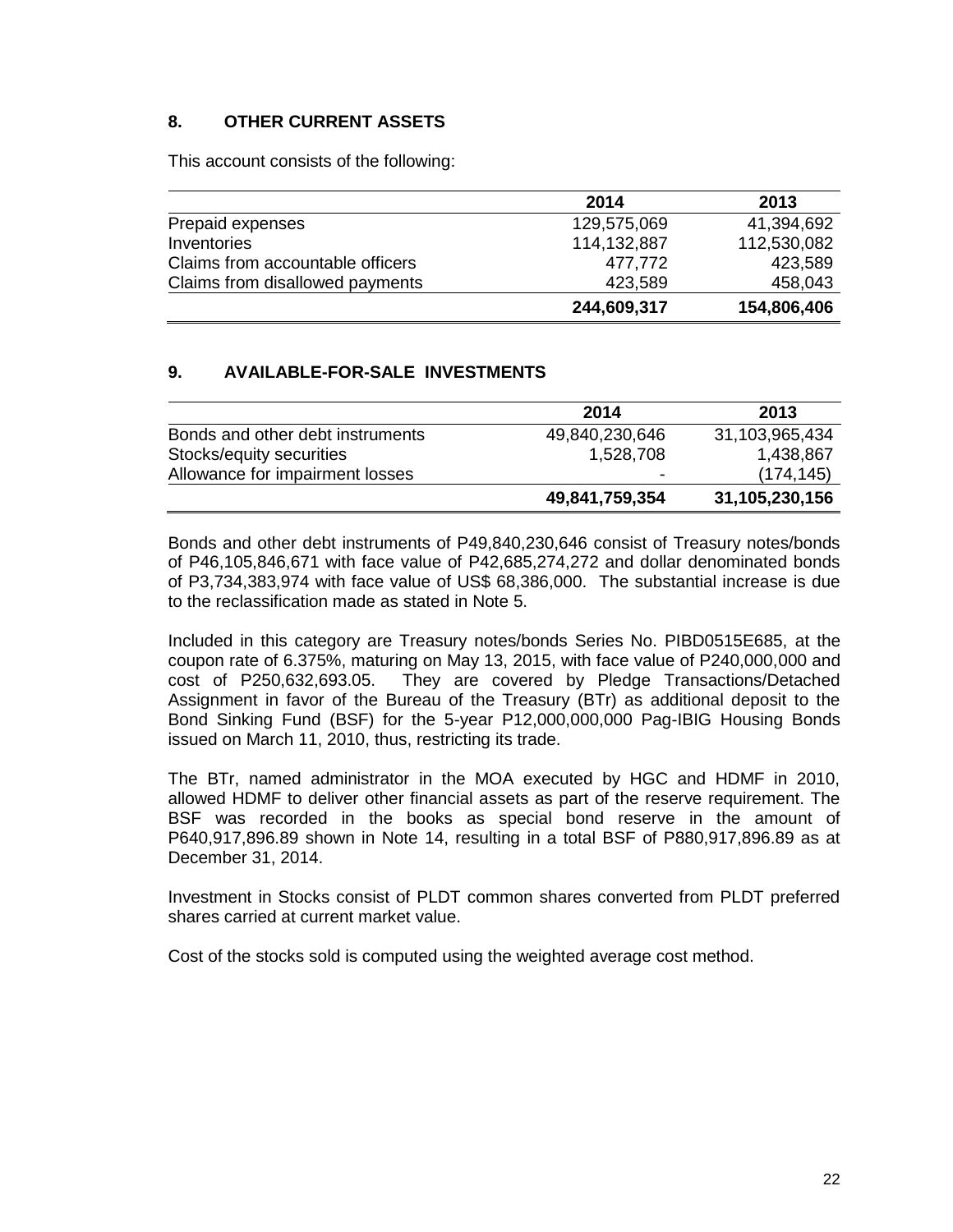### **10. LOANS AND RECEIVABLES, NON- CURRENT PORTION**

|                               | 2014               | 2013             |
|-------------------------------|--------------------|------------------|
| Loans and Receivables         |                    |                  |
| Multi-purpose loans           | 19,075,958,464     | 15,654,859,616   |
| Wholesale loans               | 4,021,048,303      | 4,183,920,254    |
| Installment receivables       | 14,777,490         | 11,505,169       |
| Miscellaneous receivables     | 19,658,810         | 22,424,408       |
|                               | 23,131,443,067     | 19,872,709,447   |
| Allowance for impairment loss | (1,374,903,220)    | (1,362,709,396)  |
|                               | 21,756,539,847     | 18,510,000,051   |
| Mortgage contracts receivable | 113,362,641,443    | 108,393,225,228  |
| Allowance for impairment loss | (12,795,107,731)   | (16,186,122,242) |
|                               | 100,567,533,712    | 92,207,102,986   |
| Sales contracts receivable    | 72,001,015,262     | 73,968,898,457   |
| Allowance for impairment loss | (165, 916, 467)    | (3,047,717,659)  |
|                               | 71,835,098,795     | 70,921,180,798   |
|                               | 194, 159, 172, 354 | 181,638,283,835  |

### **11. INVESTMENT PROPERTIES**

|                                    | 2014                | 2013            |
|------------------------------------|---------------------|-----------------|
| Real and other properties acquired | 24,306,364,825      | 20,901,520,313  |
| Allowance for impairment loss      | (10, 937, 864, 171) | (9,497,019,824) |
|                                    | 13,368,500,654      | 11,404,500,489  |
| Land equity                        | 302,632,050         | 302,632,050     |
|                                    | 13,671,132,704      | 11,707,132,539  |

### 11.1 Real and Other Properties Acquired (ROPA)

Under IAS 40, ROPA is classified as Investment Property. At December 31, 2014, the asset consists of 75,396 accounts.

#### 11.2 Land Equity

These pieces of property being held for rental yields and capital appreciation are located at the Manila Harbour Central Business District, Tondo, Manila. These consist of 18 lots with total area of 17,293.26 square meters acquired in December 1996 in exchange for the matured Smokey Mountain Project Participation Certificates as approved under Board Resolution No. 1234, series of 1996. The book value is inclusive of taxes.

All the 18 lots are on lease as follows:

|                    | <b>BIk/Lot</b>                    |          | Rental     |
|--------------------|-----------------------------------|----------|------------|
| <b>Lessee</b>      |                                   | Area     | per sq. m. |
| <b>Trans World</b> | B <sub>15</sub> L <sub>1</sub> -6 | 4,368.23 | P 83.58    |
| <b>Trans World</b> | <b>B15 L7</b>                     | 5.167.53 | 118.77     |
| YM Cargo           | <b>B18 L6</b>                     | 506.00   | 97.32      |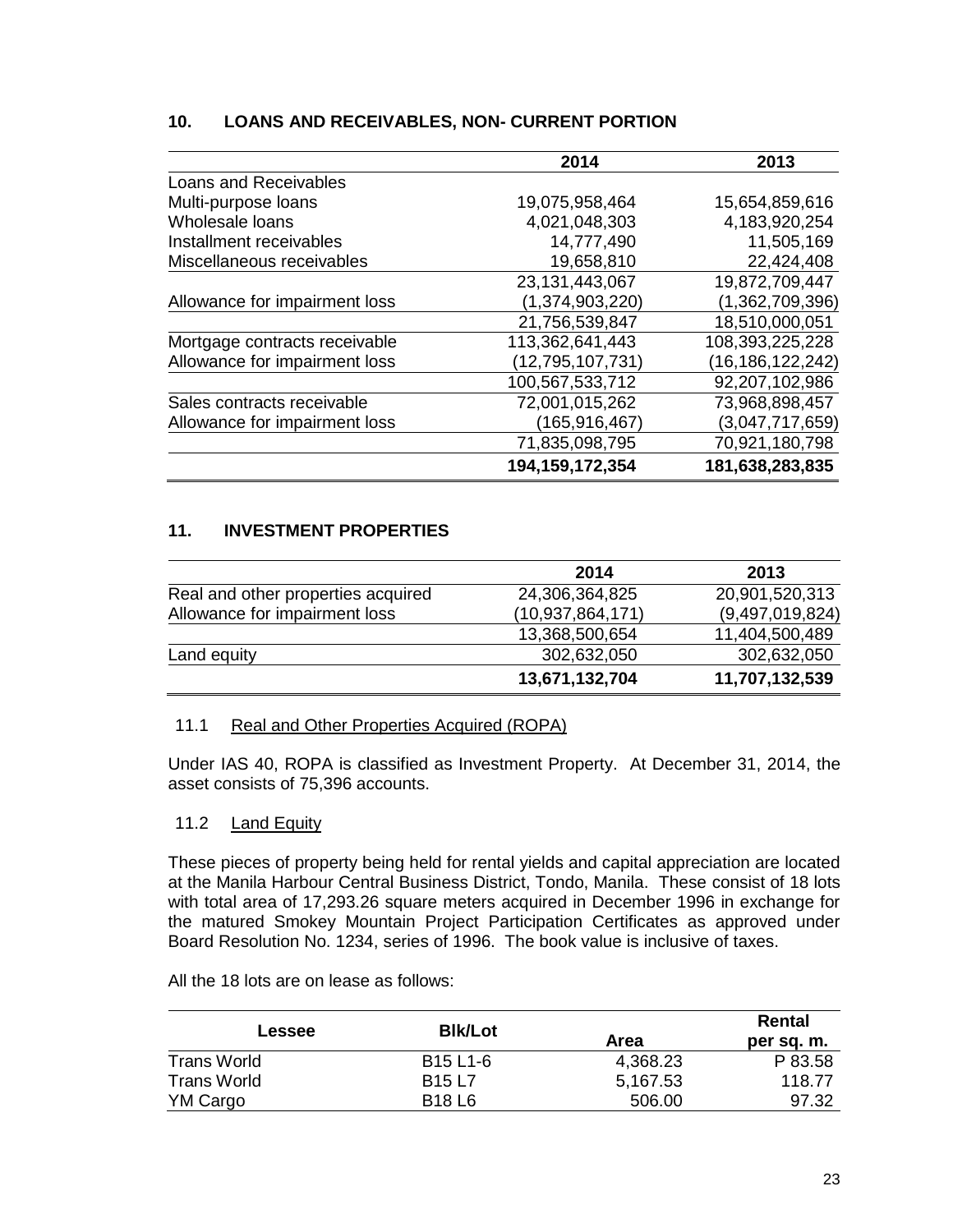| <b>Lessee</b>         | <b>BIk/Lot</b>                     | Area     | Rental<br>per sq. m. |
|-----------------------|------------------------------------|----------|----------------------|
| Sagawa Express        | <b>B18 L5</b>                      | 1,200.00 | 95.00                |
| YM Cargo              | <b>B18 L7</b>                      | 419.48   | 101.65               |
| Moreta Shipping Lines | B <sub>21</sub> L <sub>5</sub> -12 | 5,632.02 | 121.21               |

Total rental income on the properties for CY 2014 amounted to P21,559,461, while expenses incurred including real estate taxes was P2,928,505.

As stated in Note 42.1, the appraised value of land equity is P408,360,635.

### **12. PROPERTY AND EQUIPMENT (PE), NET**

This account consists of the following:

|                          |                     |                     | <b>Transportation</b><br>, Furniture, |                     |                 |
|--------------------------|---------------------|---------------------|---------------------------------------|---------------------|-----------------|
|                          |                     |                     | Fixtures,                             |                     |                 |
|                          |                     |                     | Equipment,                            | Leasehold           |                 |
|                          | <b>Land and</b>     | <b>Building and</b> | <b>Miscellaneous</b>                  | <b>Rights and</b>   |                 |
|                          | <b>Improvements</b> | <b>Improvements</b> | <b>Assets</b>                         | <b>Improvements</b> | Total           |
| Cost                     |                     |                     |                                       |                     |                 |
| January 1, 2014          | 92,002,329          | 1,190,299,382       | 1,848,243,081                         | 83,885,236          | 3,214,430,028   |
| Addition                 | 11,601,120          | 4,059,470           | 158,596,032                           | 14,953,099          | 189,209,721     |
| <b>Restatements</b>      |                     | 62,701              | (163, 339, 838)                       | 1,144,933           | (162, 132, 204) |
| Disposal                 |                     |                     | (82,183,406)                          | (4,492,299)         | (86,675,705)    |
| December 31, 2014        | 103,603,449         | 1,194,421,553       | 1,761,315,869                         | 95,490,969          | 3,154,831,840   |
| Accumulated Depreciation |                     |                     |                                       |                     |                 |
| January 1, 2014          | 51,431              | 715,701,218         | 1,250,425,326                         | 53,082,259          | 2,019,260,234   |
| <b>Restatements</b>      |                     | 155,233             | (140, 904, 094)                       | 751,454             | (139, 997, 407) |
| Depreciation             | 46,446              | 19,361,664          | 131,088,424                           | 12,118,012          | 162,614,546     |
| Disposal                 |                     |                     | (70,290,784)                          | (4,010,670)         | (74,301,454)    |
| December 31, 2014        | 97,877              | 735,218,115         | 1,170,318,872                         | 61,941,055          | 1,967,575,919   |
| <b>Net Book Value</b>    |                     |                     |                                       |                     |                 |
| December 31, 2014        | 103,505,572         | 459,203,438         | 590,996,997                           | 33,549,914          | 1,187,255,921   |
| <b>Net Book Value</b>    |                     |                     |                                       |                     |                 |
| December 31, 2013        | 91,950,898          | 474,598,164         | 597,817,755                           | 30,802,977          | 1,195,169,794   |

Restatements refer to reclassification or correction of previous years' transactions, which include transfer of PE from one branch to another, and head office to other branches or vice versa.

### **13. INTANGIBLE ASSETS**

|                                 | 2014          | 2013            |
|---------------------------------|---------------|-----------------|
| Information technology software | 762,868,367   | 570,223,497     |
| Accumulated amortization        | (491,862,481) | (438, 750, 983) |
|                                 | 271,005,886   | 131,472,514     |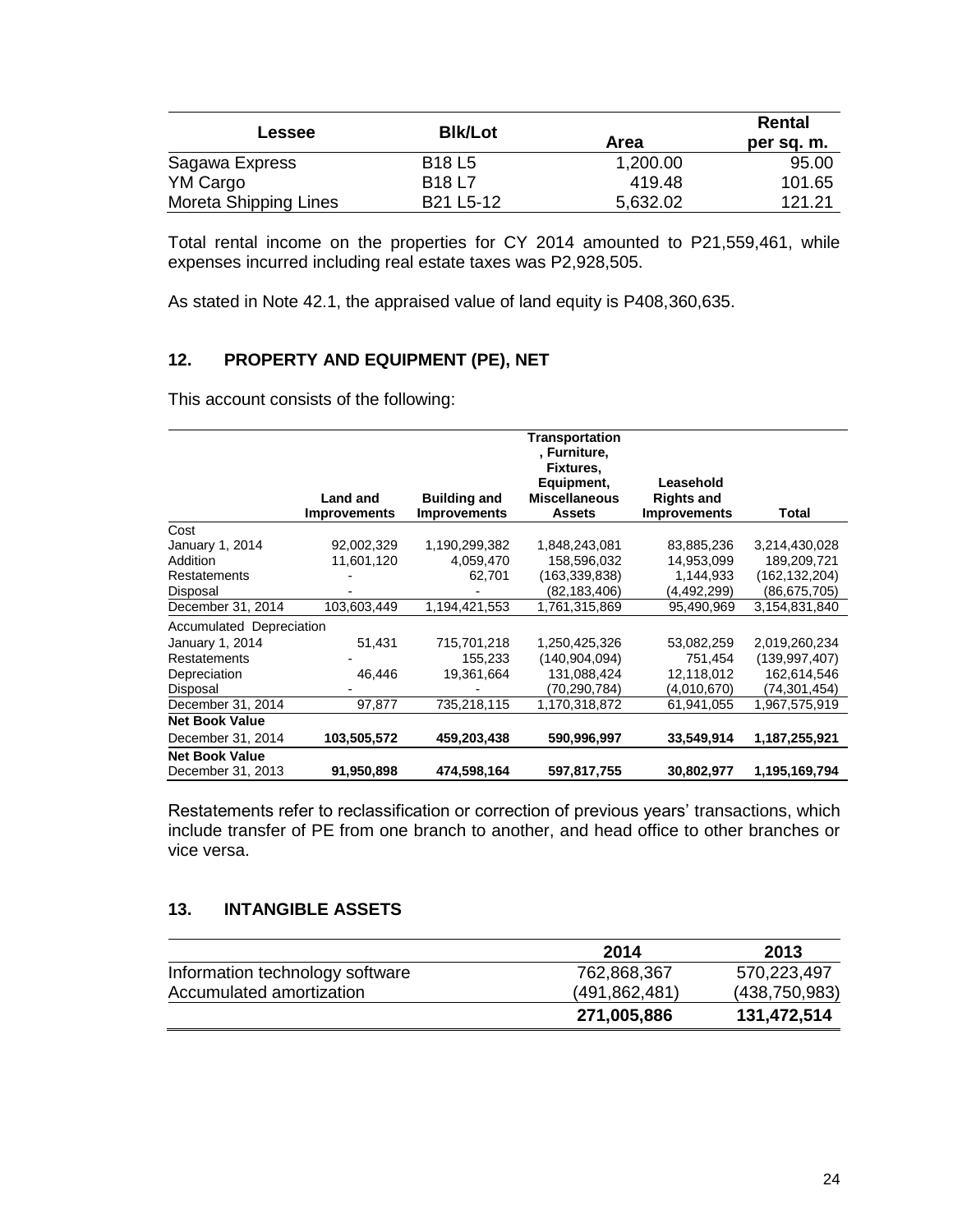## **14. OTHER ASSETS**

This classification comprise of the following:

|                                      | 2014          | 2013        |
|--------------------------------------|---------------|-------------|
| Bonds special reserve                | 640,917,897   | 539,511,817 |
| Contingency Trust Fund 1 (CTF1)      | 618,305,530   |             |
| Funds Held in Trust - TOLF           | 242,443,635   |             |
| Rental and other guarantee deposits  | 106,959,367   | 97,443,641  |
| Other deferred charges               | 16,535,859    | 26,517,433  |
| Investment in joint venture          | 10,128,682    | 10,128,682  |
| Unserviceable property and equipment | 12,795,519    | 4,754,354   |
|                                      | 1,648,086,489 | 678,355,927 |

Contingency Trust Fund 1 (CTF1) is a trust fund established as an interim insurance coverage (MRI/SRI) for existing and new loan releases of the Fund pending the procurement of an insurance brokerage.

Pursuant to the directive of the Board of Trustees during the Board meeting on September 24, 2013, Notice of Termination of Memorandum of Agreement (MOA) was served to the HDMF YRT Insurance (MRI) Pool on October 29, 2013. In its place, the Insurance Commission (IC) recommended and approved the procurement of services of an insurance brokerage to handle the insurance requirements of the Fund's housing loan borrowers. The selection process however was expected to take four to six months to complete thus, necessitating temporary coverage from the day after the effectivity of the termination of the agreement with the pool up to the commencement of the services of an insurance brokerage.

Initial set-up of the contingency fund was P892,370,851.60, evidently more than sufficient to cover both life and non-life insurance claims, based on the historical record of utilization percentage, 32% for life insurance and 6.84% for non-life insurance. As an interim measure, the monies collected from the borrowers for MRI/SRI insurance premium shall be placed in the trust fund administered by a trustee bank and all claims relating to the same shall be paid out of the fund.

Fund Held in Trust – Trustees and Officers Liability Fund (TOLF) was created and established on May 8, 2014 pursuant to and in compliance with the requirements of GCG Memorandum Circular No. 2012-10 (Re-issued). Its objective is to afford the Fund, the members of its governing board and its officers, the means to pursue their fiduciary duties and obligations to always act in the best interest of the Fund and with utmost good faith by allowing them proper recovery of the costs of litigation and judgment liability imposed on them when they are sued on matters within their official functions and capacity and on matters where business judgment has been exercised in good faith. A Trust Fund Committee composed of officers of the Fund headed by the CEO was established, primarily tasked to oversee the HDMF TOLF. A Government Financial Institution (GFI) is also constituted as TOLF Trustee pursuant to Item V of the aforementioned GCG MC. Initially set up at P244,000,000.00, the Committee shall replenish the trust fund in case usage thereof at any given time exceeds 20% of the initial amount.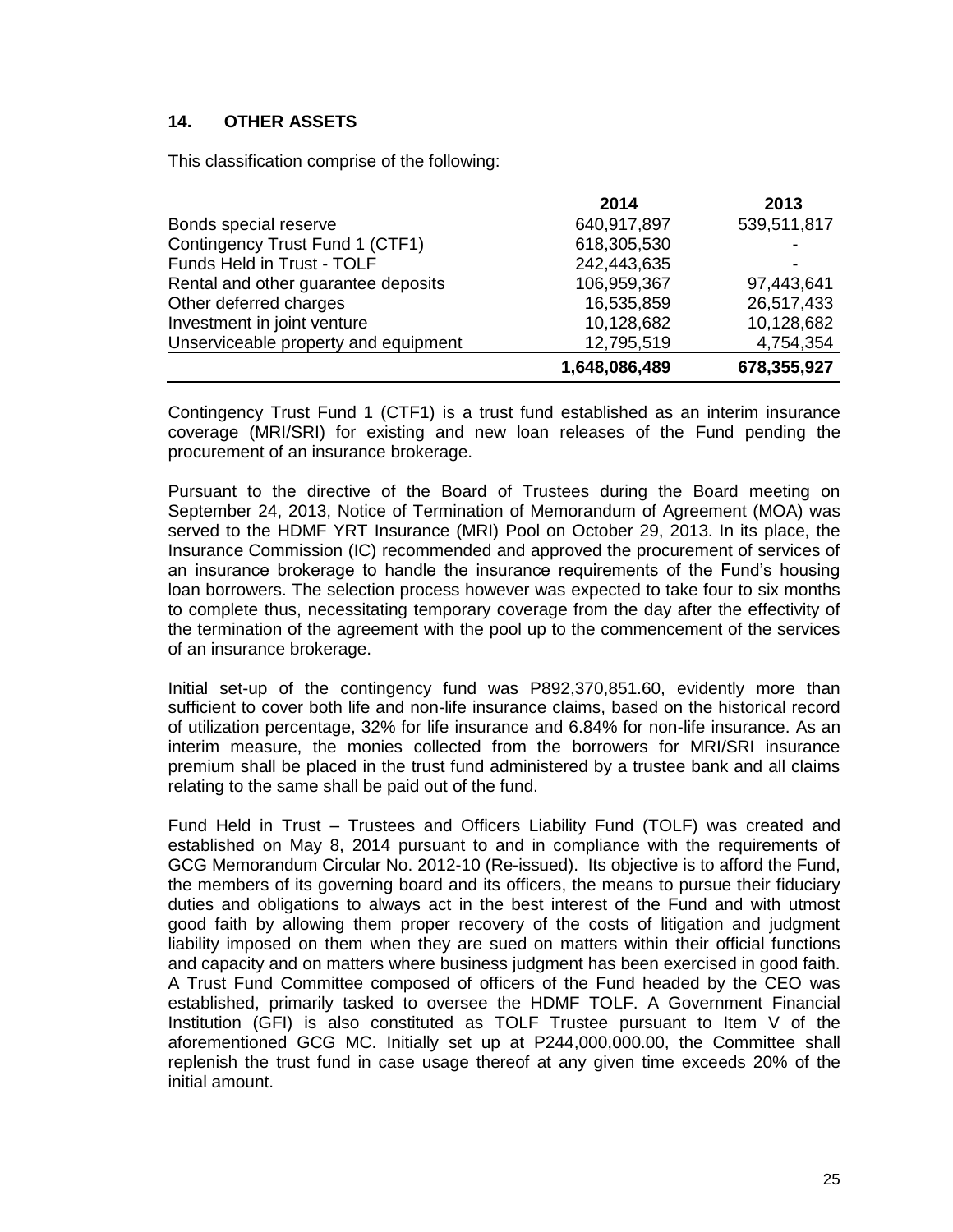### **15. CURRENT PORTION OF MEMBERS' EQUITY**

Members' equity amounting to P12,146,925,264 representing members' contributions' Total Accumulated Value (TAV) which have reached their maturity at December 31, 2014 but have not been withdrawn, as well as those that will mature by year 2015, were reclassified to Accounts payable – Pag-IBIG1 members, Pag-IBIG2 members, and Filipino Overseas Workers (FILOW) in the amount of P11,060,460,192, P173,328,369, and P913,136,703, respectively, at year-end.

### **16. ACCOUNTS PAYABLE AND ACCRUED EXPENSES**

These accounts consist of the following:

|                  | 2014           | 2013           |
|------------------|----------------|----------------|
| Accounts payable | 10,832,918,729 | 8,580,366,495  |
| Accrued expenses | 2,632,630,830  | 1,962,424,733  |
|                  | 13,465,549,559 | 10,542,791,228 |

Accounts payable are amounts payable to various entities and individuals including those payable to developers/borrowers representing the amount deducted from their loan take out proceeds to defray expenses to be incurred in the conversion of CTSs to REMs.

Accrued expenses are operating expenses already incurred at year end but have not yet been paid. They include employees' accumulated leave credits and other benefits as well as various maintenance and other operating expenses.

## **17. BONDS PAYABLE**

The Fund has an outstanding financial obligation to bondholders at P11,981,200,124 net of bond issue cost of P18,799,876 with interest rate of five percent per annum and term of five (5) years which will mature on March 12, 2015. For the year, the Fund paid total interest of P600,000,000 to bondholders.

## **18. OTHER CURRENT LIABILITIES**

The details of this classification are as follows:

|                           | 2014          | 2013          |
|---------------------------|---------------|---------------|
| Undistributed collections | 2,310,340,566 | 1,720,611,523 |
| Insurance payable         | 2,201,614,433 | 975,288,573   |
| Vouchers payable          | 1,050,732,854 | 792,773,004   |
| Withholding tax payable   | 75,808,817    | 64,771,446    |
| GSIS / Pag-IBIG payables  | 3,735,231     | 11,459,399    |
| Miscellaneous liabilities | 87,170,815    | 36,506,469    |
|                           | 5,729,402,716 | 3,601,410,414 |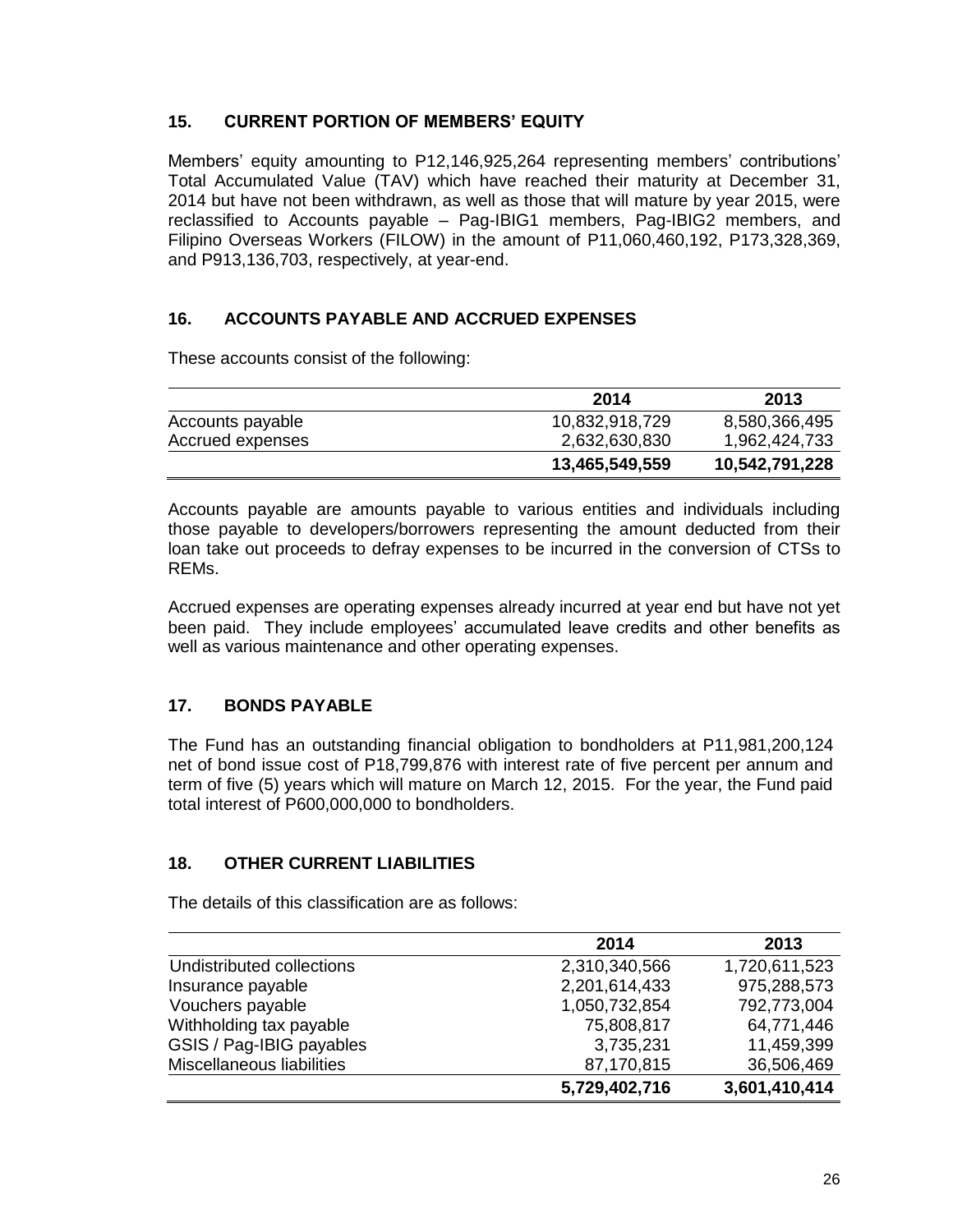Undistributed Collections include collections of members' contributions, multi-purpose loans and housing loan repayments which have not been allocated to the specific member/borrowers' accounts. They also include collection which at month-end are still in transit for transfer to the branches carrying the account, thus, remain floating in the Due to/from accounts. The Posting Clearing Account (PCA) which falls under Undistributed Collections cover daily collections prior to allocation and posting to the members'/borrowers' subsidiary ledger within five days from receipt of the journal ticket by the operating unit concerned.

Insurance payable pertains to insurance premiums for housing loans initially deducted from housing loan proceeds and subsequently collected as part of the monthly amortizations representing insurance premium prepayments for remittance to the insurance provider.

Miscellaneous liabilities include payables to the Employees' Provident Plan consisting of contributions and loan repayments, to the Pag-IBIG Employees' Labor Association for union dues and to the various suppliers covering refundable deposits.

## **19. OTHER NON-CURRENT LIABILITIES**

Other non-current liabilities include the balance of P18,129,808,078 for CY 2014 and P18,217,896,100 for CY 2013 of the Deferred credits account, representing the capitalized interest income on multi-purpose loans and restructured housing loans which are credited to interest income upon amortization every month end. They also include capitalized origination fees on loans processed prior to May 30, 2001, being amortized and credited as income over the term of the loan; unearned income from housing loans; and rental payments on foreclosed properties under the redemption period or rent-toown arrangement.

### **20. INTEREST INCOME ON LOANS AND RECEIVABLES**

The account comprise of interest income from the following:

|                                              | 2014           | 2013           |
|----------------------------------------------|----------------|----------------|
| Loans and receivables                        |                |                |
| Mortgage contracts receivables               | 10,879,486,144 | 10,129,122,335 |
| Sales contracts receivable - CTS 2           | 6,370,995,962  | 6,503,047,343  |
| Multi-purpose loans                          | 5,841,229,813  | 6,148,446,254  |
| Wholesale loans                              | 227,385,377    | 338,513,885    |
| Unquoted debt securities classified as loans | 101,964,613    | 144,822,625    |
| Installment receivables                      | 5,542,684      | 773,318        |
|                                              | 23,426,604,593 | 23,264,725,760 |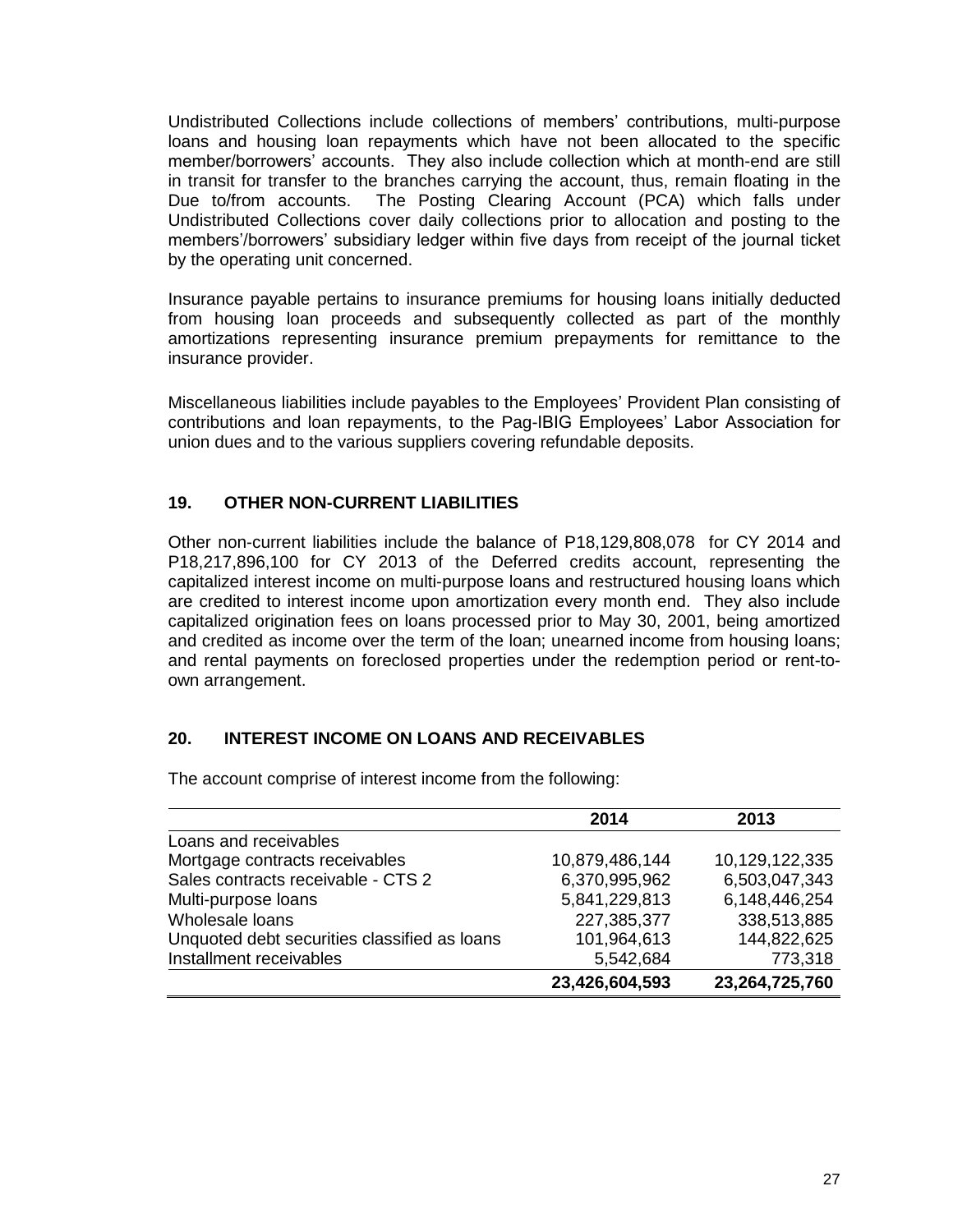### **21. INTEREST INCOME ON TRADING AND INVESTMENT SECURITIES**

|                    | 2014          | 2013          |
|--------------------|---------------|---------------|
| Available-for-sale | 2,184,309,673 | 1,724,923,761 |
| Held for trading   | -             | 441,705,111   |
|                    | 2,184,309,673 | 2,166,628,872 |

These include interest income from the Funds' investments in bonds and government securities.

### **22. INTEREST INCOME ON DEPOSITS WITH BANKS AND OTHERS**

These represent interest earned from deposits of local and foreign currency denominated accounts in the various depository banks of the Fund.

### **23. INTEREST EXPENSE ON BONDS AND LOANS PAYABLE**

This represents charges on the use of money by the Fund such as interest on bonds and borrowings.

### **24. SERVICE FEES**

This account consists of:

|                                                | 2014          | 2013          |
|------------------------------------------------|---------------|---------------|
| Penalties and other charges                    | 1,235,750,182 | 1,155,072,936 |
| Insurance service fees                         | 434, 135, 140 | 1,202,521,855 |
| Processing fees                                | 186,639,701   | 171,366,616   |
| Sales administration/ Mortgage origination fee | 30,587,152    | 29,810,952    |
| Miscellaneous service income                   | 30,506,439    | 23,651,831    |
|                                                | 1,917,618,614 | 2,582,424,190 |

Insurance service fees are fees collected from the insurance provider equivalent to 30 per cent and 37.50 per cent of the Mortgage/Sales Redemption Insurance (MRI/SRI) and Fire Insurance premiums, respectively, of housing loans. Effective November 1, 2014 under the new insurance provider for MRI/SRI, the insurance services fees are computed equivalent to 0.05 per cent of the insured amount, deducted from the amount payable to insurance provider.

Penalties and other charges are fees imposed on late remittances of HDMF contributions, amortizations of short-term loans, mortgage contracts receivable and other housing related loans.

Sales administration/Mortgage origination fees are fees collected as part of the monthly amortization of housing loan borrowers who availed of loans under HDMF Circular Nos. 147 and 148, respectively.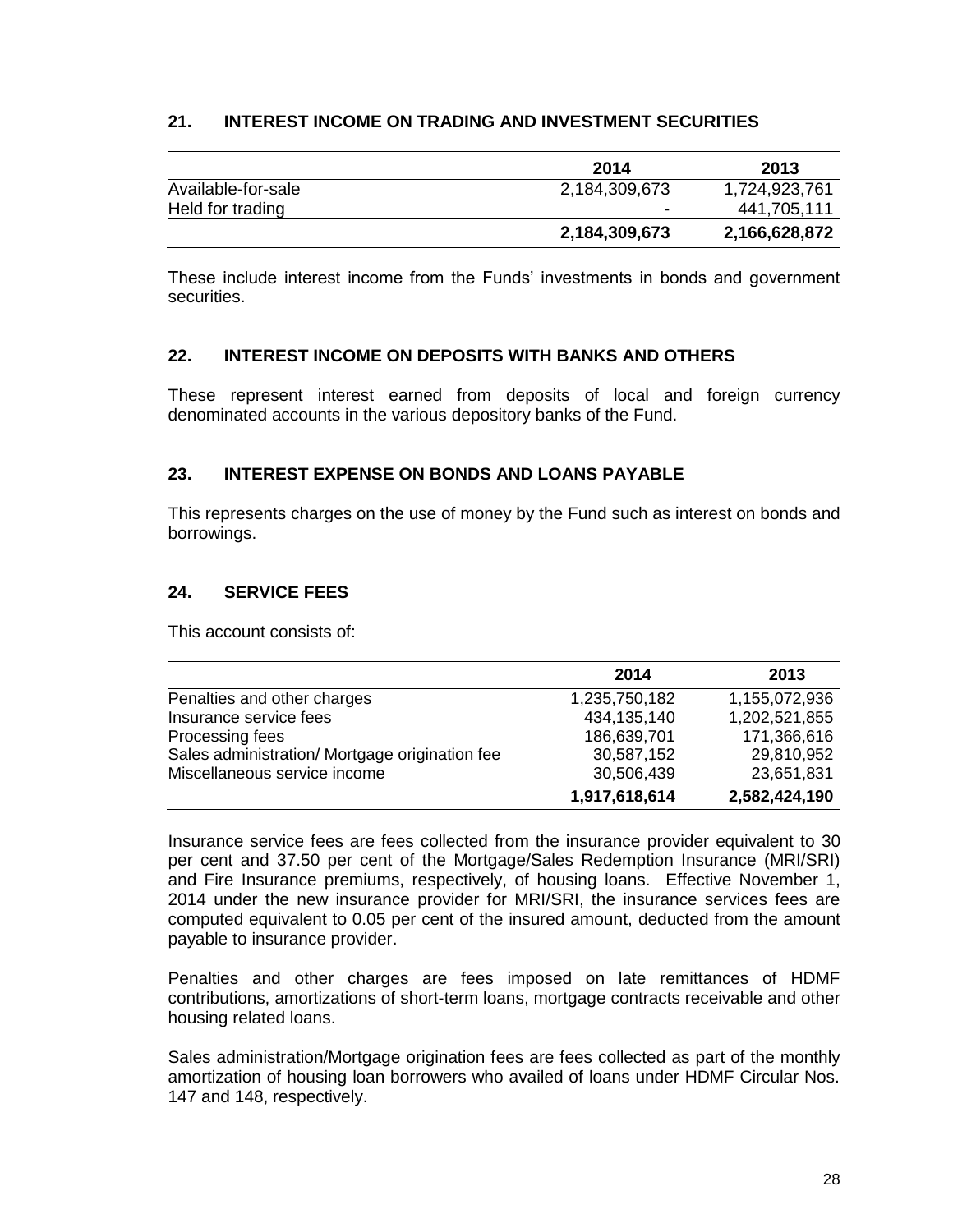Miscellaneous service income includes fees for appraisal services on properties offered as collateral for loan with the Fund and forfeited commitment fee.

### **25. TRADING AND INVESTMENT SECURITIES GAINS (LOSSES) NET**

These represent realized gains on bond sale/exchange of investment securities based on the difference between market value and book value of the said securities.

For CY 2014, net realized trading gains on investments in Bonds and Other Debt Instruments – Available for sale investments amount to P1,090,763,670.

### **26. FOREIGN EXCHANGE GAINS (LOSSES) NET**

These represent foreign exchange differences arising from restatements of foreign currency-denominated assets (which are either added to revenue if foreign exchange gains are higher than foreign exchange losses or charged to operations, if otherwise).

|                        | 2014          | 2013            |
|------------------------|---------------|-----------------|
| Foreign exchange gains | 202,248,192   | 411,594,253     |
| Foreign exchange loss  | (181,066,107) | (167, 711, 398) |
|                        | 21,182,085    | 243,882,855     |

### **27. MISCELLANEOUS INCOME**

|                             | 2014          | 2013        |
|-----------------------------|---------------|-------------|
| Income from acquired assets | 900,272,183   | 608,534,762 |
| Housing contributory fund   | 670.413       | 1,500,784   |
| Other income                | 1,096,293,101 | 247,628,501 |
|                             | 1,997,235,697 | 857,664,047 |

Income from Acquired Assets includes earnings from rental or lease of acquired assets. Its significant increase is due to higher appraised value than carrying value of Investment Property (IP) – Real and Other Properties Acquired (ROPA) Classified (Others), upon their initial recognition in accordance with Accounting Memorandum (AMO) – 2013-003 IP ROPA: Acquisition, Management and Disposition.

Housing contributory fund represents a portion of the loan amortization on housing loans extended by the National Home Mortgage Finance Corporation (NHMFC) to HDMF members, subsequently assigned to the Fund in 1992. This was based on the premise that the few early borrowers favored by NHMFC's home lending policies should share such favor with future generations as well as future borrowers who are likely to borrow at a time when long term funds and prevailing rates then may no longer be available.

Other income includes gains arising from sale or disposal of acquired assets, items under litigation, and property and equipment, wherein the selling price is higher than the carrying value of the asset sold or disposed. It also includes Gain on Revalued Mortgage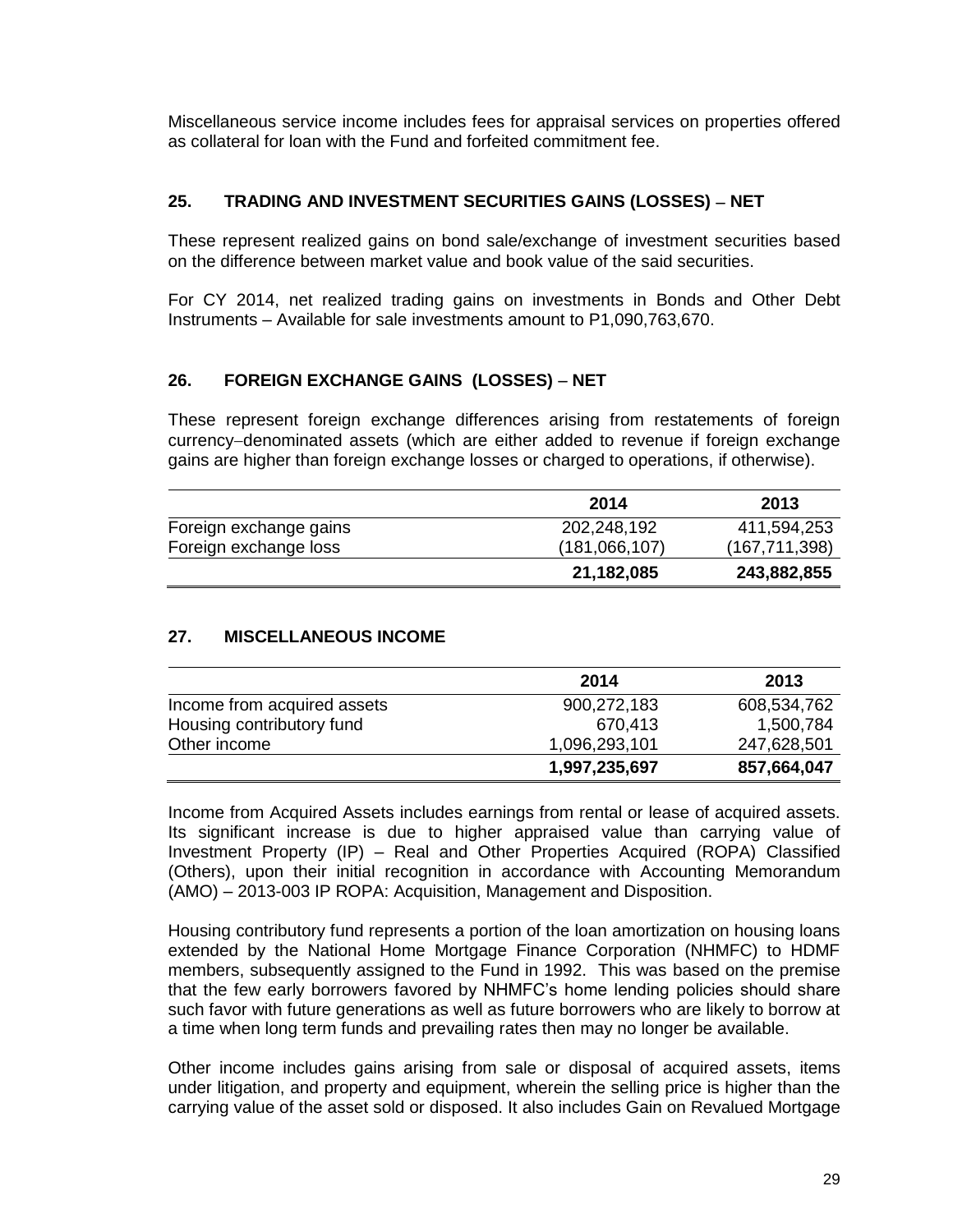Contracts Receivable and Sales Contracts Receivable thru Non-Performing Asset Resolution Program (NPARP), Other Housing Related Income, Rental Income, Realized Gain from Funds Held in Trust-TOLF, Miscellaneous Interest Income, and Miscellaneous Income – Others.

Other housing related income includes reclassified Reserve for Losses in the amount of P200,464,004 pursuant to AMO No. 2014-001 dated March 26, 2014.

### **28. COMPENSATION AND FRINGE BENEFITS**

|                                               | 2014          | 2013          |
|-----------------------------------------------|---------------|---------------|
| Lending costs - personal services             | 1,655,282,241 | 1,832,255,288 |
| Fund administration costs – personal services | 2,127,029,545 | 1,689,943,276 |
|                                               | 3,782,311,786 | 3,522,198,564 |

### **29. PROVISION FOR IMPAIRMENT AND OTHER LOSSES/ DEPRECIATION AND AMORTIZATION**

|                                         | 2014          | 2013          |
|-----------------------------------------|---------------|---------------|
| Provision for impairment & other losses |               |               |
| Lending costs                           | 5,612,745,193 | 6,241,115,887 |
| Fund administration costs               | 13,361,598    | 8,173,444     |
|                                         | 5,626,106,791 | 6,249,289,331 |
| Depreciation and amortization           |               |               |
| Lending costs                           | 56,255,840    | 57,260,200    |
| Fund administration costs               | 171,593,795   | 173,082,420   |
|                                         | 227,849,635   | 230,342,620   |
|                                         | 5,853,956,426 | 6,479,631,951 |

The provision for impairment is intended to absorb the potential future losses on the Funds' receivables and investment properties.

Depreciation and amortization represent periodic allocation of the cost, net of residual value, over the estimated useful life of the Funds' depreciable assets. Likewise, these also represent periodic recognition of the decline in the value of the Funds' investment properties.

Other losses include those that arise from sale or derecognition of the Funds' assets and discounts or reduction in interest on the account of eligible member-borrower under prompt payment discounts scheme. They also include derecognition on the estimated damaged Property and Equipment caused by typhoon Yolanda.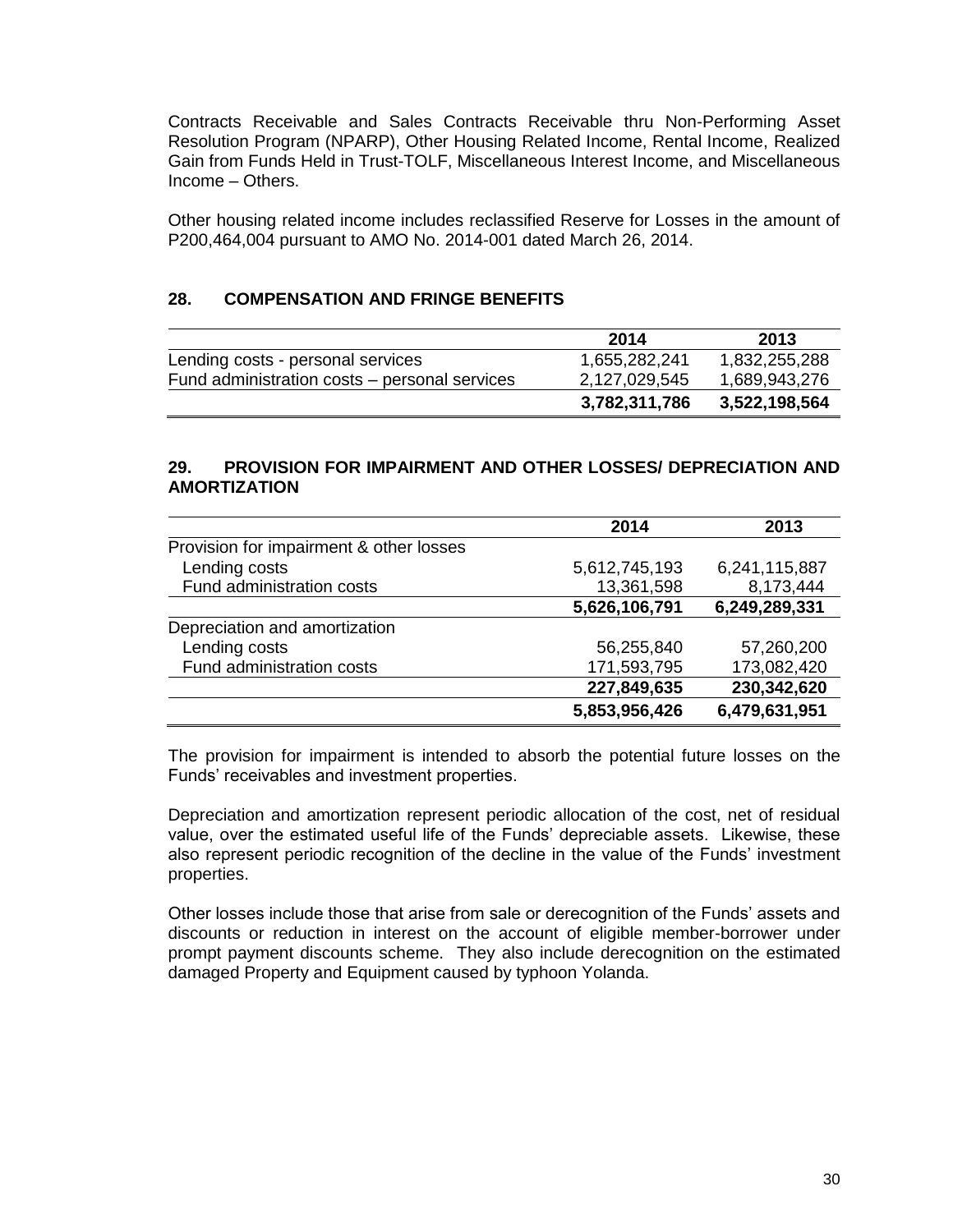### **30. FORECLOSURE AND ACQUIRED ASSET MANAGEMENT COSTS**

|                        | 2014        | 2013        |
|------------------------|-------------|-------------|
| <b>Lending Costs</b>   |             |             |
| Foreclosure expenses   | 327,387,664 | 305,050,001 |
| <b>Acquired Assets</b> | 103,051,934 | 77,508,669  |
|                        | 430,439,598 | 382,558,670 |

Foreclosure expenses is net of income from foreclosure recovery amounting to P2,844,992 and P2,012,969 for the years ended 2014 and 2013, respectively.

### **31. OCCUPANCY AND EQUIPMENT- RELATED COSTS**

|                                  | 2014        | 2013        |
|----------------------------------|-------------|-------------|
| <b>Lending Costs</b>             |             |             |
| Rent and association dues        | 179,132,539 | 165,238,837 |
| Water, illumination and power    | 79,148,124  | 74,723,615  |
|                                  | 258,280,663 | 239,962,452 |
| <b>Fund Administration Costs</b> |             |             |
| Rent and association dues        | 284,042,381 | 262,698,932 |
| Water, illumination and power    | 97,674,441  | 97,559,952  |
|                                  | 381,716,822 | 360,258,884 |
|                                  | 639,997,485 | 600,221,336 |

### **32. MISCELLANEOUS EXPENSES**

The breakdown of miscellaneous expenses is as follows:

|                                          | 2014          | 2013          |
|------------------------------------------|---------------|---------------|
| Lending Costs                            |               |               |
| Outsourcing services                     | 477,620,027   |               |
| General services                         | 335,479,890   | 324,756,445   |
| Taxes, duties and premiums               | 171,396,509   | 217,770,803   |
| Socio cultural and athletic              | 95,384,420    | 88,565,841    |
| Supplies and materials                   | 90,879,451    | 89,212,618    |
| Communication expenses                   | 53,672,551    | 72,468,110    |
| Financial service costs                  | 50,609,514    | 413,233,599   |
| Traveling expenses                       | 29,240,845    | 19,561,919    |
| Marketing and advertising expenses       | 15,929,661    | 10,281,506    |
| Developmental expenses                   | 10,964,709    | 8,702,595     |
| Legal services                           | 5,805,808     |               |
| Repairs and maintenance                  | 5,480,251     | 6,338,007     |
| Binding and reproduction                 | 3,284,051     | 4,485,840     |
| Computer data processing costs           | 978,293       | 1,190,322     |
| Subsidies and condonation                | 302,695       | 346,182       |
| Subscriptions and library materials      | 287,192       | 265,705       |
| Grants, subsidies and contributions      | 267,788       | 534,909       |
| Extraordinary and miscellaneous expenses | 64,788        | 402           |
| Membership dues                          | 42,381        | 23,394        |
| Professional services                    | 1,818,245     | 37,929,472    |
|                                          | 1,349,509,069 | 1,295,667,669 |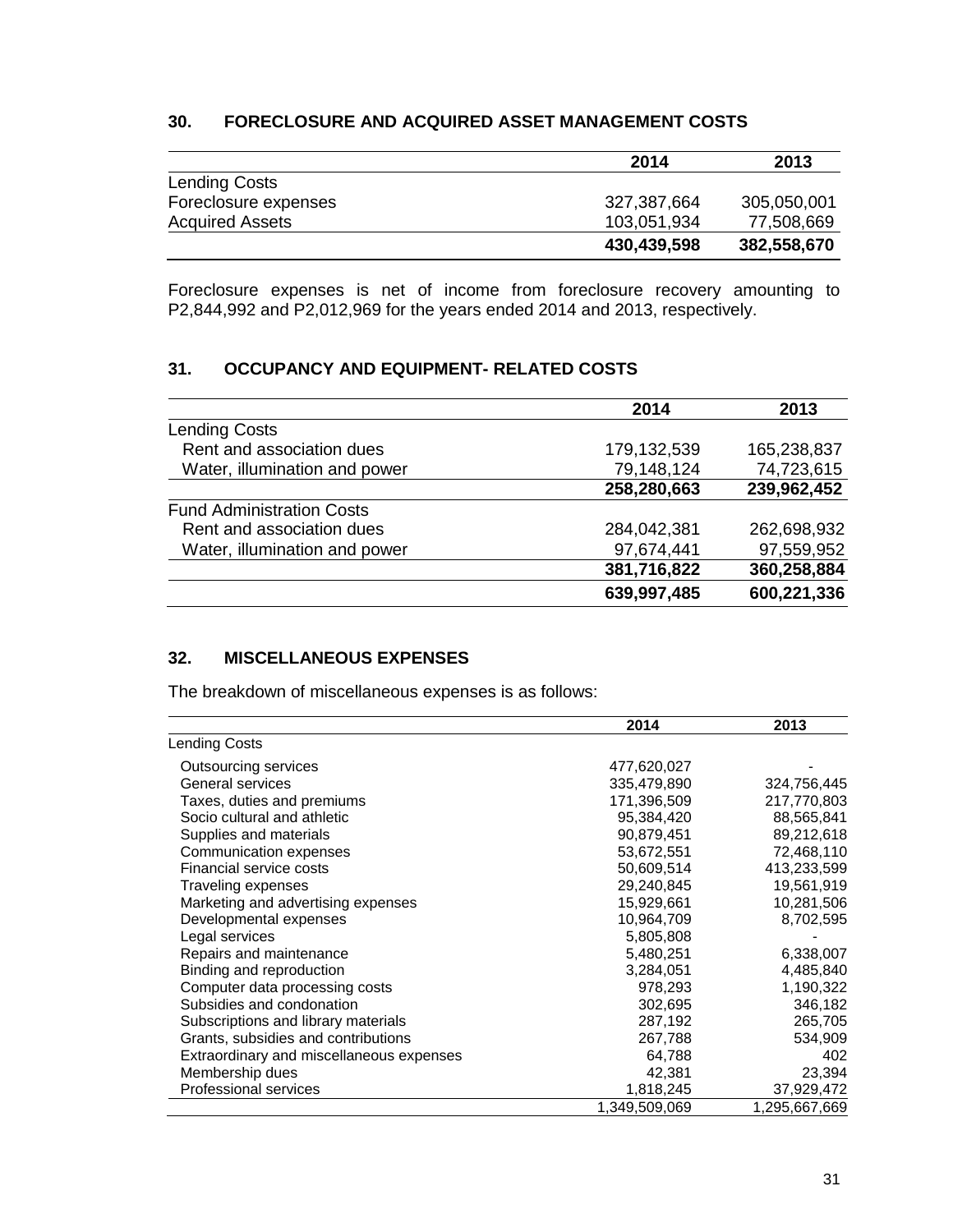|                                          | 2014          | 2013          |
|------------------------------------------|---------------|---------------|
| <b>Fund Administration Cost</b>          |               |               |
| General services                         | 493,636,074   | 433,527,267   |
| Binding and reproduction                 | 217,049,372   | 467,721,215   |
| Marketing and advertising expenses       | 181,680,144   | 206,828,658   |
| Computer data processing costs           | 154,617,078   | 76,191,872    |
| Professional services                    | 85,587,200    | 74,219,632    |
| Socio cultural and athletic              | 85,983,831    | 82,092,448    |
| Supplies and materials                   | 82,538,736    | 80,593,878    |
| Communication expenses                   | 70,823,783    | 59,846,910    |
| Repairs and maintenance                  | 50,893,200    | 38,838,822    |
| Developmental expenses                   | 38,672,913    | 25,815,658    |
| Traveling expenses                       | 36,733,118    | 38,368,678    |
| Taxes, duties and premiums               | 15,669,898    | 10,646,437    |
| Financial service costs                  | 9,943,007     | 1,677,229     |
| Discounts and Incentive fees             | 8,965,098     | 7,738,468     |
| Grants, subsidies and contributions      | 4,748,717     | 55,146,681    |
| Outsourcing services                     | 1,042,656     |               |
| Membership dues                          | 857,190       | 916,979       |
| Subscriptions and library materials      | 520,420       | 576,398       |
| Extraordinary and miscellaneous expenses | 545,900       | 722,957       |
| Other expenses                           | 128,624,448   | 120,790,224   |
|                                          | 1,669,132,783 | 1,782,260,411 |
|                                          | 3.018.641.852 | 3,077,928,080 |

Outsourcing services account is mainly attributed to the cost of outsourced activities such as appraisal and collection services in the Home Lending Cluster. Costs of outsourcing services were previously part of loan collection charges in 2013.

## **33. MEMBERS' EQUITY**

This account reflects the equity of the members as owners of Pag-IBIG Fund, corresponding to members' contributions, employers' counterpart for employed members and the accumulated dividends. The account is reduced by the provident claims of members and offsetting of loans against the Total Accumulated Values (TAVs) which are non-cash transactions with the aggregate amount of P13,718,607,492 and P12,195,637,713, for CYs 2014 and 2013, respectively.

## **34. RESERVE FOR LOSSES**

Monthly amortization payments pertaining to Home Financing Corporation (HFC) credit guarantee previously presented as part of Net Worth is now lodged to income from current operations pursuant to AMO No. 2014-001 dated March 26, 2014.

### **35. DONATED SURPLUS**

This account refers to the lot, where La Union Branch's office building is located, acquired by the Fund through donation from the provincial government of La Union on October 27, 1997 which was recorded in the books at market value at the time of acquisition.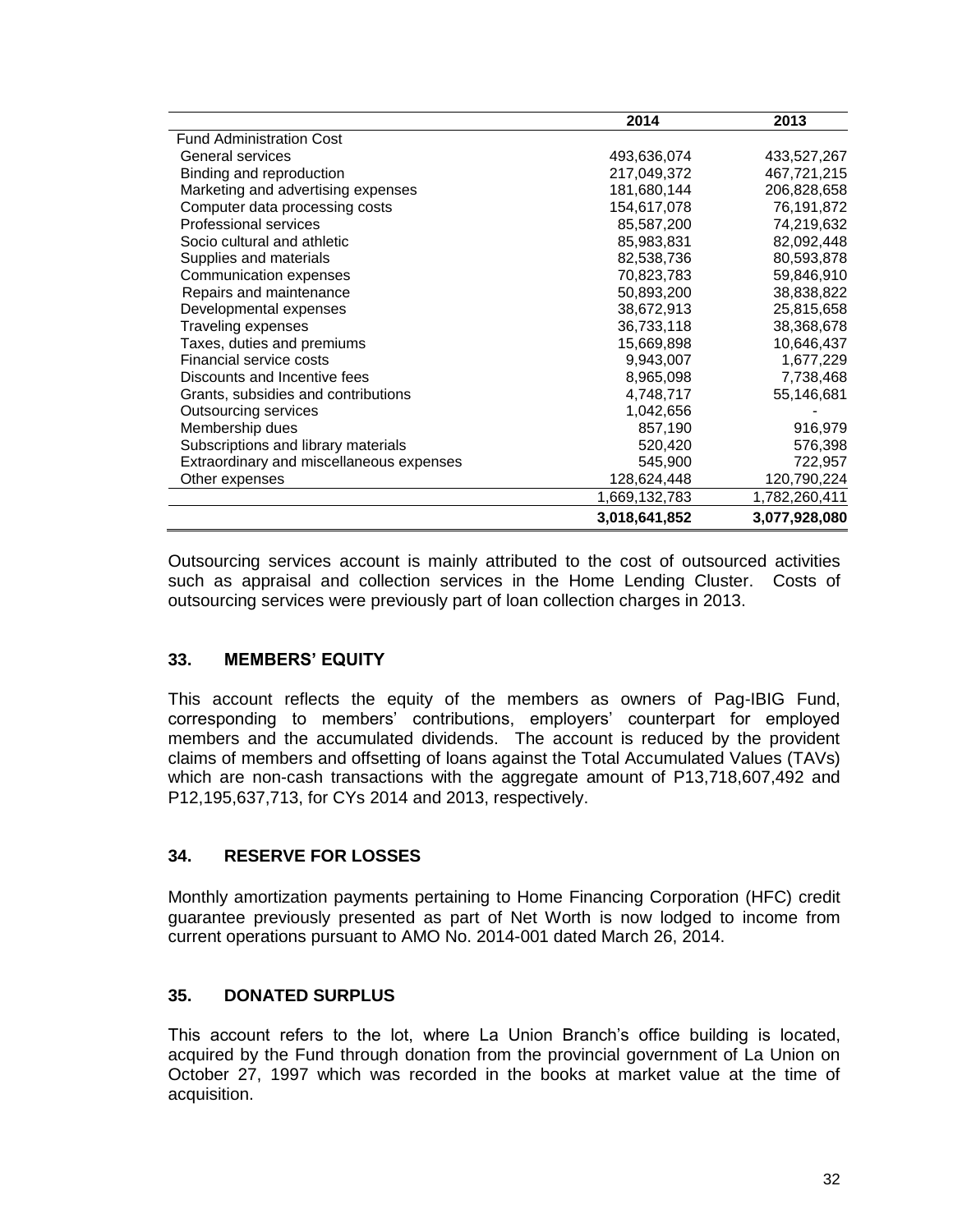### **36. RETAINED EARNINGS**

### 36.1 Dividends

The dividends in the amount of P10,105,833,048 and P9,276,956,830 were appropriated from Retained Earnings representing 70 per cent of its net income prior to restatement in the amount of P14,436,904,354 and P13,252,795,471 for CYs 2013 and 2012, respectively.

Dividends for 2013 and 2012 were credited proportionately to the members' TAV last March 3, 2014 and February 28, 2013, respectively.

### 36.2 Reserve for future claims

Pursuant to Board approval per Resolution No. 2998 dated January 31, 2013, account reconciling items in the amount of P 1,825,745,252 were lodged to this account. The set up is intended for the settlement of valid future claims, subject to pertinent provisions of Rule XI, Section 1, Unclaimed Savings/Dividends of the Implementing Rules and Regulations of RA No. 9679. As provided therein, any amount standing to the credit of any member for a period of one year after termination of membership shall be regarded as unclaimed savings and shall be reclassified as an account payable to the former member by the Fund. If any such amount standing to the credit of such person remains unclaimed for a period of more than ten years, the same shall be reverted to the Fund's retained earnings.

As at December 31, 2014, the account had an outstanding balance of P62,034,895.

### **37. SUPPLEMENTARY INFORMATION**

The Fund paid and accrued taxes, duties and license fees, to wit:

|                                  | 2014        | 2013        |
|----------------------------------|-------------|-------------|
| Taxes, Duties and Fees           |             |             |
| Real estate taxes-ROPA           | 59,279,323  | 35,384,650  |
| Taxes and licenses - ROPA        | 11,016,540  | 15,438,368  |
| Real estate taxes-Properties     | 3,103,058   | 580,721     |
|                                  | 73,398,921  | 51,403,739  |
| <b>Withholding Taxes</b>         |             |             |
| Tax on compensation and benefits | 461.681.560 | 444.101.332 |
| Creditable withholding taxes     | 174,517,956 | 145,541,048 |
| Final withholding taxes          | 1,120,552   | 205,684     |
|                                  | 637,320,068 | 589,848,064 |
| <b>Final taxes</b>               | 4,538,173   | 6,053,799   |
| Miscellaneous taxes              | 12,959,007  | 8,693,751   |
|                                  | 728,216,169 | 655,999,353 |

On September 28, 2011, BIR Revenue Memorandum Circular No. 43-2011 circularizing Section 19 of RA No. 9679, the "Home Development Mutual Fund Law of 2009" was issued highlighting the Fund's exemption from tax payments relative to the said law. It also states the Funds' exemption from the documentary stamp tax imposed under Title VII of the National Internal Revenue Code of 1997.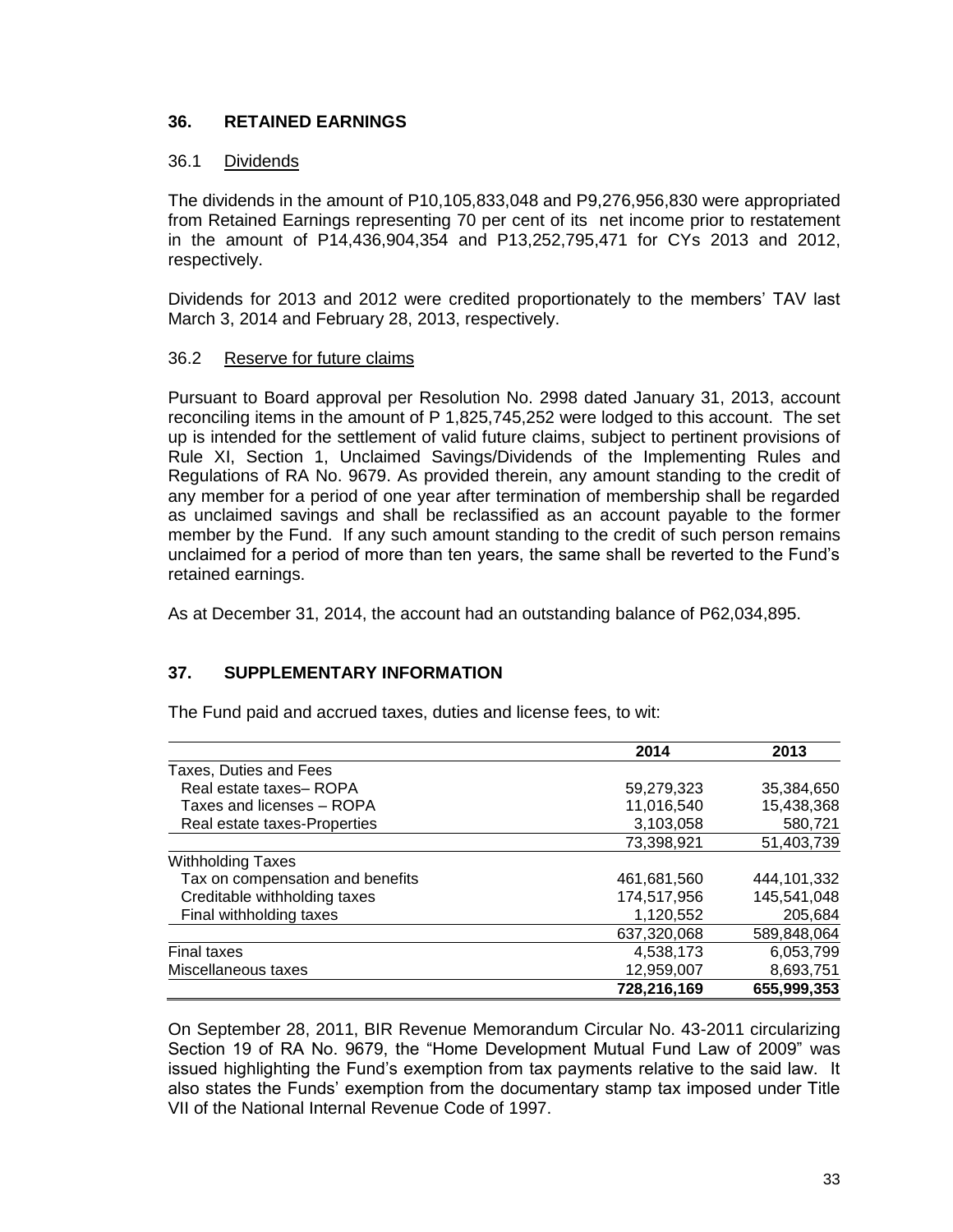The taxes paid for ROPA covers tax assessment not paid by the borrowers prior to foreclosure of their properties, assumed by the Fund to facilitate consolidation of title.

The Fund has no deficiency assessments and tax cases under preliminary investigation, litigation and/or prosecution in courts or bodies outside the Bureau of Internal Revenue.

### **38. DISALLOWANCES AND CHARGES**

As of December 31, 2014, outstanding disallowances and charges amounted to P341,870,359, net of settlement of P2,406,961 to wit:

|              | <b>Balance</b><br>2013 | <b>Adjustment</b> | <b>Issuance</b> | <b>Settlement</b> | <b>Balance</b><br>2014 |  |
|--------------|------------------------|-------------------|-----------------|-------------------|------------------------|--|
| Disallowance | 309,707,442            | 136.997           | 33.615.113      | 2,197,000         | 341,262,552            |  |
| Charges      | 817.768                |                   |                 | 209.961           | 607.807                |  |
|              | 310.525.210            | 136.997           | 33.615.113      | 2,406,961         | 341,870,359            |  |

Of the P341,870,359, a receivable of P607,807 net of settlements was recorded on books due to the issuance of Notice of Finality of Decision on January 18, 2011 and COA Order of Execution on February 18, 2011. On the other hand, operating units concerned already filed their respective Memorandum Appeals and/or Motion for Reconsideration to their respective Audit Team Leaders.

### **39. RELATED PARTY DISCLOSURES**

In the ordinary course of business, the Fund incurred loans and other transactions with government related entities. Under the Fund's policy, these loans and other transactions are made substantially on the same terms as with other individuals and businesses of comparable risks.

The loans payable to GSIS in the amount of P5,000,000,000 was fully settled through payments made in three installments as follows: February 4, 2014 - P3,000,000,000, March 14, 2014 - P1,000,000,000 and March 31, 2014 - P1,000,000,000.

There are no provisions for impairment for related party balances as at December 31, 2014 and no related party transactions have been written off during the year.

#### 39.1 Key Management Compensation

The compensation of key management personnel which consists of short term benefits amounted to P35,121,342 and P43,573,840 as of December 31, 2014 and 2013, respectively. Key management compensation forms part of the "Compensation and fringe benefits" account under Note 28.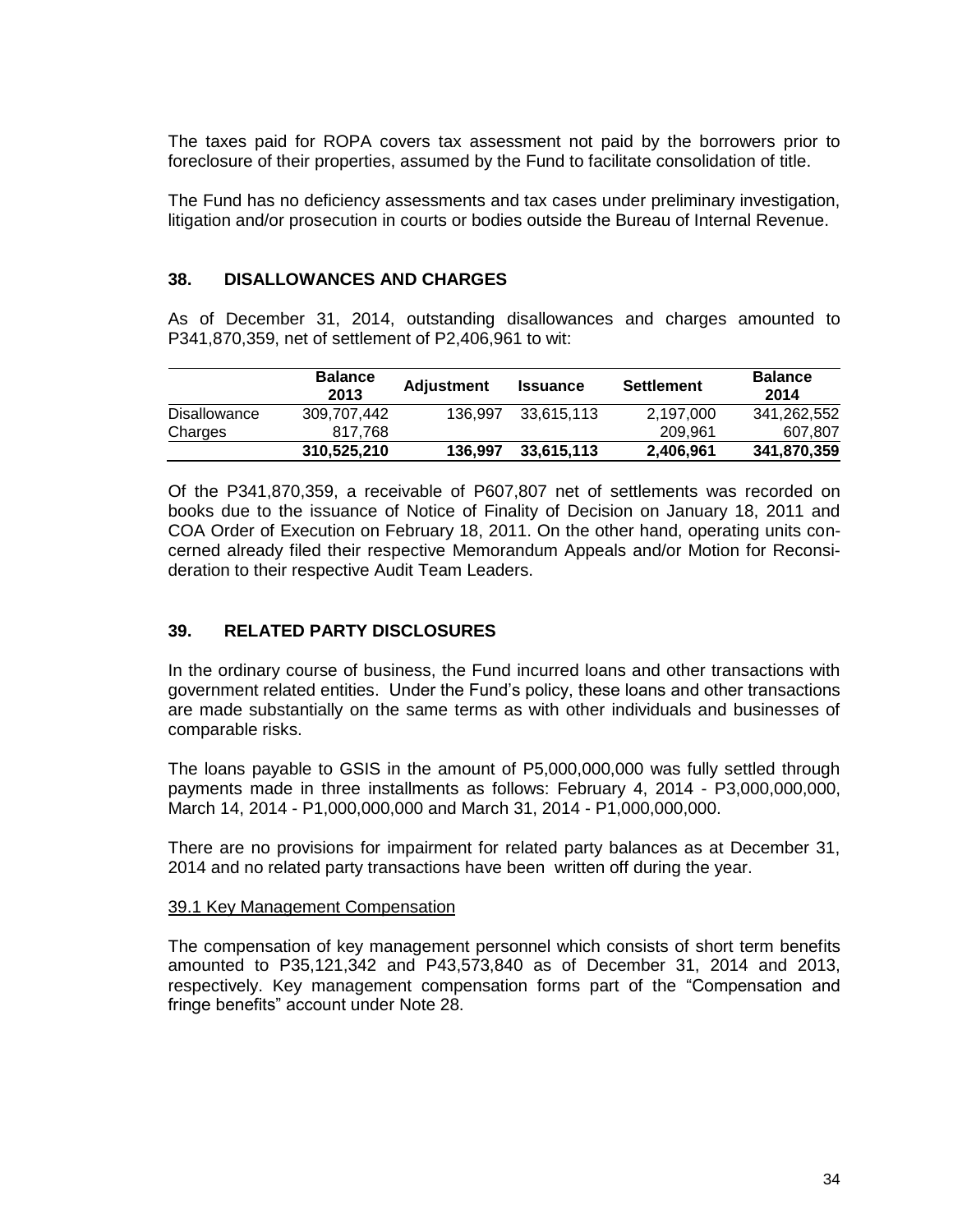### **40. RISK MANAGEMENT**

#### 40.1 Credit risk

Credit risk is the risk of loss arising from the borrowers' failure to discharge their contractual obligations. To mitigate this risk, the Fund has adopted the following initiatives:

a. Implementation of the Borrower Evaluation System (BES)

The Fund has formulated the BES, a credit quality assessment process for the determination of credit worthiness of housing loan borrowers which also factors in borrowers' equity adjustments.

The assessment of the credit quality of housing portfolio taken out prior to July 2012 is based on the flow rate or payment behavior of the borrowers.

b. Adoption of the Single Borrower's Limit (SBL) for Wholesale Loans (WL) (HDMF Circular No. 306 dated April 10, 2012).

This aims to mitigate risks and limit the losses in the event of default by the borrower/s and avoid a situation where a single loss will adversely affect the profitability/financial condition of the Fund.

The total amount of loans, credit accommodations and guarantees that may be extended to any person, partnership, association, corporation or other entity shall at any point in time not exceed 25 per cent of the Free Retained Earnings of the Fund.

Free Retained Earnings refers to the Retained Earnings after declaration of dividends for the preceding year and net of the total capital valuation accounts.

c. Conversion to Full Risk Based Pricing Model (HDMF Circular No. 317 dated August 8, 2012)

A pricing framework was established where a market based and full risk-based pricing of housing loans shall cover the Fund's costs, its risks in terms of expected loss on default and reasonable spread.

#### 40.2 Liquidity Risk

Liquidity risk is defined as the risk that the Fund will encounter difficulty in meeting obligations associated with financial liabilities. Liquidity risk arises because of the possibility that the Fund may be unable to meet its payment obligations when they fall due under both normal and stress circumstances.

Liquidity management involves maintaining funding capacity to accommodate fluctuations in asset and liability levels due to changes in the Fund's business operations or unanticipated events created by customer behavior or capital market conditions. The Fund ensures liquidity through a combination of active management of liabilities, a liquid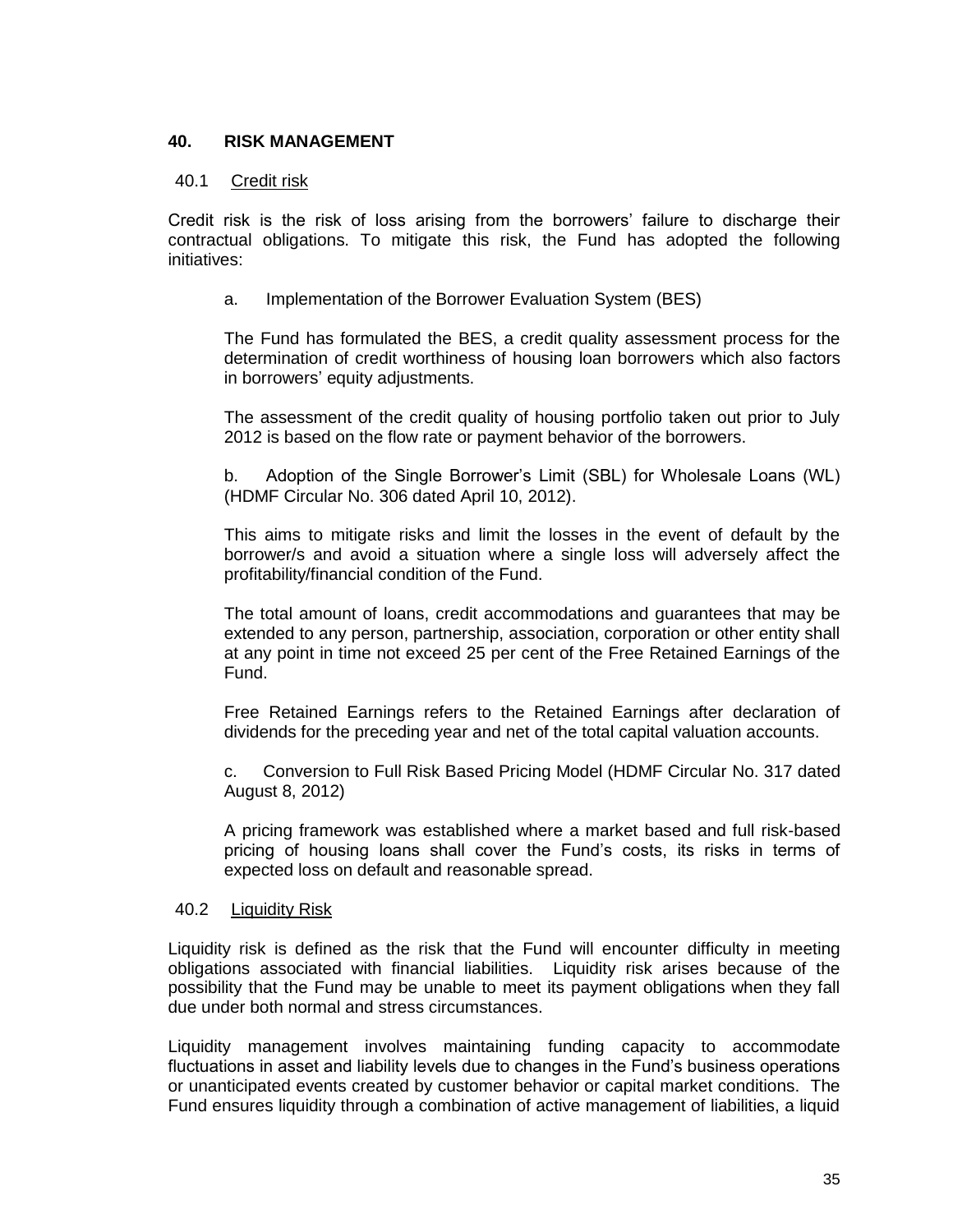asset portfolio composed substantially of deposits in primary and secondary reserves, securing of money market lines and maintenance of repurchase facilities to address any unexpected liquidity situations.

The adoption of the Capital Adequacy Framework established the minimum capital requirement considered in determining the amount of dividends to be declared. The Fund also manages its liquidity by maintaining Capital Adequacy Ratio (CAR) of not less than 16 per cent as directed by the Board of Trustees during its December 21, 2011 Board meeting.

To supplement the CAR, the Fund is currently developing policies to improve risk management, governance and ability to absorb shocks arising from financial and economic stress via the adoption of Liquidity Coverage Ratio (LCR) and Net Stable Funding Ratio (NSFR).

### 40.3 Operational Risk

Operational risk is the risk of loss arising from systems failure, human error, fraud or external events. When controls fail to perform, operational risk can cause damage to reputation, have legal or regulatory implications, or lead to financial loss.

The Fund cannot be expected to avoid all operational risks, but it endeavors to manage these risks through a control framework and by monitoring and responding to potential risks.

Controls include effective segregation of duties, access-authorization and reconciliation procedure, staff training and assessment process, including the activities of internal audit and the eventual implementation of the IISP.

### 40.4 Market Risk

Market risk is brought about by adverse movements in factors that affect the market value of instruments, products, and transactions in an institutions' overall portfolio. It arises from market making, dealing, and position taking in interest rate, foreign exchange and equity markets.

The Fund's adoption of the Full Risk Based Pricing Model is also intended to provide an objective pricing model, reflective of the market.

### **41. EVENTS AFTER BALANCE SHEET DATE**

#### 41.1 Appraised Value of Land Equity

On March 31, 2015, the appraisal value as determined by our in-house appraiser totaled to P408,360,635.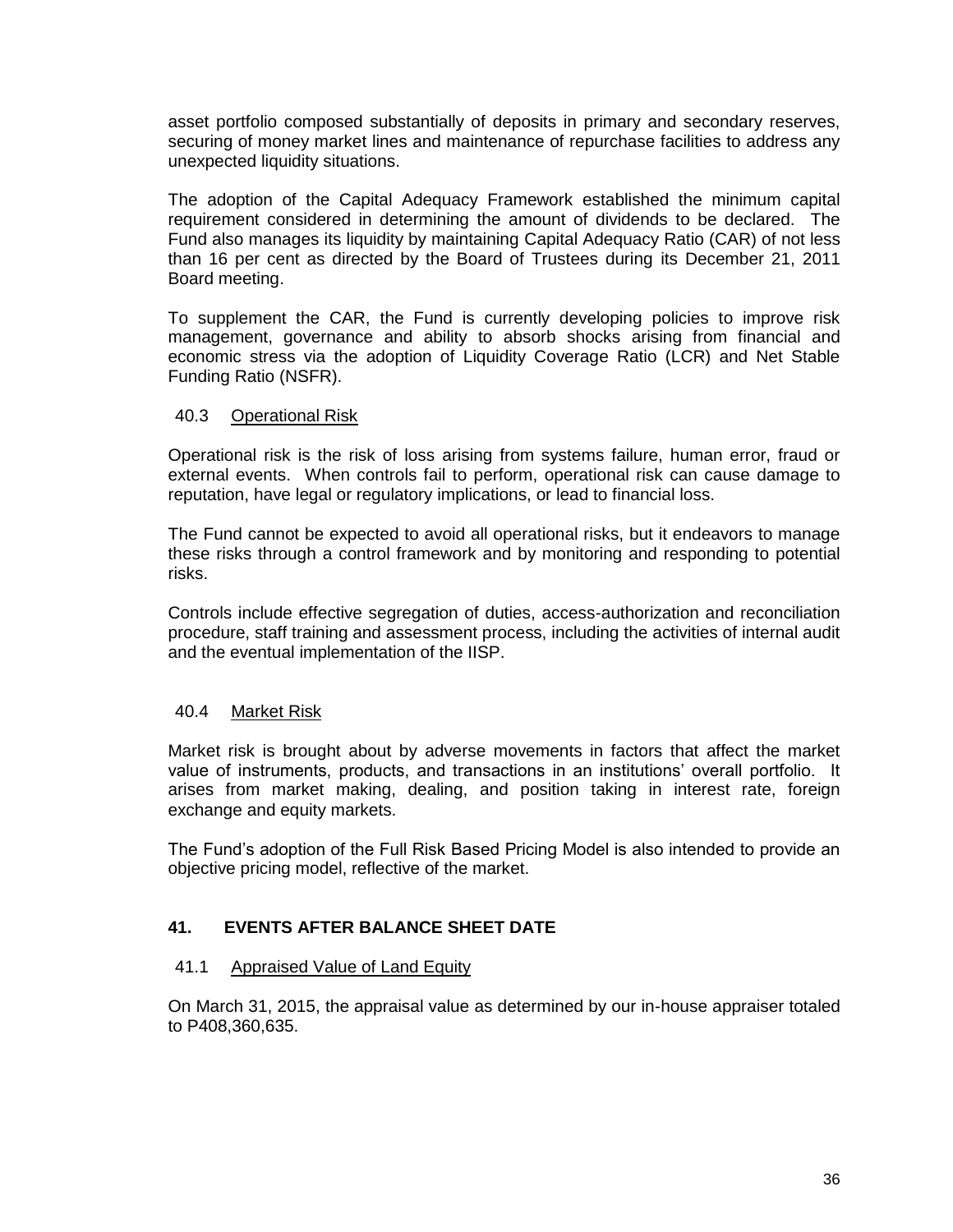| TCT No. | <b>Block</b> | Lot            | Area (sq.m.) | <b>PAVI</b><br><b>Appraised</b><br>Value per<br>sq.m. Sept.<br>2013 | <b>HDMF</b><br><b>Appraised</b><br>Value per<br>sq.m (Base<br>Value<br>P21,700/sq.m) | <b>Total</b><br><b>Appraised</b><br>Value |
|---------|--------------|----------------|--------------|---------------------------------------------------------------------|--------------------------------------------------------------------------------------|-------------------------------------------|
| 238368  | 15           | 1              | 1,186.23     | 23,000.00                                                           | 25,000.00                                                                            | 29,655,750                                |
| 238369  | 15           | $\overline{2}$ | 1,019.25     | 23,000.00                                                           | 25,000.00                                                                            | 25,481,250                                |
| 238370  | 15           | 3              | 662.75       | 19,500.00                                                           | 21,700.00                                                                            | 14,381,675                                |
| 238371  | 15           | 4              | 500.00       | 19,500.00                                                           | 21,700.00                                                                            | 10,850,000                                |
| 238372  | 15           | 5              | 500.00       | 19,500.00                                                           | 21,700.00                                                                            | 10,850,000                                |
| 238373  | 15           | 6              | 500.00       | 19,500.00                                                           | 21,700.00                                                                            | 10,850,000                                |
| 238374  | 15           | 7              | 5,167.53     | 23,000.00                                                           | 25,000.00                                                                            | 129,188,250                               |
| 238375  | 18           | 5              | 1,200.00     | 22,000.00                                                           | 24,200.00                                                                            | 29,040,000                                |
| 238376  | 18           | 6              | 506.00       | 22,000.00                                                           | 24,200.00                                                                            | 12,245,200                                |
| 238377  | 18           | 7              | 419.48       | 21,500.00                                                           | 23,700.00                                                                            | 9,941,676                                 |
| 238378  | 21           | 5              | 539.23       | 19,500.00                                                           | 21,700.00                                                                            | 11,701,291                                |
| 238379  | 21           | 6              | 539.23       | 19,500.00                                                           | 21,700.00                                                                            | 11,701,291                                |
| 238380  | 21           | 7              | 538.89       | 19,500.00                                                           | 21,700.00                                                                            | 11,693,913                                |
| 238381  | 21           | 8              | 539.23       | 19,500.00                                                           | 21,700.00                                                                            | 11,701,291                                |
| 238382  | 21           | 9              | 539.23       | 19,500.00                                                           | 21,700.00                                                                            | 11,701,291                                |
| 238383  | 21           | 10             | 631.00       | 21,500.00                                                           | 23,700.00                                                                            | 14,954,700                                |
| 238384  | 21           | 11             | 1,200.00     | 21,500.00                                                           | 23,700.00                                                                            | 28,440,000                                |
| 238385  | 21           | 12             | 1,105.21     | 19,500.00                                                           | 21,700.00                                                                            | 23,983,057                                |
|         |              |                | 17,293.26    |                                                                     |                                                                                      | 408,360,635                               |

### 41.2 Members' Savings Reserve Fund (MSRF)

On February 16, 2015 the Fund opened Members' Savings Reserve Fund bank account, LBP Current Account No. 3432-1007-57 with initial deposit of P20,000 to provide for benefit claims and return of members' equity upon maturity.

On April 10, 2015, the Fund issued AMO No. 2015-005 to cover the set-up and operations of the MSRF. The MSRF was established as a liquidity provision with funds restricted/designated for the settlement of maturing members' contributions.

Aside from the above LBP Atrium Current Account, this MSRF also includes Claims Fund accounts with various LBP/DBP branches and as may be designated and/or invested in Time Deposits with government banks, Government Securities issued by the Bureau of Treasury and other liquid assets which are readily convertible to cash as needed.

### 41.3 Dividends

On February 23, 2015, the Board of Trustees approved the declaration of dividends for the year 2014 at 70 per cent of the Fund's net income to be credited proportionately to the members' TAV.

As cited on item 3.3 above, the Fund reopen its books to record the revaluation of investment portfolios. Other adjusting events were also effected on the year 2014 books of accounts.